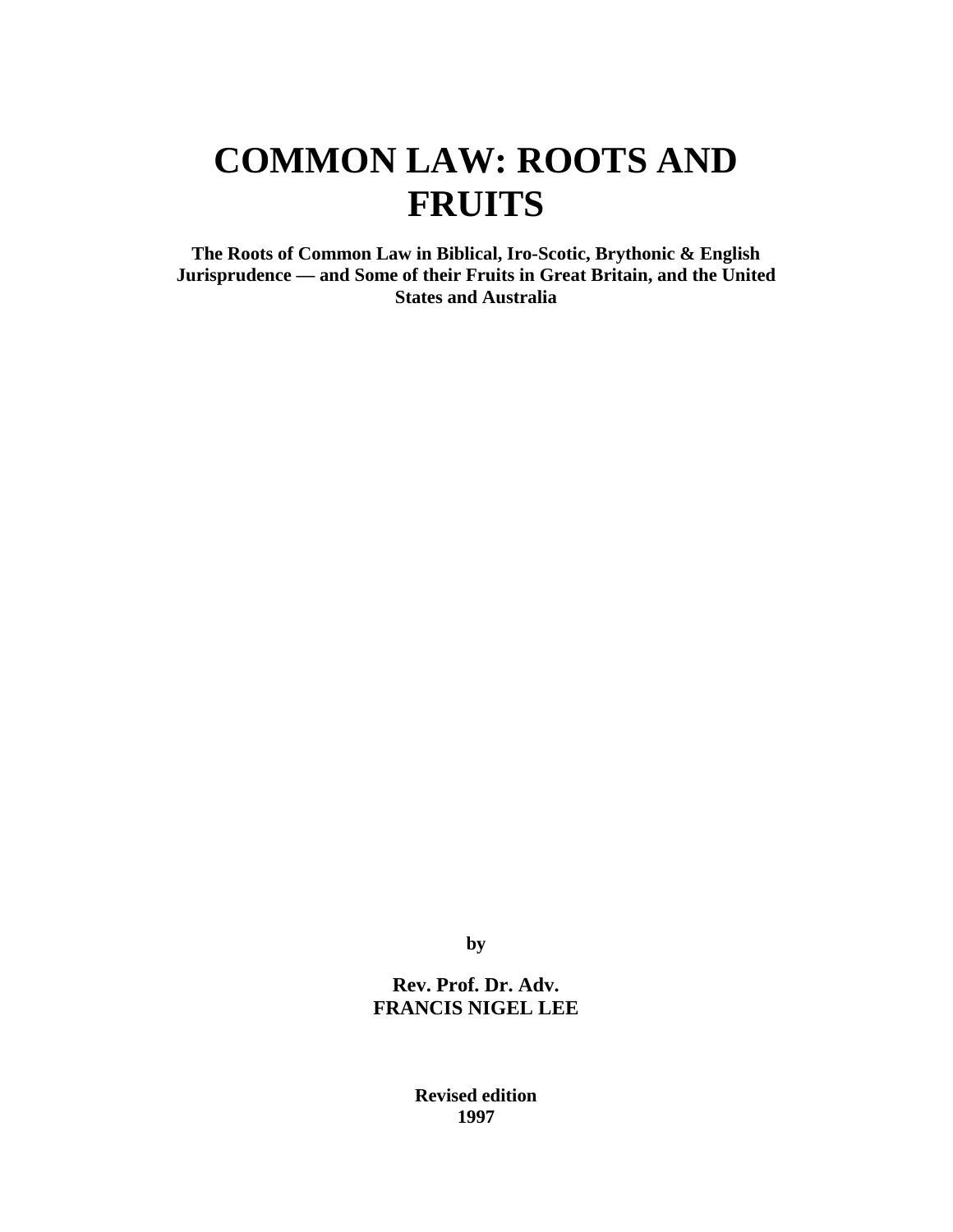"In the very morning of the Gospel, the Sun of righteousness shone upon this land; and they say the first potentate on the Earth that owned it, was in Britain. *Nicophorus II:40*, and the *Epistle of Eleutherius* to Lucius....

"Oh, that we could remember the days of old! ... God will again water His garden, once more purge His vineyard — once more of His own accord He will take England upon liking.... The reformation of England shall be more glorious than of any nation in the World, being carried on neither by might nor power but only by the Spirit of the Lord of hosts."

— Rev. Dr. John Owen: *Sermon to the British Parliament*, 29th April 1646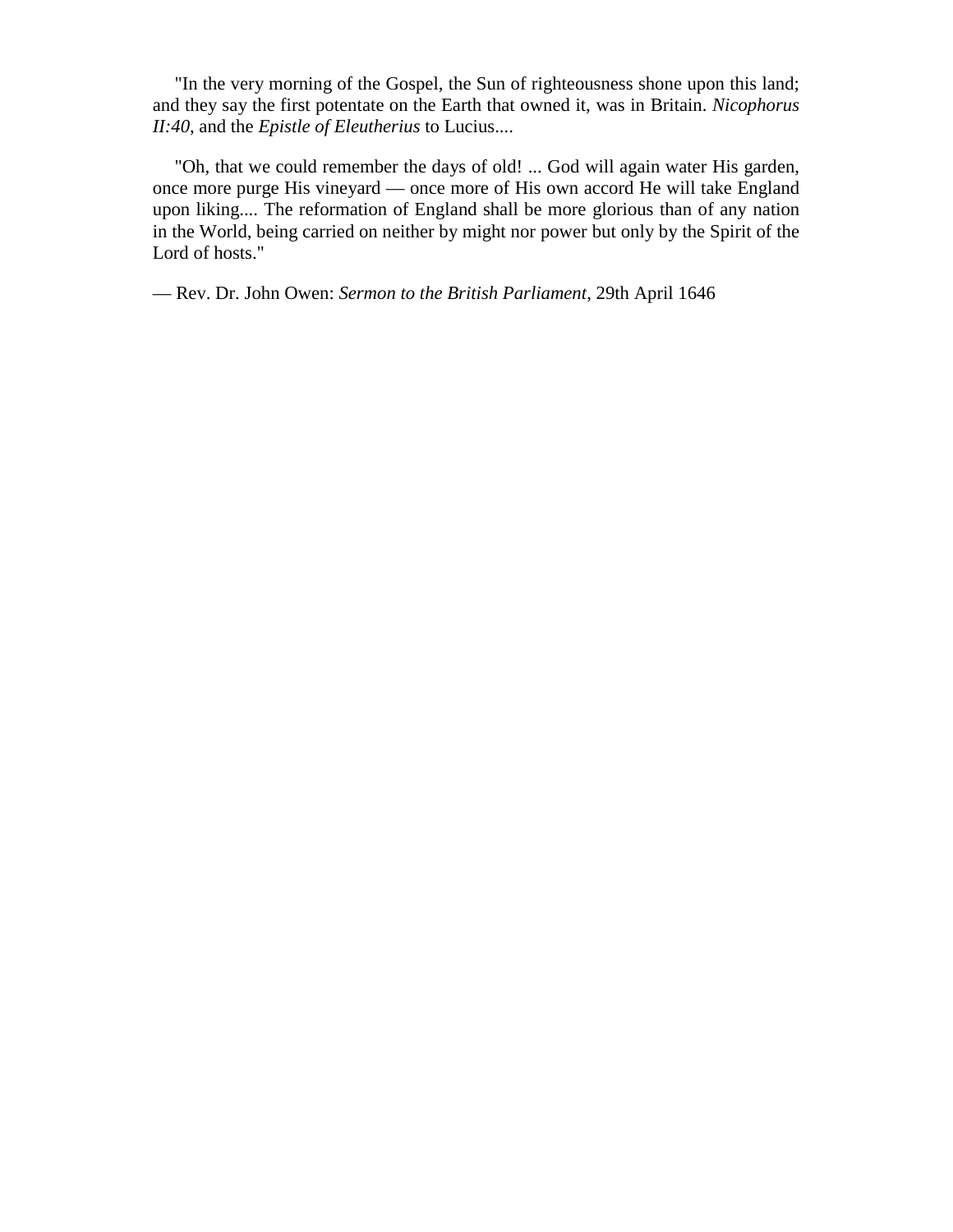# **Roots of Common Law in Biblical, Iro-Scotic, Brythonic & English Jurisprudence — and Some of their Fruits in Great Britain & the United States & Australia**

**Doctoral dissertation (approximately one million words) submitted in partial fulfilment of the requirements for the degree of**

**Doctor of Common Law (D.C.L.)**

**by Francis Nigel Lee**

**B.A., Dip.Th., C.Litt., L.Th., B.D., LL.B., M.A., M.A.T.S., M.Th., M.So.Sc., M.Div., LL.D., D.Litt., D.Jur., D.Min., D.R.E., S.T.D, Ed.D., Th.D., Ph.D.**

**at the**

**Samuel Rutherford School of Law Florida, U.S.A.**

**Vastly expanded from lectures given in June 1985 at the Dallas Conference on Christian Government (Texas, U.S.A.)**

> **by Rev. Professor Dr. Adv. Francis Nigel Lee**

**Trial Lawyer and Barrister-at-Law of the Supreme Court of South Africa**

**and**

**Caldwell-Morrow Lecturer in Church History in the Queensland Presbyterian Theological Seminary, Emmanuel College, University of Queensland, Brisbane, Australia 1993**

**(revised 1997)**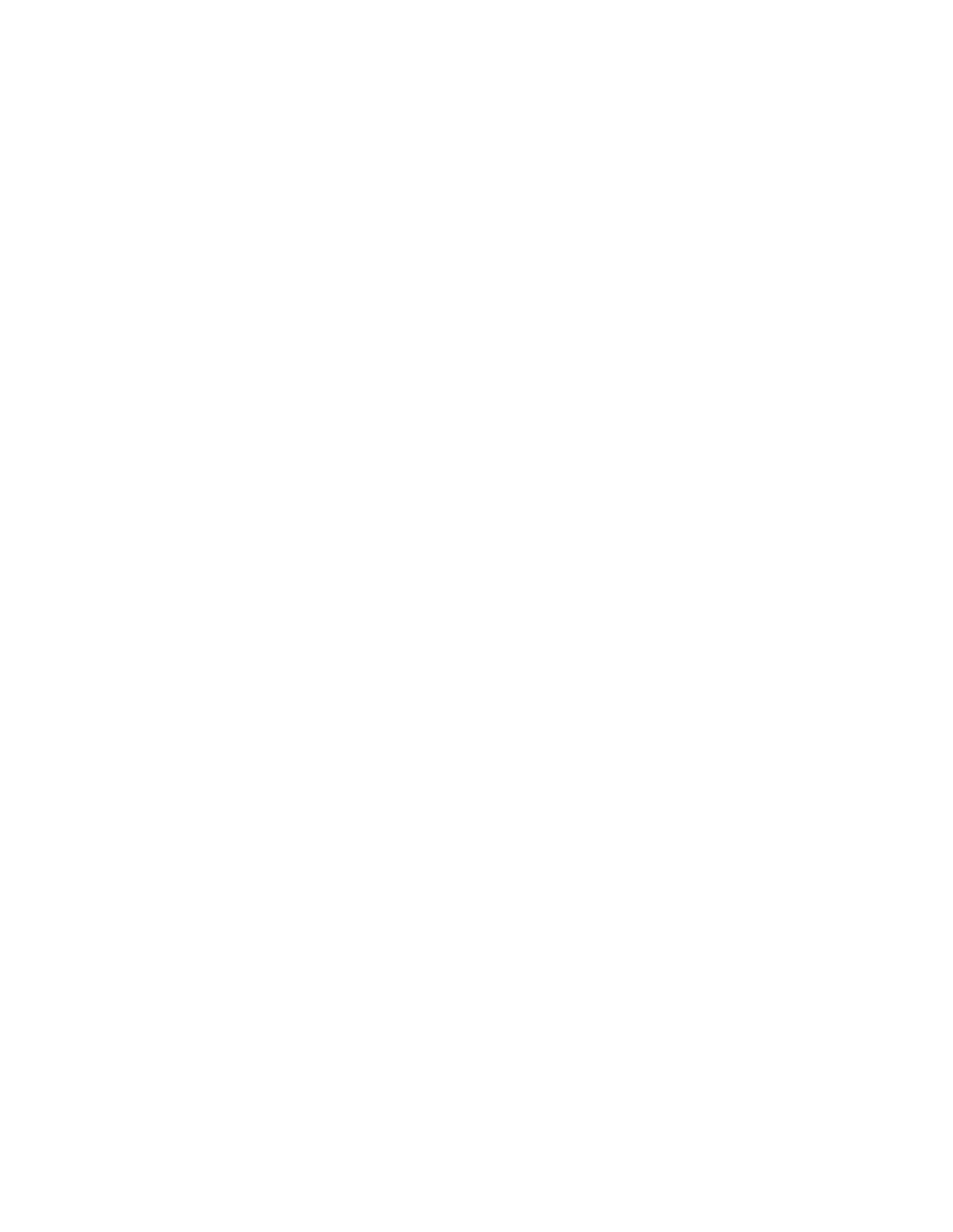## **BLACKSTONE ON THE ROOTS OF ANCIENT BRITISH COMMON LAW**

"The antient collection of unwritten maxims and customs which is called the Common Law...had subsisted immemorially in this kingdom.... It was then taught, says Mr. Selden (*in Fletam* 7.7), in the monasteries.... The clergy in particular...then engrossed almost every other branch of learning. So (like their predecessors the British druids) they were peculiarly remarkable for their proficiency in the study of the law. *Nullus clericus nisi causidicus* ['No cleric unless a lawyer'], is the character given of them soon after the Conquest, by William of Malmesbury (*Laws of the Kings* l.4). The judges therefore were usually created out of the sacred order....

"An academic expounder of the laws...should be engaged...in tracing out the originals and as it were the elements of the law.... These originals should be traced to their fountains..., to the customs of the Britons and Germans as recorded by Caesar [B.C. 58f] and Tacitus [A.D. 98f]; to the codes of the northern nations on the Continent, and more especially to those of our own Saxon princes [449f A.D.]...; but above all to that inexhaustible reservoir of legal antiquities...entitled...the Law of Nations...weighed and compared with the precepts of the Law of Nature....

"The British as well as the Gallic druids committed all their laws as well as learning to memory; and it is [also] said of the primitive Saxons here, as well as their brethren on the Continent.... Our antient lawyers and particularly Fortescue (*c.* 17) insist with abundance of warmth that these customs are as old as the primitive Britons, and continued down through the several mutations of government and inhabitants to the present time unchanged and unadulterated.... Our antiquarians and first historians do all positively assure us that...in the time of Alfred [A.D. 887f]...he found it expedient to compile his *Dome-Book*...for the general use of the whole kingdom.... It contained...the principal maxims of the Common Law [*Folcruhte* alias 'Folk-rule'].... The first ground and chief cornerstone of the laws of England...is general immemorial custom or Common Law....

"Sir Edward Coke...supposed the Common Law of England [alias Britain] and Scot-land [alias Scot-ic Ireland]...to have been originally the same...Old Common Law of both kingdoms.... God, when He created matter and endued it with a principle of mobility, established certain rules for the perpetual direction of that motion — so, when He created man and endued him with free-will to conduct himself in all parts of life, He laid down certain immutable laws of human nature whereby that free-will is in some degree regulated and restrained, and gave him also the faculty of reason to discover the purport of those laws."

— Sir William Blackstone: *Commentaries on the Laws of England*, I:17-95.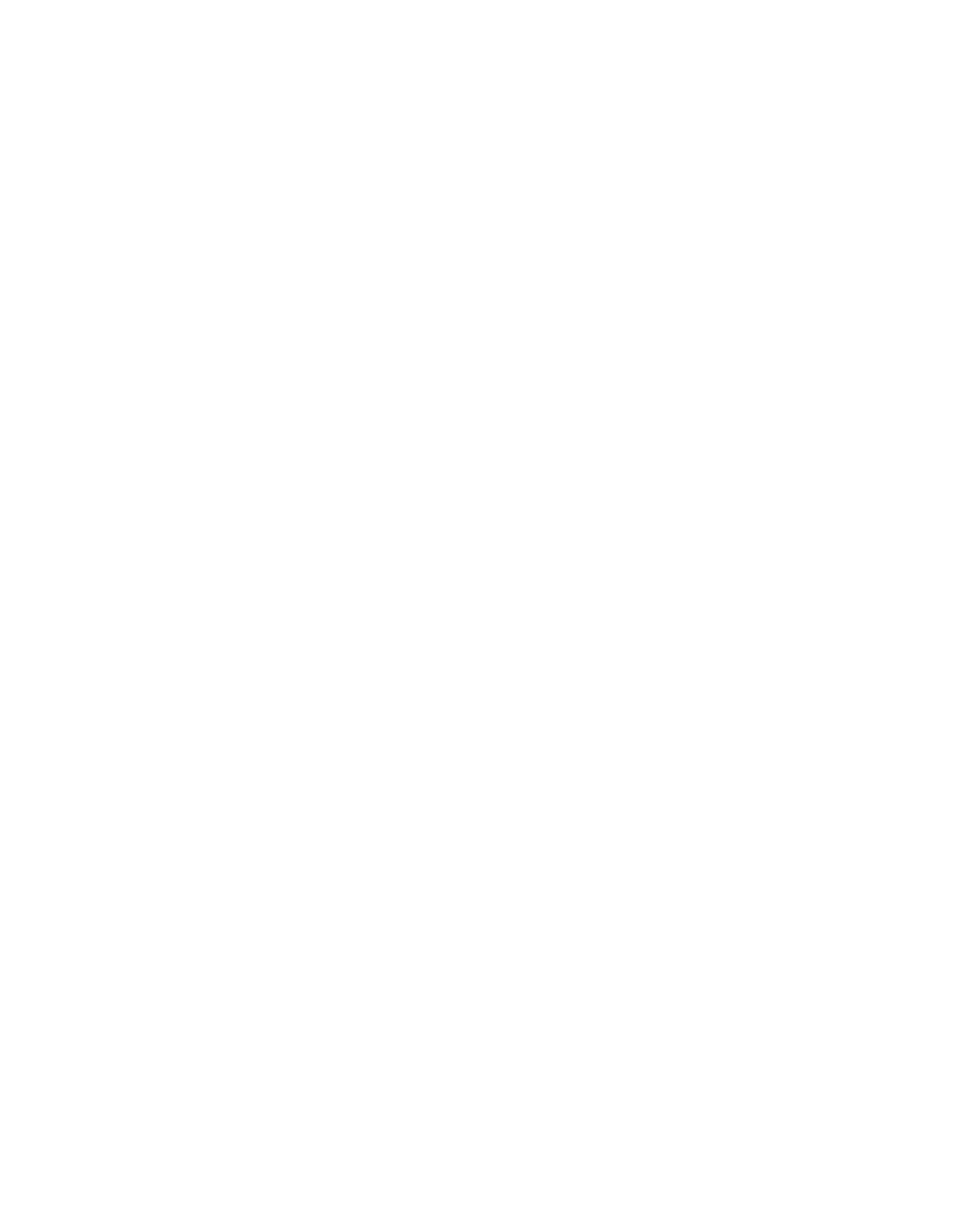#### **B.C. ROOTS AND A.D. FRUITS OF BRITISH COMMON LAW**

"Dunwallo Molmutius arose [around 510 B.C.].... Excelling all the kings of Britain in comeliness and courage, he...fashioned for himself a crown of gold.... This king established among the Britons the laws that were called the Molmutine Laws which even today are celebrated amongst the English.... He ordained that the temples of God and the cities should enjoy such privileges as that, in case any runaway or guilty man should take refuge therein — he should depart thence [*cf.* Numbers chapter 35].... Moreover, he ordained that the roads...should be held inviolable.... In his days, the knife of the cut-throat was blunted — and the cruelties of the robber ceased in the land.... After Dunwallo's death, his son Belin [from around B.C. 455]...was the undisputed master of the Island — from sea to sea. He confirmed the Laws which his father had ordained, and commanded that even and steadfast justice should be done throughout the realm. Especially careful was he to proclaim that the cities and the highways...should have the same place that Dunwallo had established.... He dedicated them with all honour and dignity, and proclaimed it as of his Common Law that condign punishment should be inflicted on any that do violence.... If any would know all of his ordinances concerning them — let him read the Molmutine Laws that Gildas the Historian [520 A.D.] did translate out of the British into Latin, and [the 871 A.D.] King Alfred out of Latin into the English tongue!"

#### — Geoffrey Arthur: *History of Britain's Kings*, II:17 - III:5 (A.D. 1138)

"A conference between the King [John] and the Barons was appointed.... The King...granted the charter required of him (June 15, 1215).... *Magna Carta* or the Great Charter...secured very important liberties and privileges to every order of men in the kingdom — to the clergy, to the barons, and to the people.... John seemed to submit passively; but he only dissembled..... He secretly sent abroad emissaries to enlist foreign soldiers; and he despatched a messenger to Rome in order to lay before the Pope [Innocent III] the Great Charter.... Innocent — considering himself as feudal lord of the kingdom — was incensed at the temerity of the barons. He issued a bull, in which he annulled the charter.... As early at least as the reign of Henry III [A.D. 1216- 72], the legal equality of all freemen below the rank of the peerage appears to have been completely established. The civil rights of individuals were protected by that venerable body of ancient customs which, under the name of the Common Law, still obtains in our courts of justice. Its origin is lost in the obscurity of remote antiquity."

#### — Prof. J.S. Brewer: *The Student's Hume*, III:7:8 & III:12:14 (1883 A.D.)

"This Constitution...shall be the supreme law of the land.... Done in Convention by the unanimous consent of the States present, the 17th day of September **in the year of our Lord** 1787.... In suits at Common Law..., the right of trial by jury shall be preserved; and no fact tried by a jury shall be otherwise re-examined in any Court of the United States, than according to the rules of the Common Law."

— *U.S. Constitution*: Articles VI & VII and the 7th Amendment (1787f A.D.)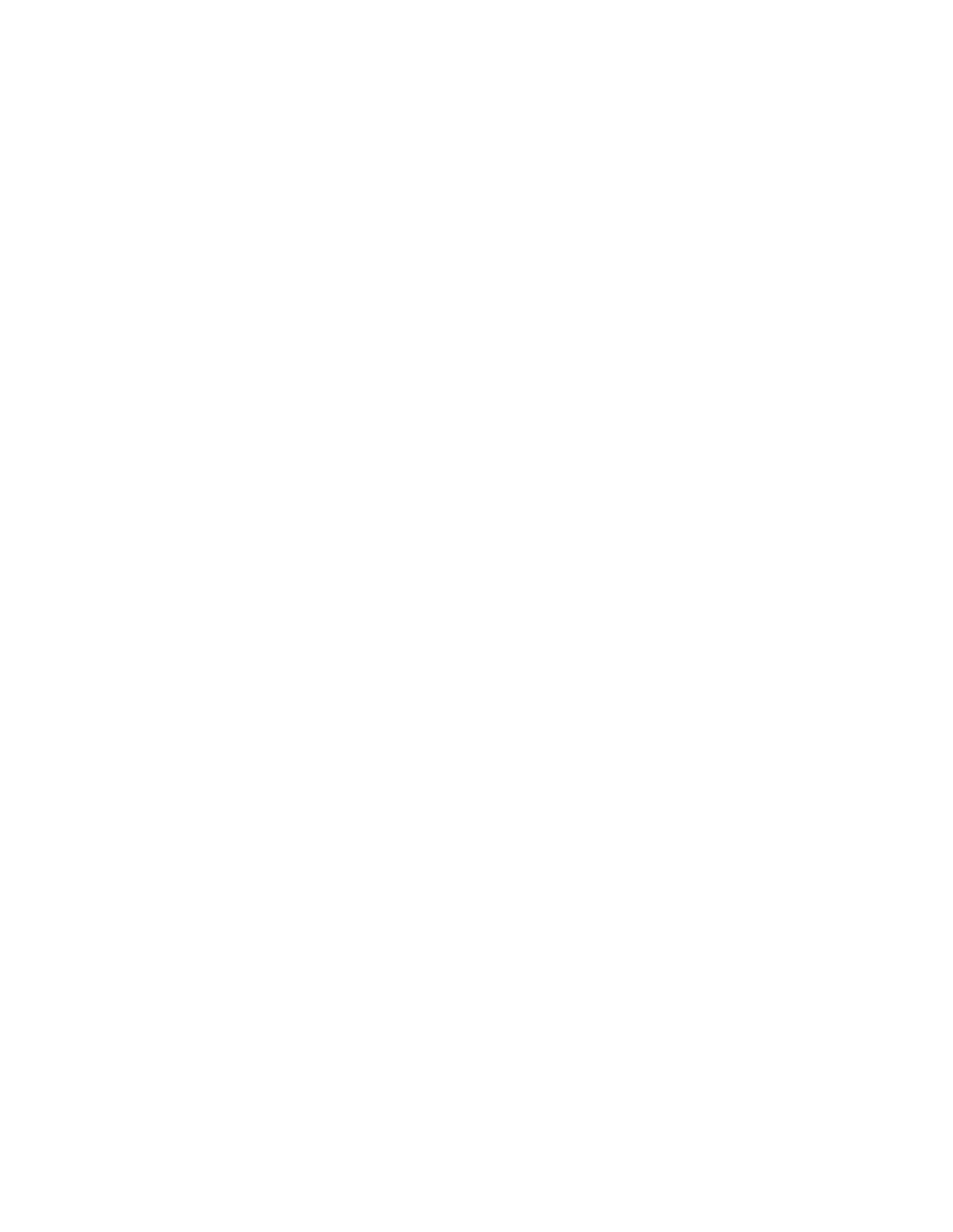#### **APOSTOLIC AGE BRITISH CHRISTIANITY**

"Isaiah 42:4. 'And the isles shall wait for His law.' This and such prophecies of the gospelizing of islands [*cf.* too 49:1-12 with Genesis 9:27 & 10:2-5], I believe to have...the **conversion**...principally aimed at in these prophecies.... They have a glorious accomplishment in the gospelizing the isles of **Britain** and **Ireland**, and making of them so glorious a part of the Church...**soon after** Christ's ascension."

— Dr. Jonathan Edwards: *Apocalyptic Writings* (1739), Yale Univ., 1977, p. 142.

"From a passage in an Epistle to Clemens Romanus [around 95 A.D.], the chief missionary apostle [Paul] has been set down as the **Apostle of Britain**. Clement represents Paul as 'coming to the extremest limit of the West'.... The **progress of Christianity** was co-extensive **for four centuries**; before the flood of Saxon heathendom...checked...for a time...the light of the Gospel in England south of the Humber....

"We may say that **our Celtic predecessors** or forefathers were converted to Christ.... The **apostolic origin of the Church**..., whether from St. John's immediate disciples or from Paul himself or both, is seen in its purer doctrine and freedom and in the time of its celebration of Easter when it [around 600f A.D.] came into conflict with the papal church....

"**Gildas** the Wise [around 520 A.D.]..., in his *History* and *Epistle*, on the subject of the **introduction of Christianity into the island of Great Britain**..., [declared]: '**Christ** the true Sun afforded His **rays**, *i.e.* His precepts, **to this island**...during the **latter** part of the reign of Tiberias Caesar' [**14-37 A.D.**]....

"The *Welsh Triads* tell how Cunobelin(us) [alias the A.D. 15f Cymbeline], the father of Caratacos [alias Caractacus or **Caradoc**], was kept seven years as a hostage at Rome [**A.D. 52-59**].... He returned, as a **missionary** to his **countrymen**.... The highest authority on the subject (Rev. F. Thackeray) observes of the **family** and other captives who accompanied Caratacos himself, that **Paul** during his first imprisonment may have become **acquainted** with some of these, 'and that through their representations he might have been induced, when liberated from his confinement, to undertake a voyage to **Britain**'....

"**Chrysostom** [around 400 A.D.] writes of continued missionary extension: `If you were to go unto...**the British Isles**...you would hear **all** men everywhere **discoursing** matters out of the **Scripture**.'" Referring back to this time, and also to much earlier times, the Briton "**Gildas** thus describes the constitution of the British Church: '**The Church is spread over the nation**; organized; endowed...; embracing the people of all ranks and classes. **It had spread, moreover, into Ireland and Scotland**. It was also a learned Church. It had its **own** version of the **Bible**, and its own ritual.'"

— Dr. George Smith, LL.D.: *Short History of Christian Missions*, 1886, pp. 59f.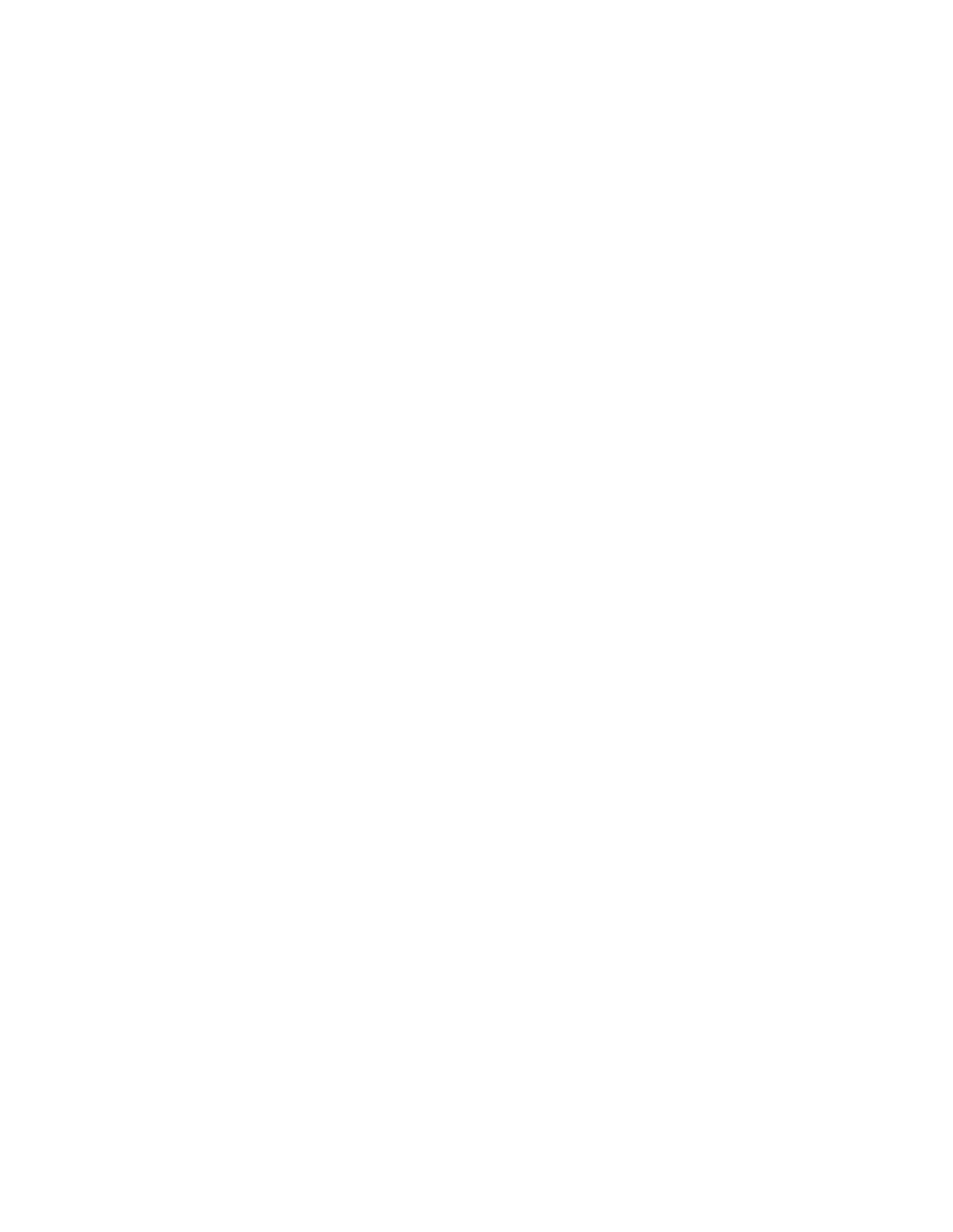#### **PREFACE**

Holy Scripture teaches that "the Triune God made man upright.... Whatever your hand finds to do — do it with all your might.... A wise man's heart is at his right hand [on the right wing]...; but a fool's heart at his left [on the left wing].... Fear God and keep His Commandments; for this is the whole duty of man. For God shall bring every work into judgment together with every secret thing — whether it be good, or whether it be evil." Ecclesiastes 7:29; 9:10; 10:2; 12:13f.

The Lord's creation covenant and its dominion mandate were given not just to our first parents, but in them also to all mankind as their descendants. To them, "the Triune God said: 'Be fruitful and multiply and fill the Earth and subdue it!'" But men "like Adam, have transgressed the covenant; they have dealt treacherously." Henceforth, "whosoever sheds human blood, by men shall his blood be shed. For God made man in His image." Genesis 1:28; Hosea 6:7; Genesis 9:1-7.

"Now the sons of Noah who went forth from the ark, were Shem and Ham and Japheth.... God shall enlarge Japheth, and he shall dwell in the tents of Shem.... The sons of Japheth [were] Gomer and Magog.... By these were the Isles...according to their languages." Genesis 9:18-27 & 10:1-5.

"The Isles shall wait for His Law.... Sing to the Lord from the end of the Earth, you that go down to the sea.... Let them give glory to the Lord, and declare His praise in the Islands.... He will magnify the Law.... Let all the nations be gathered together, and...show us the former things.... Listen, O Isles, to Me.... Hearken, you people from afar.... Behold, these shall come — from the North and from the West.'" Isaiah 42:4- 21; 43:9; 49:1-12.

\* \* \* \* \* \* \*

What nations descended from the above-mentioned Gomer and Magog? Which are the above-mentioned "Islands" to "the North" and to "the West" of Palestine where these words were written? According to many, Gomer was the ancestor of the Brythons — and Magog the ancestor of the Iro-Scots.

Hear America's greatest theologian of all time, Rev. Professor Dr. Jonathan Edwards Sr. In his *Apocalyptic Writings* and his *Interleaved Bible*, Edwards insists that "by 'Isles' is meant particularly Europe.... The conversion of that, is principally aimed at in these prophecies.... They have a glorious accomplishment in the gospelizing of the Isles of Britain and Ireland, and making of them so glorious a part of the Church."

The famous Puritan and Elizabethan chronicler Raphael Holinshed (d. *circa* 1580) wrote a massive six-volume set of *Chronicles of England, Scotland and Ireland* from Noah's Flood till the end of the Sixteenth Century A.D.

Holinshed's *Chronicles* comprise about three-and-a-half million words. In compiling it, he first consulted about two hundred histories of the Ancient World in general and of the Ancient British Isles in particular.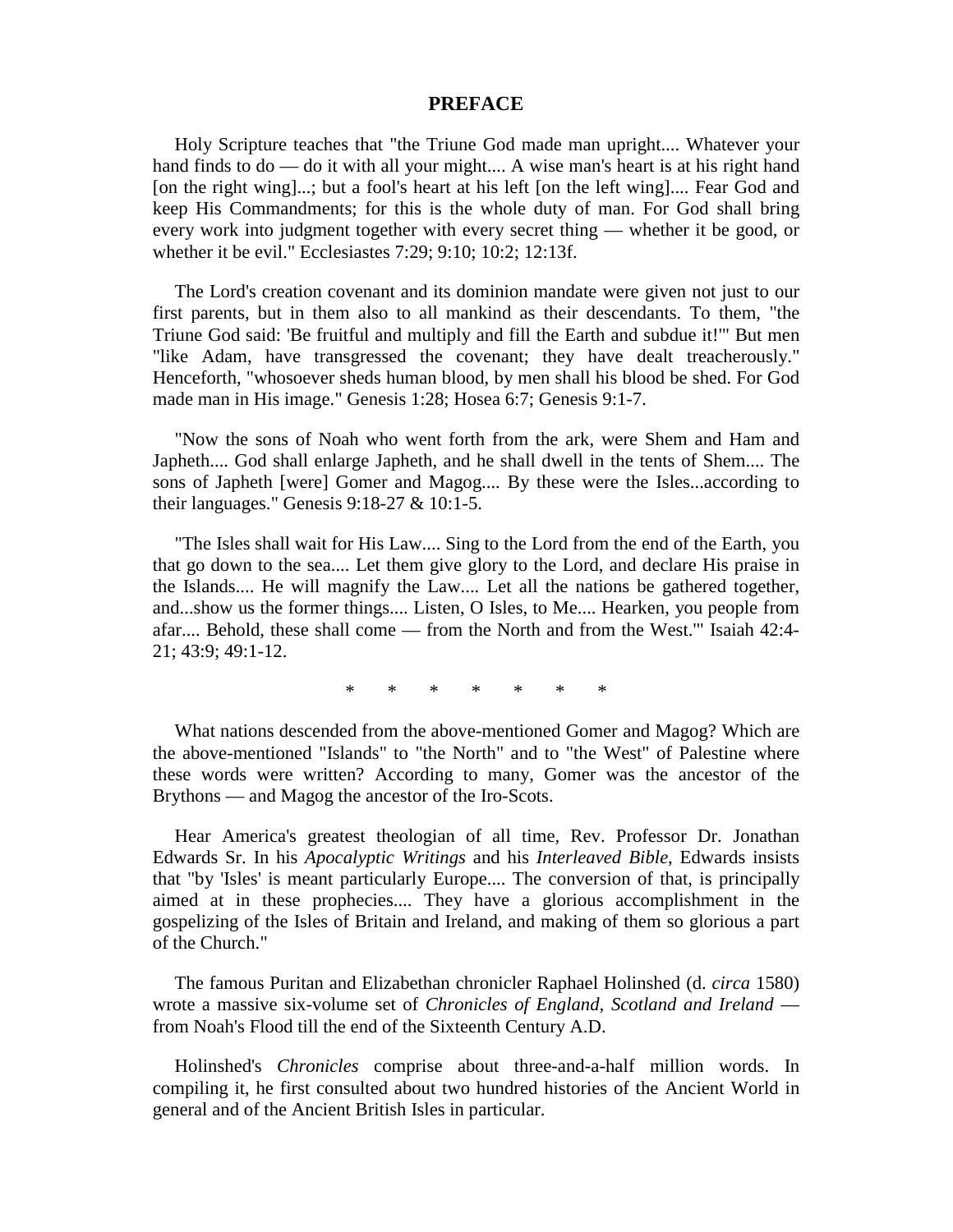Holinshed (and his sources) constitute one of the chief theoretical bases for this present Doctorate of ours in Common Law (D.C.L.). Elsewhere we have produced a contemporary abridgement of Holinshed, as our own D.Litt. dissertation, and would here refer to it.

\* \* \* \* \* \* \*

When were the Bible's afore-mentioned predictions fulfilled — anent the expansion of the Japhethitic Gomer and Magog, and anent the blessed Northwestern Isles which Edwards identifies with Britain and the Emerald Isle (alias the British Isles)? The principal fulfilment first started to occur soon after Christ's incarnation through missionary work, in the course of the history of the early church.

Observed the prophet Daniel: "A Stone...smote the [Roman] image upon its feet of iron and clay, and broke them into pieces.... And the Stone which smote the image became a great Mountain, and filled the whole Earth.... The God of Heaven set up a Kingdom which shall never be destroyed.... It shall break the other governments into pieces, and consume them; but It shall stand for ever.... This shall come to pass.... It is certain and sure." Daniel 2:34-35,44-45.

Thereupon "I blessed the Most High," added Daniel, "and I praised and honoured Him Who lives for ever, Whose dominion is an everlasting dominion and Whose Kingdom is from generation to generation. But all the inhabitants of the Earth are reputed as nothing. Now He does according to His will — in the army of Heaven, and among the inhabitants of the Earth. Thus, none can stay His hand or say to Him, 'What are You doing?'" Daniel 4:34-35.

Then, in a vision, Daniel foresaw how "the Son of man comes with the clouds of Heaven." Here, the prophet had a vision not of Christ's still-future *parousia* from the Father back to our Earth — but a vision of Christ's now-accomplished ascension from the Earth and back "to the Ancient of days." Thus Calvin.

At that time, namely at the Son of man's ascension, "they brought Him before Him" — *viz.* before the Ancient of days. "Then there was given unto Him [the Son]: dominion, and glory, and a Kingdom — so that all people and nations and languages should serve Him.

"His Kingdom is an everlasting Kingdom, which shall not pass away. And His Kingdom...shall not be destroyed.... And the government and dominion and the greatness of the government under the whole Heaven shall be given to the people of the saints of the Most High Whose Kingdom is an everlasting Kingdom.... All dominions shall serve and obey Him." Daniel 7:13-14,27.

\* \* \* \* \* \* \*

The fulfilment of the above, then, started commencing at Christ's ascension. For it was then that the apostles received the Great Commission alias the Missionary Mandate from Jesus Himself. "They asked Him, saying: 'Lord, do You at this time wish again to give back the rule to Israel?' Then He answered them: 'It is not for you to know.... But you shall be witnesses to Me — both in Jerusalem, and in all Judea, and in Samaria, and to the uttermost part of the Earth!'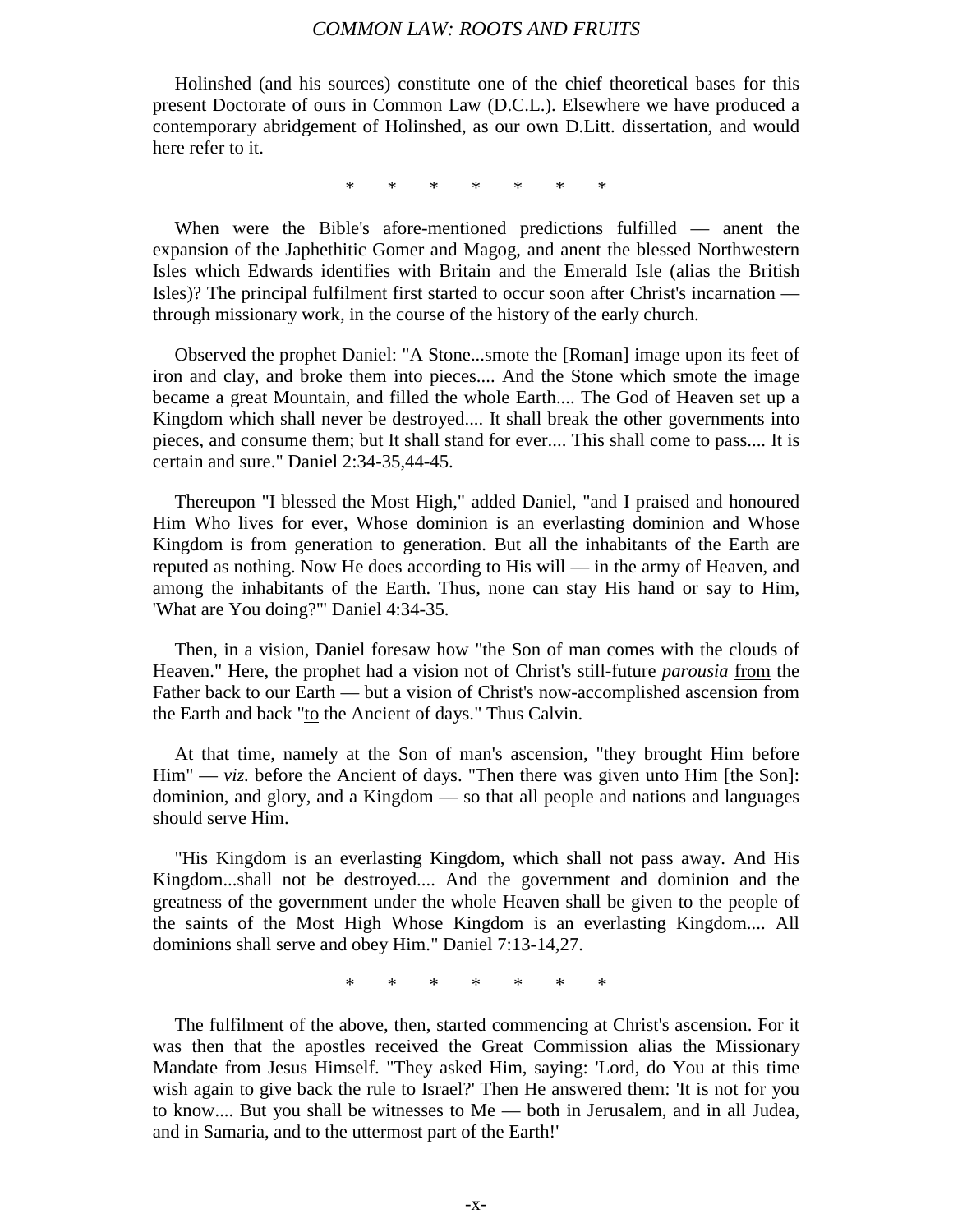#### *PREFACE*

"Then, when He had spoken these things, while they beheld, He was taken up; and a cloud received Him out of their sight. And, while they kept looking stedfastly toward Heaven as He went up — behold, two men in white apparel stood by them. They [the two men] said: 'You men of Galilee! Why do you keep on standing, gazing up into Heaven? This same Jesus, Who has been taken up from you into Heaven shall so come, in like manner, as you have seen Him go into Heaven!'

"Then they returned to Jerusalem.... And when the day of Pentecost was fully come..., they were all filled with the Holy Ghost and began to...speak...the wonderful works of God." Acts 1:6-12 & 2:1,4,11.

One of them in particular — the apostle John — was given an indepth understanding of all this. Even many decades later, he exulted: "Great and marvellous are Your works, Lord God Almighty! Righteous and true are Your ways, You King of saints [or 'nations']! Who shall not fear You, O Lord, and glorify Your Name? For You alone are holy.... All nations shall come and worship before You." Revelation 15:4.

This would and will occur, as a result of the comprehensive execution of the Missionary Mandate. For Christ shall have dominion — precisely through His Church's obedient and successful execution of His Great Commission. Psalm 72 *cf.* Matthew 28:19.

\* \* \* \* \* \* \*

Now in Britain, after the transmission of the Mosaic Law from around B.C. 1400 onward, King Brut the migrant Trojan built the city of 'New Troy' — around B.C. 1150. There, from B.C. 510 onward, the British King Dunvall Moelmud proclaimed God's Moral Law (and its judicial applications) to be the **Common Law** of the land. From B.C. 75 onward, 'New Troy' was expanded (and renamed London) by the energetic King Lludd — who lived and died just before the Roman tyrant Julius Caesar was twice repelled by the Britons.

In London, the city of Westminster arose. There, almost every king — also from the A.D. 1066 William the Conqueror onward — was crowned over the Stone of Scone. Upon that stone also the earlier Iro-Scotic kings had been crowned — in Scotland, and yet more anciently also in Ireland. The article 'Westminster' in the 1929 American edition of the *Encyclopaedia Britannica* observes that the stone is of [Iro- ]Scotic origin, and that tradition identifies it with Jacob's pillow at Bethel. Genesis 28:10-22.

The constitutional milestone of *Magna Carta* re-asserted Britain's ancient liberties — in A.D. 1215. Then, in the three thirteenth-century statutes of Westminster, important legislative promulgations were made by King Edward the First — in Parliament.

The first statute, that called *Westminster I* (A.D. 1275), practically constituted a code of law — incorporating much unwritten law into the written code. The second statute, *Westminster II* (1285), promoted judicial reforms and streamlined English landholding. The third, *Westminster III* (1290), stopped the process of subinfeudation.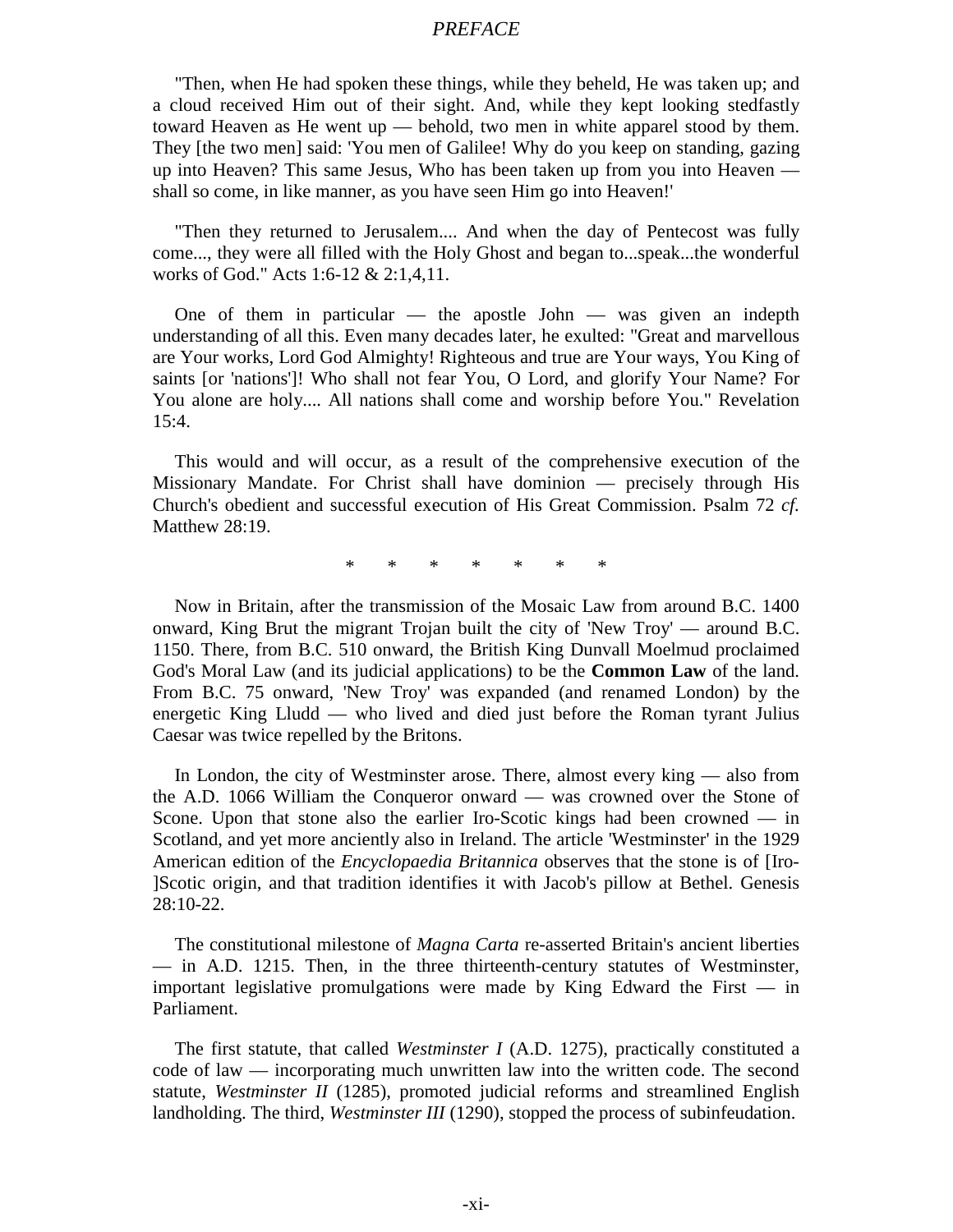From A.D. 1360 onward, one sees the great political and theological work of the Proto-Protestant British Pre-Reformer John Wycliffe (*cf.* Daniel 12:11f). Then, in 1536, Calvin produced his epoch-making *Institutes of the Christian Religion*. In that very same year, the Welsh-British King Henry Tudor VIII immediately effected Union between England and Wales.

In 1628, the English *Petition of Right* pointedly invoked also *Magna Carta* against King Charles. Then, in April 1642, the Westminster Assembly  $-$  to which three Colonial Americans were invited — was ordained by the English Parliament.

Its purpose was to help promote a common reformation in Scotland, England and Ireland — **before** the tragic outbreak of the English Civil War in August 1642. The Westminster Assembly aimed at such a reformation especially through the international 1643 *Solemn League and Covenant* — and also through the 1645 *Westminster Form of Government*.

That Assembly also produced the *Westminster Confession of Faith*, by 1646. This recognizes, *inter alia*: the Light of Nature; the Necessity of Scripture; the Triune God; Creation; Providence; the Covenant and Law of God; Christian Liberty; Oaths; the Civil Magistrate; Marriage; Property; and Councils to advise Governments. See chs. I-VII; XIX-XXVI; and XXX-XXXI.

The Westminster Assembly also produced the *Larger Catechism*. That embraces a massive exposition of the Law of God, including its political implications. It further stresses the certainty of its ultimate triumph — even internationally. See QQ. 39-45; 51-54; 91-151; and 191-196.

\* \* \* \* \* \* \*

Now it was this so-called 'Westminster System of Government' — which was taken over in North America, by the Cambridge Synod in Massachusetts from 1646 onward. Later, Westminster triumphed not only throughout England from Westmorland to Cornwall at the 'Glorious Revolution' and the Protestant Settlement of 1688, and at the *Declaration of Rights* alias the British *Bill of Rights* of 1689. It triumphed also in Colonial America — from Westmoreland County in Virginia to New England's Boston and beyond, during the seventeenth and eighteenth centuries.

Thus Francis Lightfoot Lee, of Westmoreland County in Virginia, signed the *Westmoreland Declaration* against the 1765 British *Stamp Act*. That Act (of the British Parliament in London) proposed to levy taxes on various American colonial documents (such as all newspapers, advertisements and legal documents *etc.*). However, such American taxes should not have been levied by British Representatives of British Constituencies assembled in Britain — but only by Representatives of the American Colonies, and indeed only when assembled precisely in their own existing Colonial Parliaments in America.

Francis Lightfoot Lee of Virginia's Westmoreland County objected to the British *Stamp Act*. So too did the official Delegates from the various American Colonial Assemblies. Meeting in Congress (at New York) to protest against the application of Britain's new statute against the English Colonists in America, they pointed out that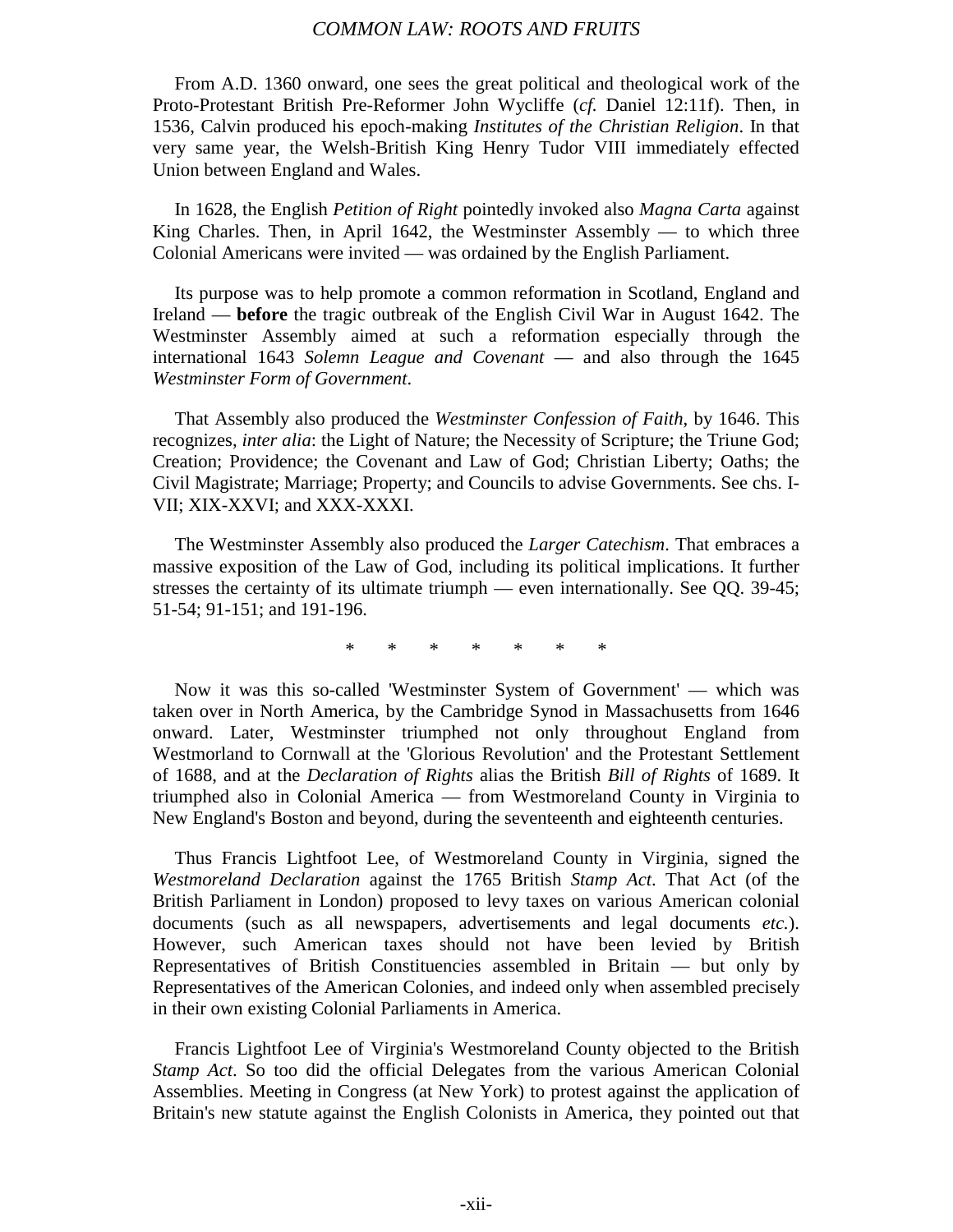#### *PREFACE*

those Englishmen in the American "Colonies are entitled to all the inherent rights and privileges" of those other Englishmen born "within the kingdom of Great Britain."

The Delegates of the American Colonies had assembled rightly, in accordance with laws enabling this — laws which had been enacted, many decades earlier, precisely in England. They themselves had never had seats in England's Parliament, which met in London. Yet, even while meeting as a Congress in America, they still regarded themselves as Englishmen.

Indeed, they explained: "It is inseparably essential to the freedom of a people, and the undoubted right of Englishmen, that no taxes be imposed on them but with their own consent — given personally, or by their Representatives.... The people of these Colonies are not — and, from their local circumstances, cannot be — represented in the House of Commons in Great Britain.... The only Representatives of the people of these Colonies, are persons chosen therein by themselves.... No taxes ever have been, or can be, constitutionally imposed on them — but by their respective Legislatures."

Continued the American objection: "It is unreasonable and inconsistent with the principles and spirit of the British Constitution for the people of Great Britain [through their Parliament in London] to grant to his majesty [the King of England] the property of the Colonists [in North America].... The late English [Stamp] Acts..., by imposing taxes on the inhabitants of these Colonies...[and] by extending the jurisdiction of the Courts of Admiralty beyond its ancient limits, have a manifest tendency to subvert the rights and liberties of the Colonists....

"It is the indispensable duty of these Colonies — to the best of sovereigns, to the mother country, and to themselves — to endeavor, by a loyal and dutiful address to his majesty [the King of England], and humble applications to both Houses of Parliament, to procure the repeal of the Act for granting and applying certain stamp duties...and of the other late Acts for the restriction of American commerce."

However, neither his majesty the King of England nor the British Houses of Parliament timeously heeded this earnest petition. It was ignored, even though regularly forwarded by the official Delegates from nine of the (then thirteen) American Colonial Assemblies previously set up by Britain herself. Those were Representative Parliaments of such Englishmen and other citizens of Great Britain who had been born in America or who were residing there.

Yet Britain further aggravated the tense situation by legislating the *Tea Act* in 1773. Tea sales in America consequently ceased in New York, Philadelphia, and Charleston. Indeed, in Massachusetts — discontent exploded at the 'Boston Tea Party.'

\* \* \* \* \* \* \*

On June 7th 1776, matters were taken further by Francis Lightfoot Lee's brother. We mean the Representative from Virginia, Richard Henry Lee, who had been educated in Britain. In the Continental Congress of the thirteen United States of America, he moved the resolution "that these united Colonies are, and of right ought to be, free and independent States; that all political connection between them and the State of Great Britain is, and ought to be, totally dissolved...; [and] that a plan of confederation be prepared, and transmitted to the respective Colonies for their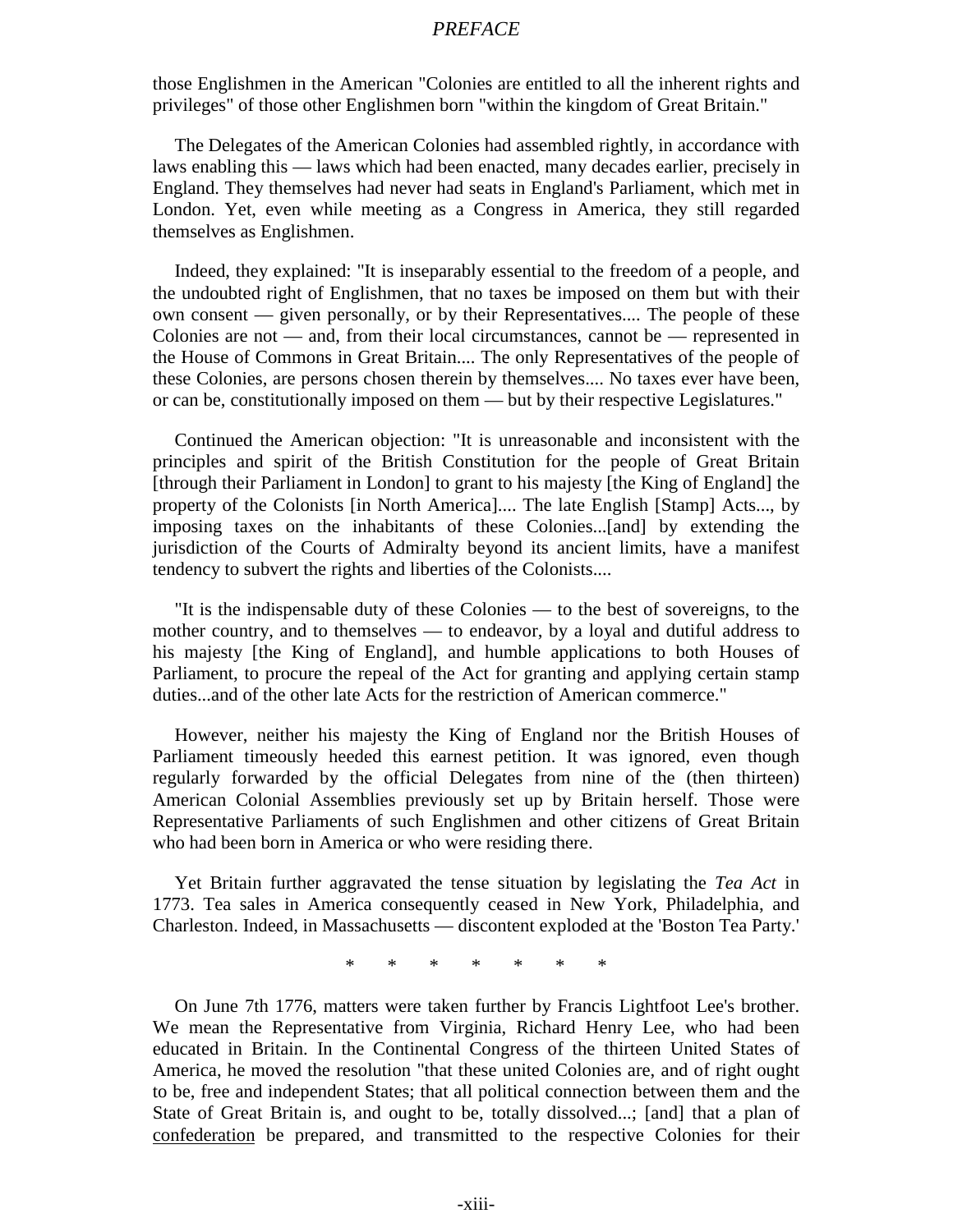consideration." Compare with this the 'confederacies' mentioned at: Genesis 14:13; Psalm 83:5-8; Isaiah 7:2 & 8:12; and Obadiah 7.

Francis Lightfoot Lee and his brother Richard Henry Lee were both among the fifty-six who, as Representatives of the various Colonial Legislatures, co-signed the U.S. *Declaration of Independence* in 1776. Indeed, their cousin's son, General Henry Lee (alias "Light Horse Harry") — himself too a Representative at the Confederation Congress — became Washington's right-hand man in the American 'War of Independence' from Britain.

\* \* \* \* \* \* \*

General Henry Lee later became Governor of Virginia. Several decades later, his son — Gen. Robert E. Lee — declined President Abraham Lincoln's amazing invitation for Lee the Southerner unconstitutionally and illegally to lead the northern armies in their aggression against the confederated States of the South.

Instead, Lee became first an Officer and later the General-in-Chief under the thirteen-star flag of the armies of the Confederate States of America. Those thirteen stars symbolized the same basis of confederation as that of the original thirteen States in the 1777-87 Union.

The 1861 Confederacy was thus an attempt to maintain the traditional independence of the States. Yet now no longer so much against England, but rather against the tyranny which had recently taken control even of the U.S. Federal Government. For Lee saw it as his duty to defend his own native Westmoreland County in Virginia — during the War of Northern Aggression against the selfgoverning Christian States of the American Southland.

We must now let the great Southern Presbyterian theologian Rev. Professor Dr. Robert L. Dabney eloquently tell the next part of the sordid story. Says he (in the fifth chapter of his famous book *The Life of General Stonewall Jackson*): "History will some day place the position of these Confederate States...in the clearest light of her glory. The cause they undertook to defend, was that of regulated, constitutional liberty — and of fidelity to law and covenants — against the licentious violence of physical power. The assumptions they resisted — were precisely those of that radical democracy which deluged Europe with blood at the close of the eighteenth century, and which shook its thrones again in the [Communist] convulsions of 1848."

Continues Dabney: "This power, which the old States of Europe expended such rivers of treasure and blood to curb [after the 1789 French Revolution] — at the beginning of the [nineteenth] century had transferred its immediate designs across the Atlantic..., consolidating itself anew in the Northern States of America.... Hither, by emigration, flowed the radicalism, discontent, crime, and poverty of Europe — until the people of the Northern States became, like the rabble of Imperial Rome, the *colluvies gentium* [alias 'the excrement of the pagans']. The miseries and vices of their early homes had alike taught them to mistake license for liberty.... They were incapable of comprehending, much more of loving, the enlightened structure of English or Virginian freedom."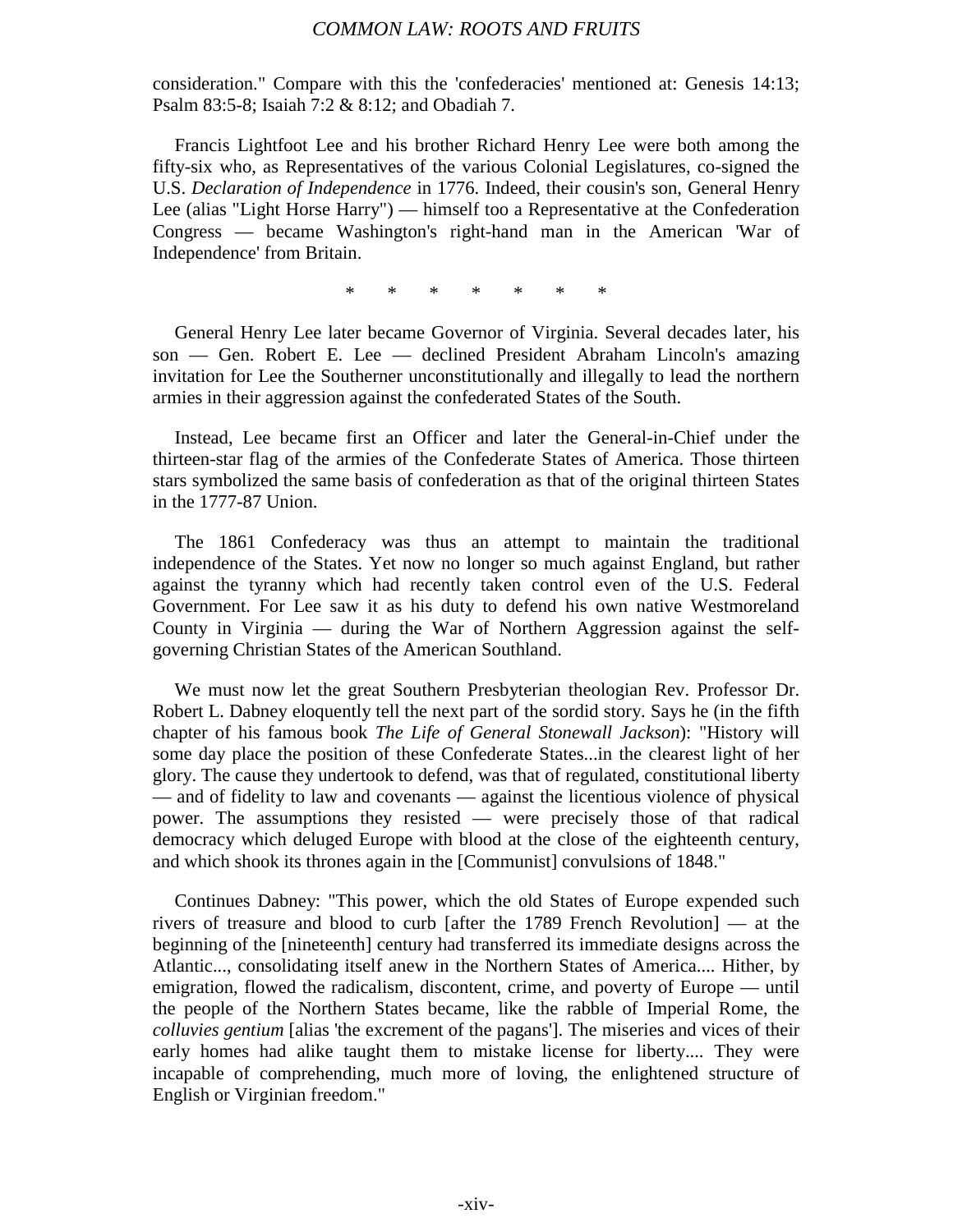#### *PREFACE*

Dabney goes on: "The first step in their vast designs, was to overwhelm the Confederate States of the South. This done, they boasted that they would proceed first, to engross the whole of the American Continent; and then to emancipate Ireland, to turn Great Britain into a democracy, to enthrone Red Republicanism in France, and to give the crowns of Germany to the pantheistic humanitarians of that race.... This in truth was the monster whose terrific [or terrifying] pathway among the nations, the Confederate States undertook to obstruct — in behalf not only of their own children, but of all the children of men."

Concludes Dabney: "To fight this battle, eleven millions [of Southerners], of whom four millions were the poor Africans..., prepared to meet twenty millions [of Northerners].... Our country has to wage this strife only on these cruel terms.... The blood of her chivalrous sons shall be matched — against the sordid streams of this *cloaca populorum* [alias this 'sewer of mobs']!"

Finally, the South was defeated in 1865 — outnumbered by more than three to one by the overwhelming hordes from the North. Yet, looking back, the Southern military leader Robert E. Lee rightly observed even in 1869: "I could take no other course without dishonor. And if it were all to be gone over again, I should act in precisely the same manner."

\* \* \* \* \* \* \*

The same would also be said by a contemporary Northerner — Rev. Dr. Carl McIntire (D.D., LL.D.). In his famous 1963 book *Author of Liberty* — he too speaks about the Christian roots of the *U.S. Constitution*, for the maintenance of which General Lee too had himself so valiantly fought.

Explains Dr. McIntire: "The two entrances of the magnificent building in which the Supreme Court of the United States is housed in Washington D.C., have engraved in marble above them the words 'Equal Justice Under Law'.... The concept that put them there, was in the heart of the men who framed the *Constitution of the United States*. They obtained that concept originally from God Himself.

"The Law of God is as permanent as God Himself. The Law of God is an expression of God's own nature.... The charter of freedom for the human race, is the Law of the Almighty God. This we call the Moral Law.... When Adam and Eve, our first parents, were made — God placed His Law in their hearts, and they knew His will naturally.... This Law He also gave to us in the tables of stone on Mt. Sinai by the hands of Moses the great lawgiver. The Moral Law is summarized in the Ten Commandments. We find it embodied, too, in flesh and blood — in the person of the Lord Jesus Christ.

"The Sermon on the Mount is nothing more than a definition and a clarifying of the demands of God's Law. This Moral Law has been the same in every age, and it will always be the same. It is the declaration of the will of God to mankind — all mankind: bond and free; saved and lost; every creature that God has made directing and binding everyone to personal, perfect, and perpetual conformity and obedience to its demands."

\* \* \* \* \* \* \*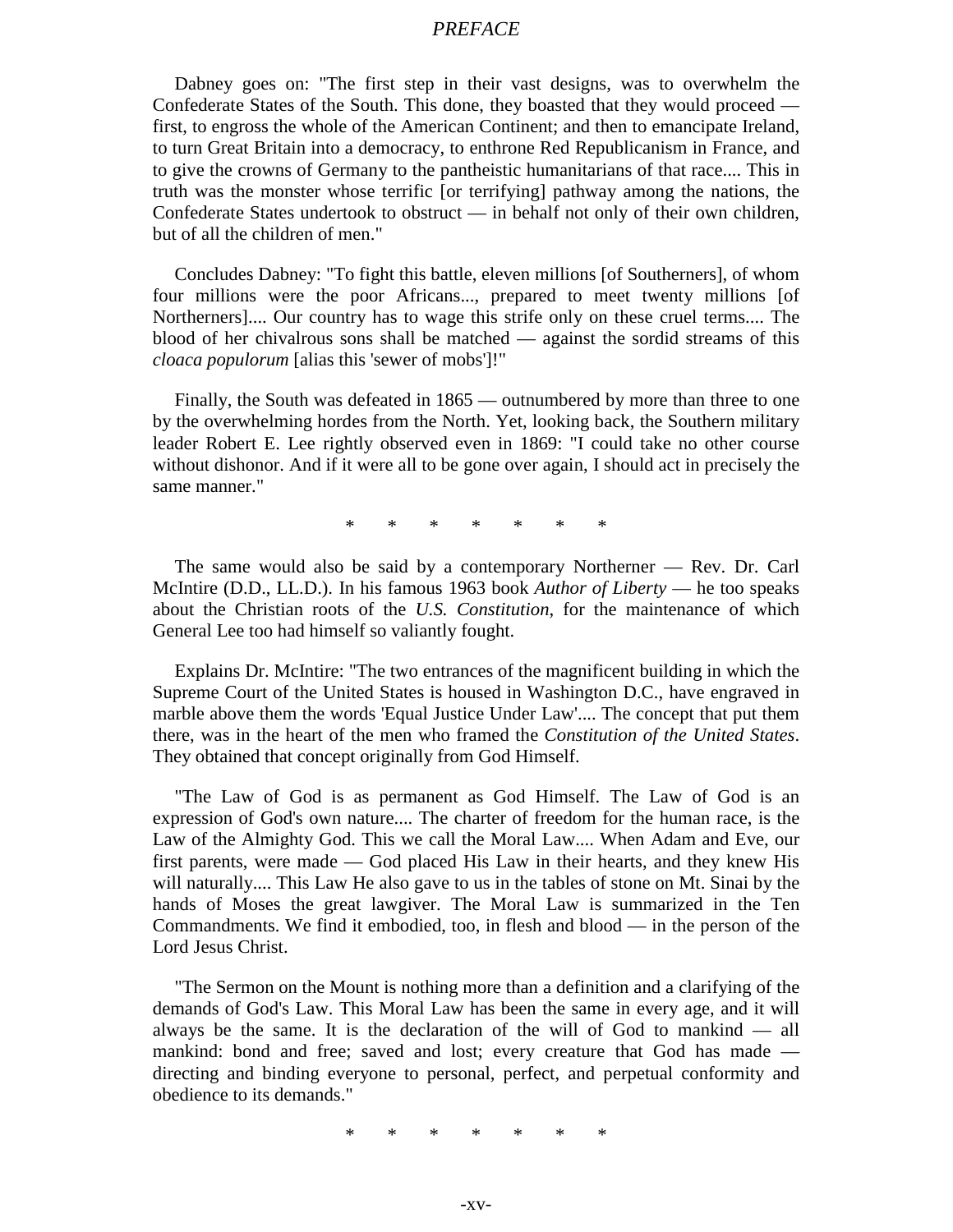Dr. McIntire continues: "The State is related directly and in the most specific manner to the Ten Commandments. The State has no right or authority to encroach upon the liberties of the individual which God guarantees under His Law. The State, in other words, must respect and honor the Law of God.... Only in honoring and maintaining this Law, can it serve its true function and be truly free.

"Murder is an offense, according to the law of the land. When it is committed, men are tried and condemned.... Adultery is a crime against the State; fornication likewise.... The property rights of individuals and corporations...are based upon the command of God's Law 'thou shalt not steal'.... The right of a man to teach and train his own child, is guaranteed by the laws of the land. And these statutes relate to the Fifth Commandment.

"In administering the affairs of men, the State must be guided by the laws that God has made for man. Thus the State literally becomes a servant of God, and this is exactly what is taught in the Bible [Romans 13:4].... 'Caesar' has certain God-given powers, and in the exercise of these he must render an account to God. Thus the State is bound just as much by God in its responsibility to Him, as the individual is bound. Representatives, Senators, Governors, Judges, the President — all Public Officials should know this and acknowledge it. This is all involved, when the Oath of Office is taken — with the hand on the Bible."

\* \* \* \* \* \* \*

Dr. McIntire goes on: "The Communist State ignores, in the social relations of men, all that God has taught concerning the rights of property. It destroys these rights; gives us a community of property, or Communism; and turns away from God's Law to enforce its own self-made standards.... The Author of liberty was the First to tell mankind of the beastly State [Revelation 13:1f].... He actually called it 'the beast'.... The ideology of Communism today...[and] the system of [socialistic] thought involved in modernism preached in many so-called Christian churches today, is not Christianity at all. It is another religion entirely."

Dr. McIntire ends — by quoting the "beloved hymn from which we have taken our title *Author of Liberty*:

My country, 'tis of thee, sweet land of liberty, of thee I sing. Land where my fathers died, land of the Pilgrim's pride from every mountain side, let freedom ring!

Our fathers' God, to Thee, Author of liberty — to Thee we sing. Long may our land be bright, with freedom's holy light, Protect us by Thy might, great God our King!"

\* \* \* \* \* \* \*

It is significant that the above American hymn shares the same tune as the British National Anthem: *God save our gracious King [or Queen]*. It is also significant that just after the beginning of this Preface, we referred to the great Elizabethan historian Raphael Holinshed. It is therefore appropriate that, toward the end of this Preface, we give a quotation from another great 'Elizabethan' — Queen Elizabeth II.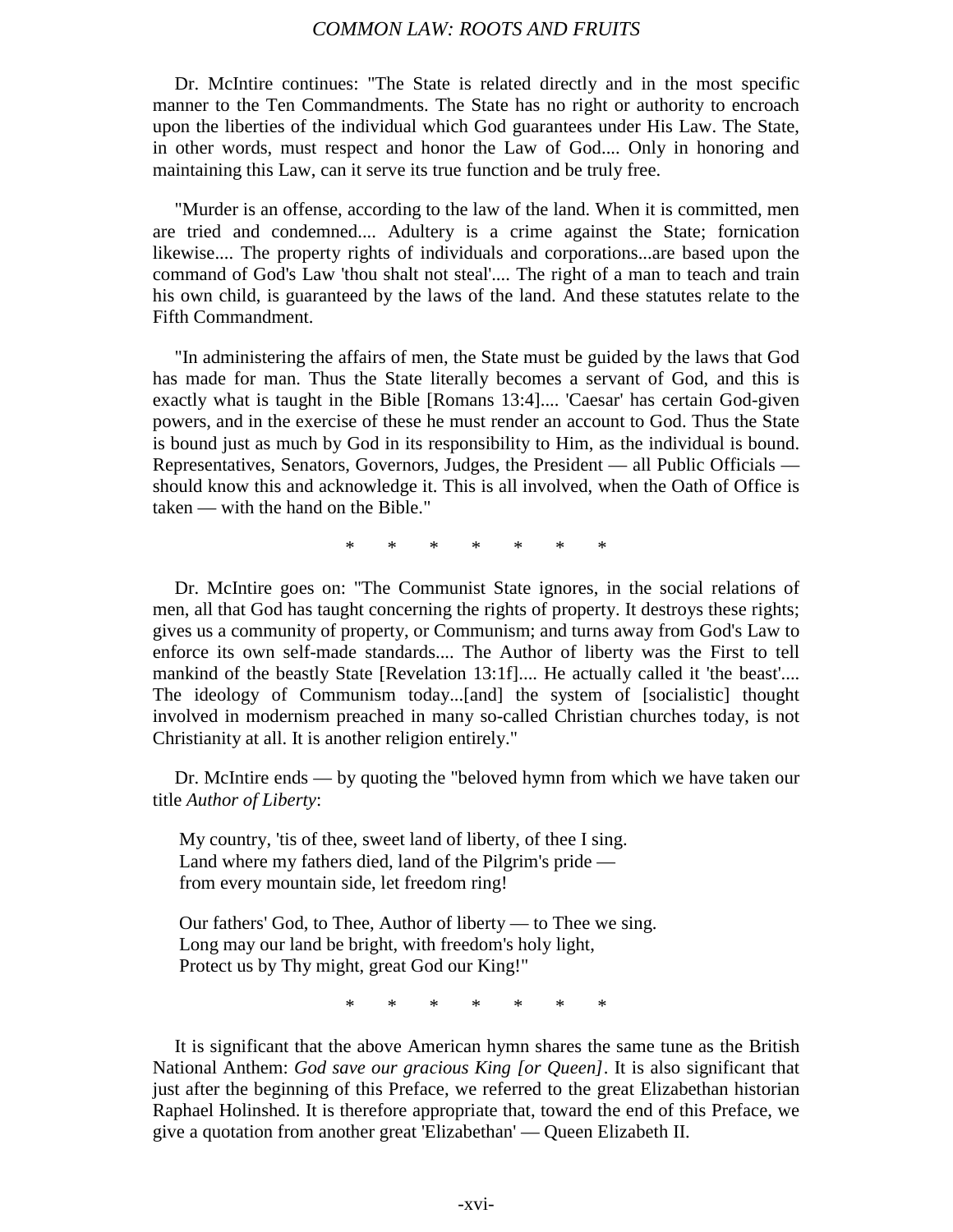#### *PREFACE*

In her 1993 Christmas Message — largely ignored by our planet's secularistic news media — her Majesty declared: "We have become a global village.... Switch on the radio or television, and the graphic details of distant events are instantly available to us....

"Not all the pictures bring gloomy news.... The more we know, the more we feel responsible, and the more we want to help.... All of us owe a debt....

"I am always moved by those words in St. John's Gospel which we hear on Christmas Day: 'He was in the world, and the world was made by Him, and the world knew Him not.' We have only to listen to the news, to know the truth of that. But the Gospel goes on: 'But as many as received Him, to them gave He power to become the sons of God.'

"For all the inhumanity around us, let us be grateful for those who have received Him and who go about quietly doing their work and His will.... They know that there is an eternal truth of much greater significance than our own triumphs and tragedies, and it is embodied by the Child in the manger. That is their message of hope.

"We can all try to reflect that message of hope in our own lives, in our actions and in our prayers. If we do, the reflection may light the way for others and help them to read the message too.... May 1994 bring to those brave people who...go about their lawful lives undaunted, the reward they deserve."

\* \* \* \* \* \* \*

This will yet be realized also in Australia. As the American Rev. Professor Dr. Jonathan Edwards Sr. remarkably predicted around 1735: "What advantage has it been to America that the Mediterranean Sea opens from them to us; or what advantage has *Hollandia Nova* [alias Australia] or *Terra Australis Incognita* [alias Australasia], from the Indian Ocean's reaching from them even to this land? Wherefore, we do believe that the most glorious part of the Church will hereafter be there, at the centre of the Kingdom of Christ, communicating influences to all other parts....

"What is peculiarly glorious...is gospelizing the new and before unknown world...where the devil had reigned...from the beginning of the world." That beforeunknown world takes in "America, *Terra Australis Incognita* [or Australasia], *Hollandia Nova* [alias **Australia**], and all those yet undiscovered tracts of land....

"There must be an amazing and unparalleled progress of the world, and manifestation of divine power — to bring so much to pass by the year 2000.... In the next whole century, the whole heathen world should be enlightened and converted to the Christian faith throughout all parts of Africa, Asia, America and *Terra Australis* — and be thoroughly settled in Christian faith and order."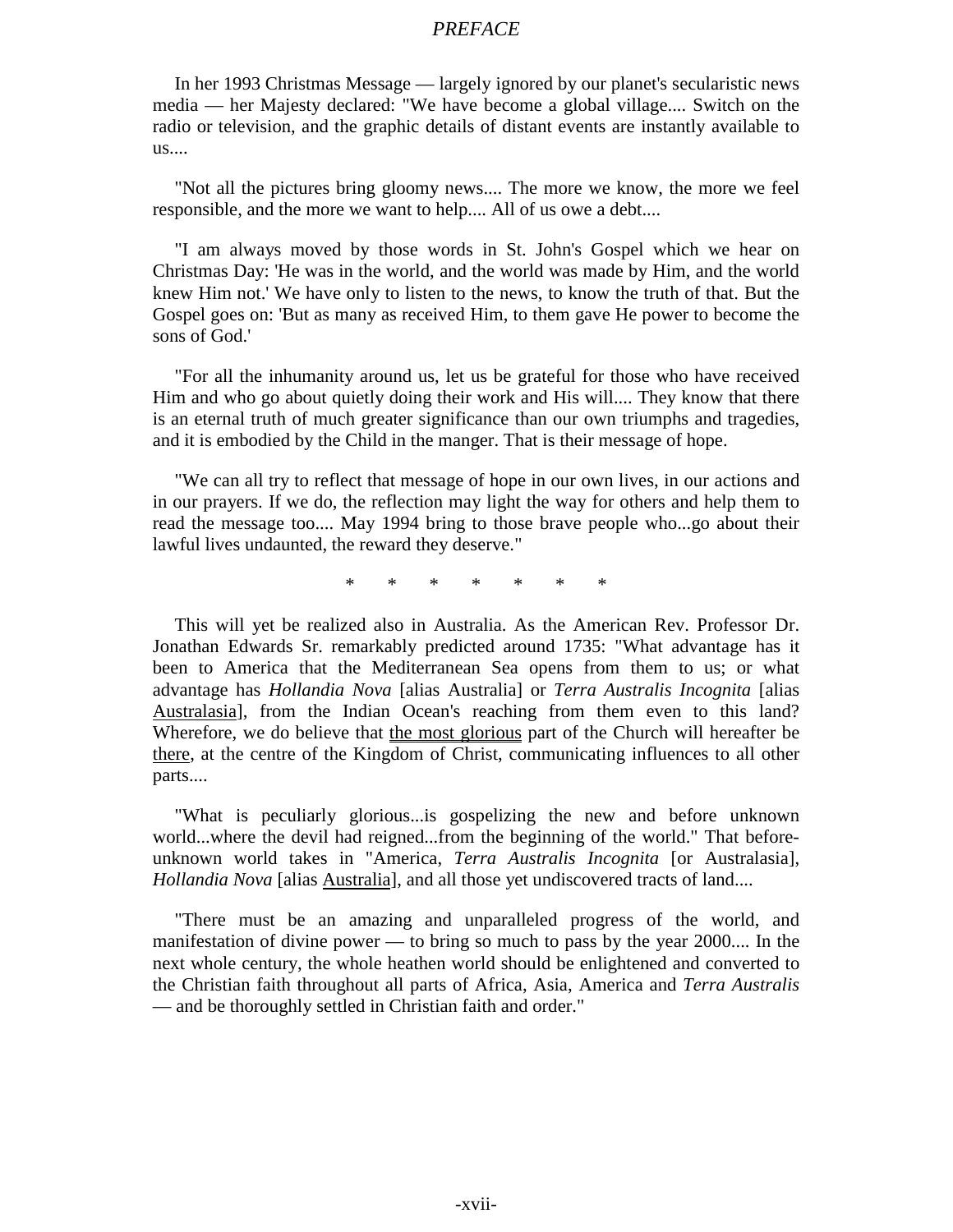Thus Dr. Jonathan Edwards, Francis Lightfoot Lee, Richard Henry Lee, General Robert E. Lee, Robert L. Dabney, Dr. Carl McIntire, and Queen Elizabeth II. May the lives of such Christians inspire us all even today — as we too, on the basis of *The Roots and Fruits of the Common Law*, seek God and good government everywhere.

(Rev. Professor Dr. Adv.) Francis Nigel Lee, Barrister-at-law of the Supreme Court of South Africa, Professor of Theology and Caldwell-Morrow Lecturer in Church History, Queensland Presbyterian Theological Seminary, Brisbane, Australia, 1993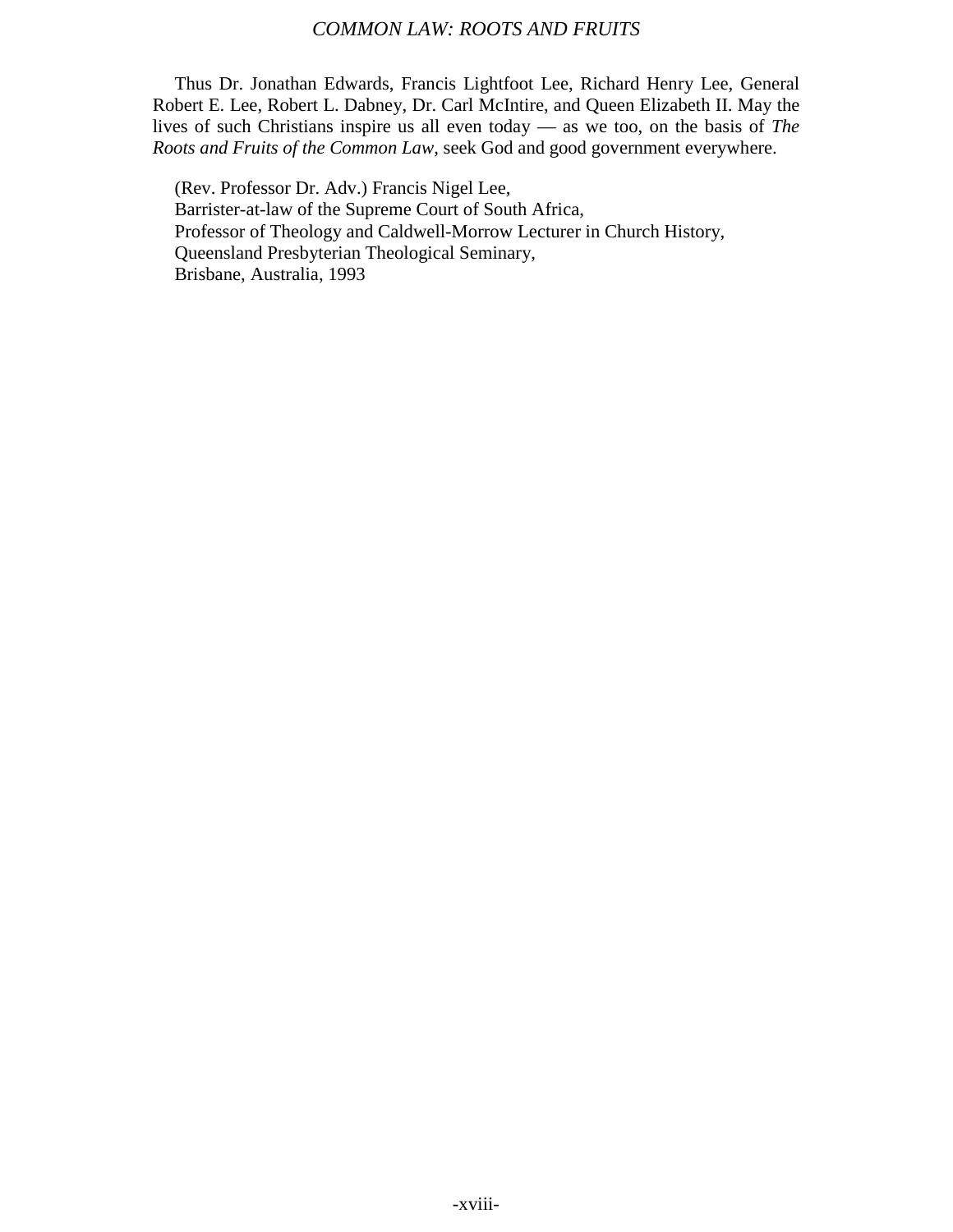## **TABLE OF CONTENTS**

[See Index on pp. ####-#### below for greater detail]

## **PART I — PROLEGOMENA TO THE COMMON LAW**

## PART II — THE BIBLICAL AND HISTORICAL BACKGROUND OF THE **COMMON LAW**

## PART III - THE DEVELOPMENT OF COMMON LAW IN PRE-**CHRISTIAN BRITAIN**

## PART IV - CHRISTIANIZED BRITISH LAW BEFORE THE ANGLO-**SAXON INVASION**

## **PART V — THE BRITISH CELTS CHRISTIANIZE ANGLO-SAXON COMMON LAW**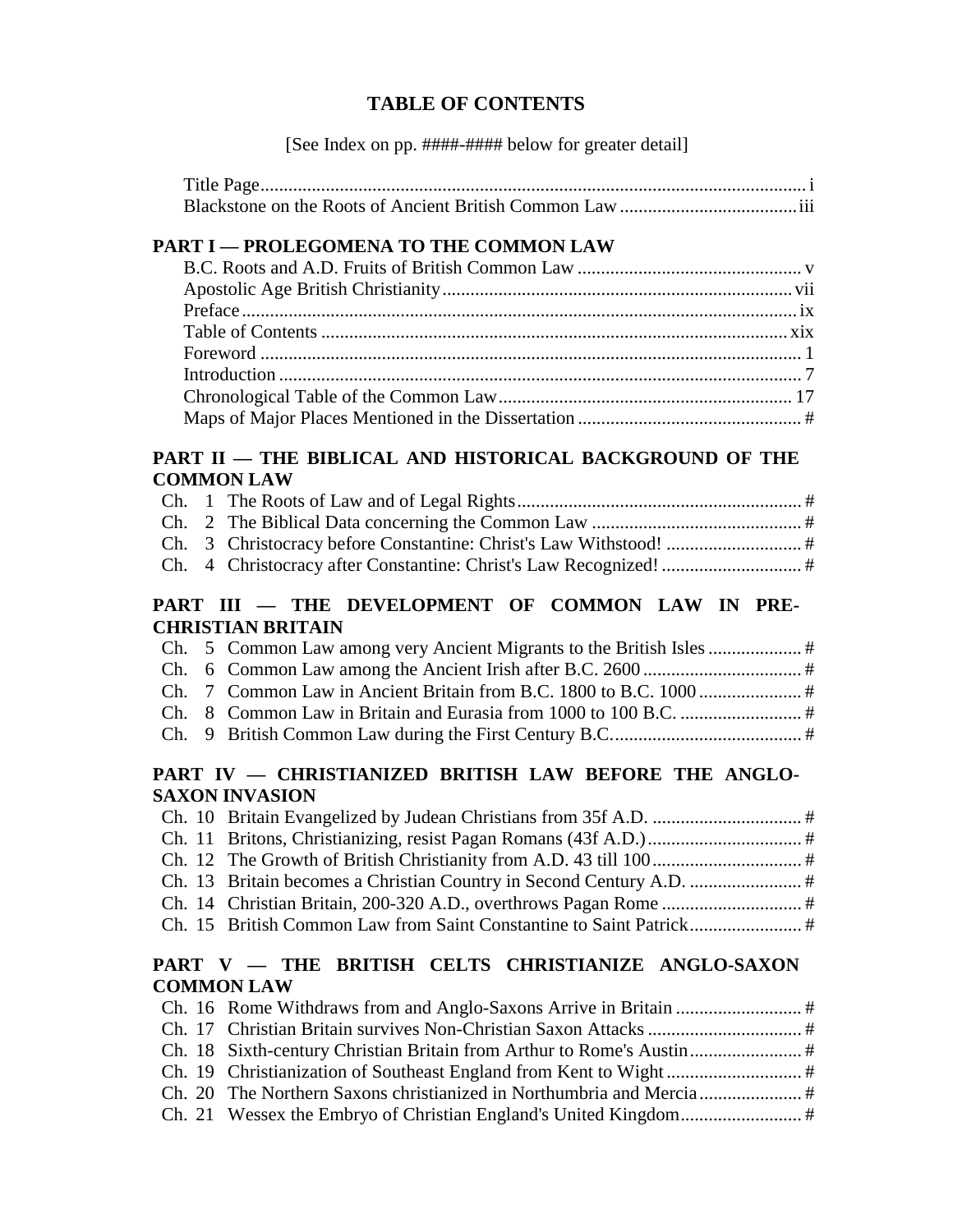## **PART VI — BRITISH COMMON LAW: FROM KING ALFRED TO THE REFORMATION**

## **PART VII — ENGLISH LAW FROM THE REFORMATION TO THE PURITAN PARLIAMENTS**

## **PART VIII — THE IMPACT ON THE COMMON LAW OF WESTMINSTER PURITANISM**

| , UNITABRI |  |
|------------|--|
|            |  |
|            |  |
|            |  |

Ch. 34 The Political Impact of the Lesser Westminster Standards .............................. #

## **PART IX — THE POST-WESTMINSTER COMMON LAW IN ENGLAND**

## **PART X — DEVELOPMENT OF COMMON LAW IN AMERICA AND AUSTRALIA**

## **ADDENDA FOR THE FURTHER STUDY OF THE COMMON LAW**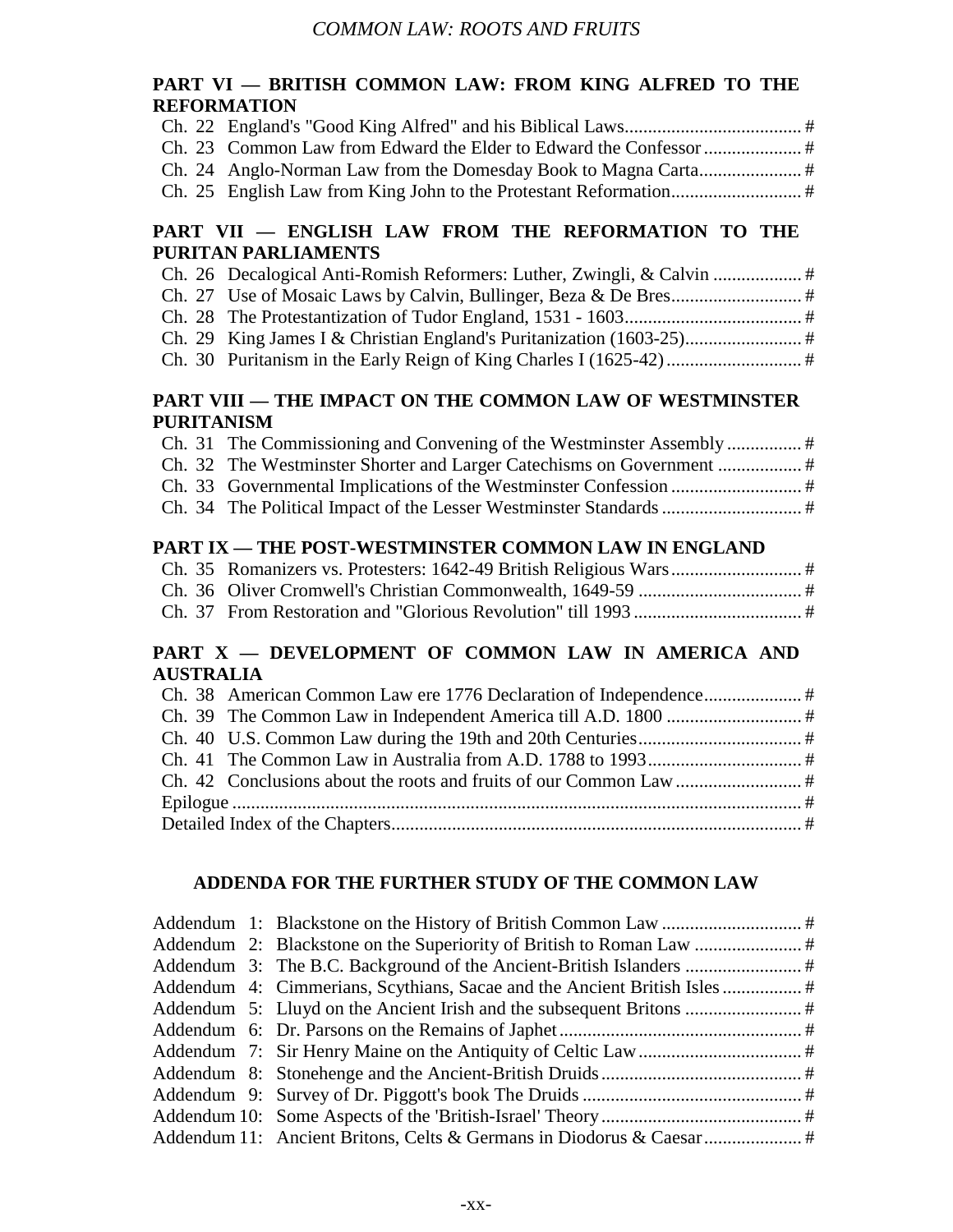# *TABLE OF CONTENTS*

| Addendum 13: | Suetonius on 1st-Century B.C. & A.D. Pagan Roman Empire  #                 |  |
|--------------|----------------------------------------------------------------------------|--|
| Addendum 14: |                                                                            |  |
| Addendum 15: |                                                                            |  |
| Addendum 16: |                                                                            |  |
| Addendum 17: |                                                                            |  |
| Addendum 18: |                                                                            |  |
| Addendum 19: |                                                                            |  |
| Addendum 20: |                                                                            |  |
| Addendum 21: |                                                                            |  |
| Addendum 22: |                                                                            |  |
| Addendum 23: |                                                                            |  |
| Addendum 24: |                                                                            |  |
| Addendum 25: |                                                                            |  |
| Addendum 26: | Lord Chief Justice Sir Edward Coke on British Common Law  #                |  |
| Addendum 27: |                                                                            |  |
| Addendum 28: |                                                                            |  |
| Addendum 29: |                                                                            |  |
|              |                                                                            |  |
|              |                                                                            |  |
| Addendum 32: |                                                                            |  |
|              |                                                                            |  |
| Addendum 34: |                                                                            |  |
| Addendum 35: |                                                                            |  |
| Addendum 36: |                                                                            |  |
| Addendum 37: | Survey of Eliot's Festschrift: "Essays in Anglo-Saxon Law" #               |  |
| Addendum 38: |                                                                            |  |
| Addendum 39: |                                                                            |  |
| Addendum 40: |                                                                            |  |
| Addendum 41: |                                                                            |  |
| Addendum 42: |                                                                            |  |
|              | Addendum 43: America's Secession from Britain and of the South from USA  # |  |
|              | Addendum 44: Alexander H. Stephens on the Christian C.S.A. Confederacy  #  |  |
| Addendum 45: |                                                                            |  |
| Addendum 46: | 1884 American edition of Symington's Messiah the Prince #                  |  |
| Addendum 47: |                                                                            |  |
| Addendum 48: |                                                                            |  |
| Addendum 49: |                                                                            |  |
| Addendum 50: |                                                                            |  |
| Addendum 51: |                                                                            |  |
| Addendum 52: |                                                                            |  |
|              |                                                                            |  |
|              |                                                                            |  |

## **LIST OF APPENDICES ON THE COMMON LAW**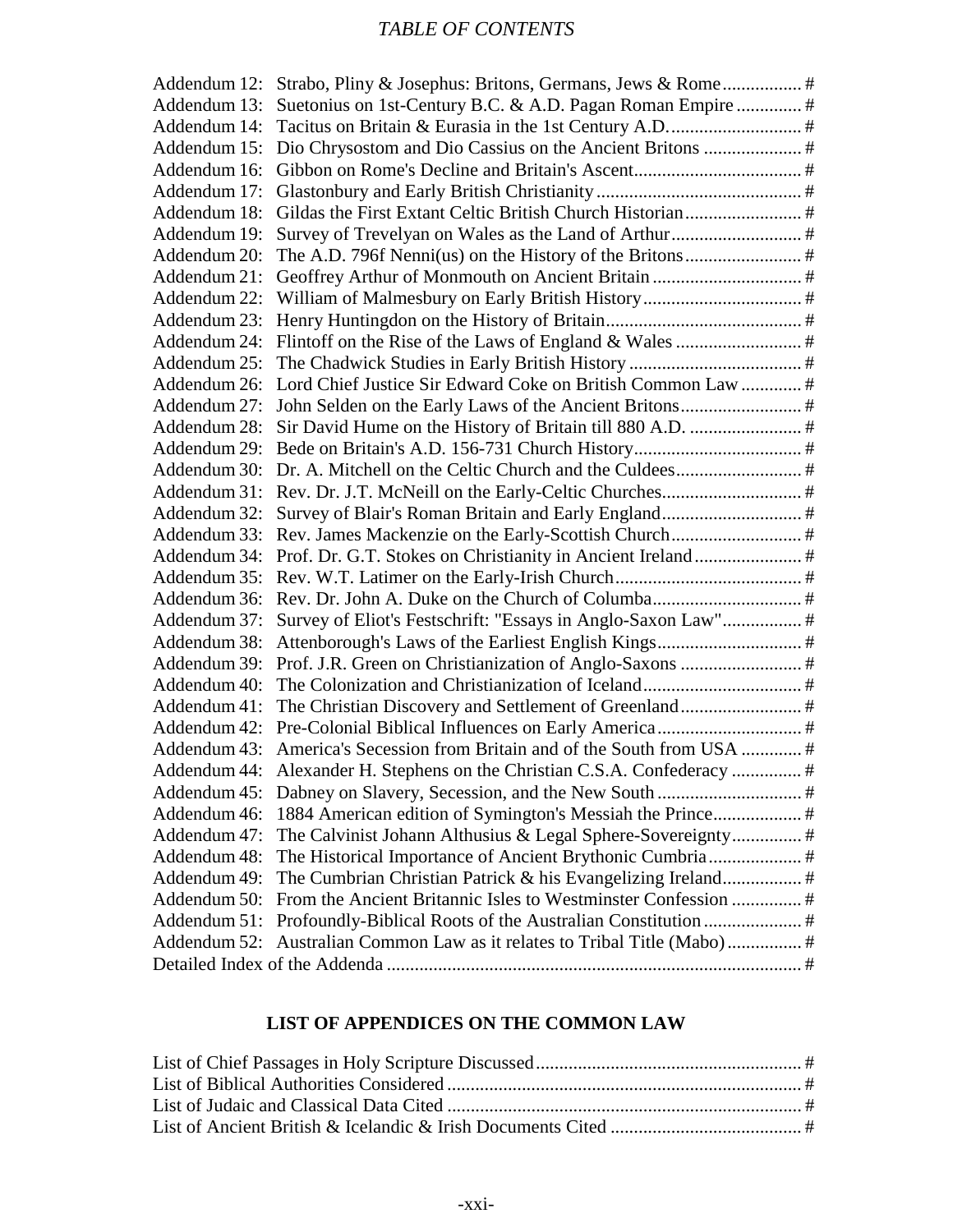"To the Law and to the Testimony! If they speak not according to this word, it is because there is no light in them!"

— The Gospel according to Isaiah, 8:20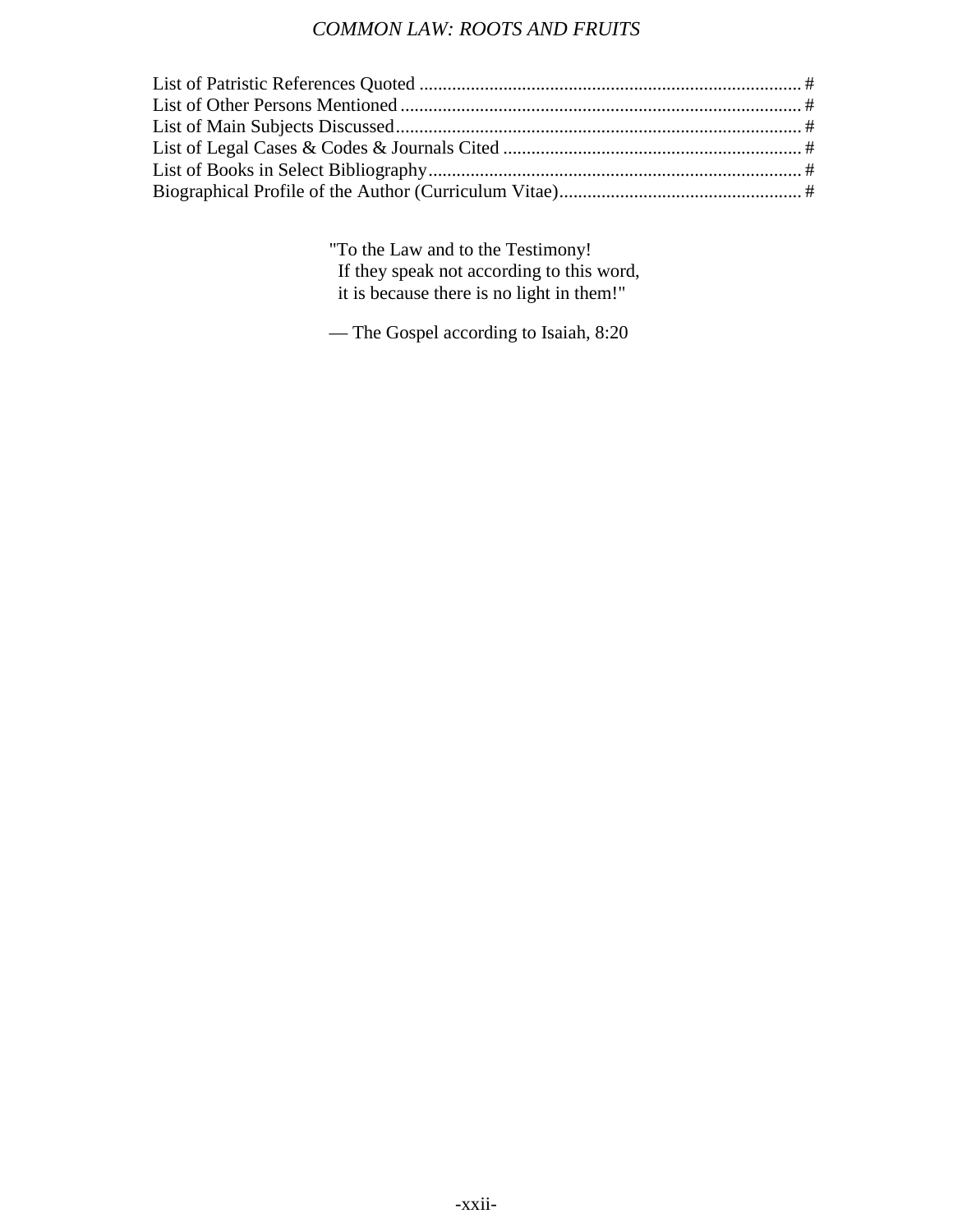#### **FOREWORD**

This dissertation for the Doctorate in Common Law degree (D.C.L.) reflects much of the story of my life.

Francis Lightfoot Lee, Richard Henry Lee, Lighthorse Harry Lee and General Robert E. Lee were all born in Westmoreland County. So too was I, Francis Nigel Lee. In their case, Westmoreland County, Virginia (the Old Dominion), in the eighteenth and nineteenth centuries. In my own case, in Westmorland, Cumbria (the Older Dominion), during the twentieth century.

As a boy in Britain, my parents often reminded me that I had among my forebears those not only from the mountain border between England and Scotland — but ancestors also from both the North and the South in Ireland. The Lee family tree showed in addition that we had descended from Joule — a Nor(se)man noble, who had landed in Britain with William the Conqueror in 1066.

At the outbreak of World War II, my father, Lieutenant-Commander William Sydney Lee, was appointed Chief Experimental Officer and Radar Chief of the Royal Navy (South Atlantic), stationed at Cape Town. So it was that our family then moved to the Union of South Africa. There I grew up; took my postgraduate law degree; and became a Trial Lawyer or Barrister-at-Law and Advocate of the Supreme Court. Later, I became: a Minister of Religion; a College Lecturer; a Scholar-in-Residence; and a Seminary Professor. On the way, further degrees were also acquired including earned doctorates in theology, philosophy, ministry, and education.

\* \* \* \* \* \* \*

In 1966, I had moved to the U.S.A. to teach philosophy and to preach the Gospel. There I grasped not only the historical but also the political implications of the *Westminster Confession of Faith* and the *Westminster Larger Catechism* for the socalled "Westminster System of Government." Over the next fourteen years — and under the influence of godly Americans like Dr. Carl McIntire, Dr. Cornelius Van Til, Dr. Loraine Boettner, Dr. R.J. Rushdoony, Dr. C. Gregg Singer, and Dr. Morton H. Smith — I was enabled to integrate my love of the Bible and of British Common Law into its later American (and Confederate) developments in the same constitutionalist tradition.

In 1981, I became Professor of Theology at the Queensland Presbyterian Theological Seminary in Australia. There, I became aware of the blend of the *British Constitution* and the *American Constitution* in the 1901 *Australian Constitution* (with its important stress on the rights of the several States over against those of the Federal Government). Indeed, this in turn again impressed me with the crucial importance of understanding the sources and the development of British Common Law — and its worldwide application, at least among all English-speaking peoples.

Finally, I was asked to fly to Dallas in 1985 and to give some lectures on the Biblical roots of American history (at a Congress on Christian Government). The present dissertation is a vast expansion of those lectures, which first stimulated my further studies into this area of learning.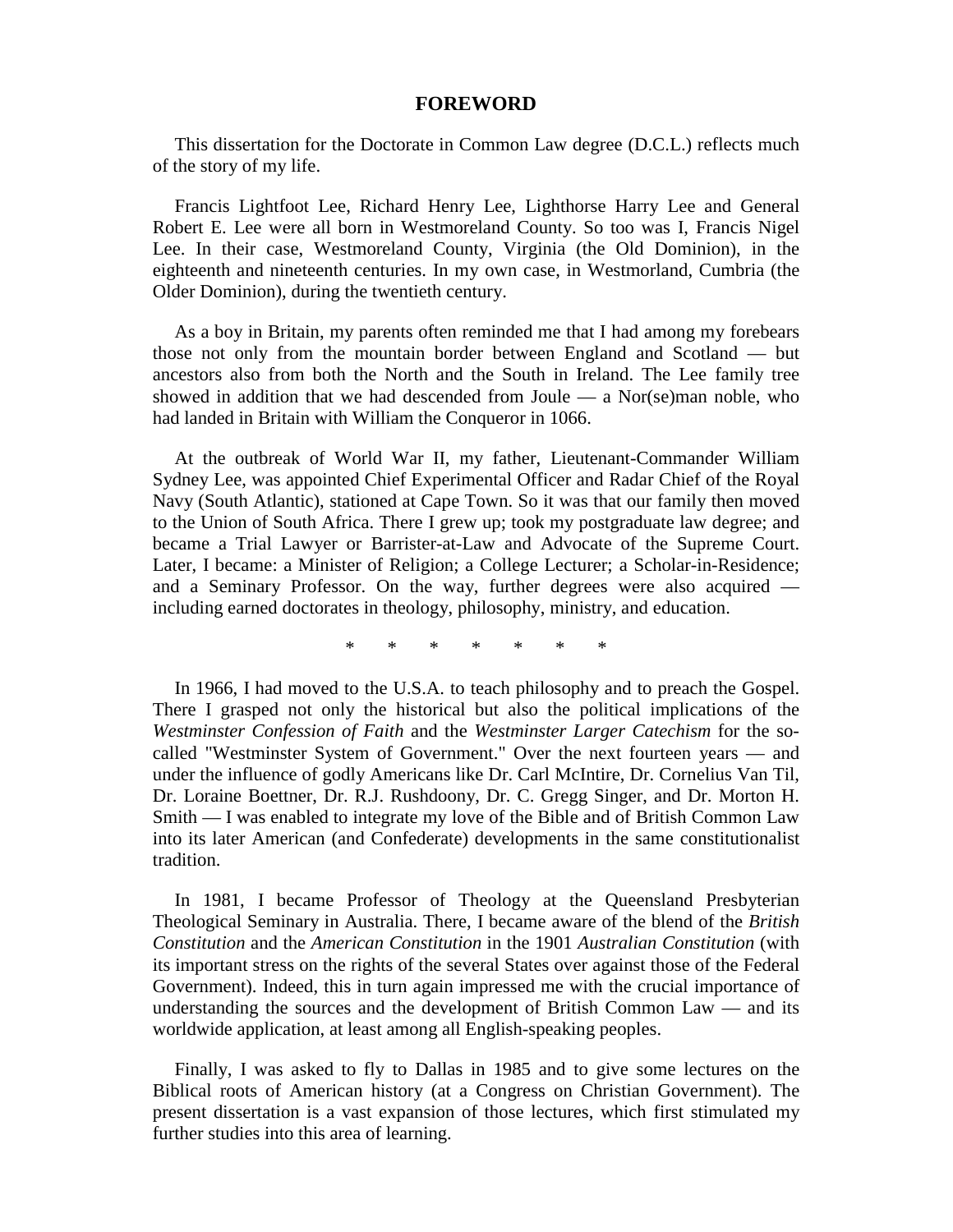Most of my research toward this present doctorate in jurisprudence was done in Brisbane. Among many others — such as Rev. D. Douglas of the British-Israel World Federation in Queensland (and its library and personnel), as well as the Queensland Ogham Society (for the study of the ancient writings of the British Isles) — I would like to thank the following ten persons in particular for all their help.

- (1) Ex-Attorney Rev. Peter Barson, Business Convener of the Presbyterian Church of Queensland, who first introduced me to that State's stimulating Supreme Court Law Library.
- (2) That institution's Law Librarian Aladdin Rahemtula, who very graciously made the priceless antique book collection there available to me for research, times without number.
- (3) Queensland Supreme Court Judge the Hon. Bruce McPherson (Ph.D.), who very kindly provided me with precious photostats of Early Anglo-Saxon Laws.
- (4) Mr. Leo Maloney, Vice-President of the Queensland Irish Association, who kindly placed its valuable collection of books on Ancient Ireland at my disposal.
- (5) Rev. Dr. T. Rees-Thomas of the Queensland Welsh Society, who directed me to the Oxley Collection of Ancient Brythonic Literature in the Queensland State Library.
- (6) Rev. J.D. Sutherland, M.A., Lecturer in Scottish Church History at the Queensland Presbyterian Theological Hall, for his counsel anent the Picts and Early Scotland.
- (7) Professor Dr. Geoffrey de Q. Walker, Dean of the Faculty of Law, for placing the University of Queensland's Law Library at my disposal.
- (8) Queensland Attorney-at-Law Dr. Steve Gustafson, J.D. (University of Chicago), for all his encouragement.
- (9) Supreme Court of Victoria Barrister (and Ruling Elder) the late F. Maxwell Bradshaw, LL.M., sometime Procurator and Law Adviser of the Presbyterian Church of Australia.
- (10) Rev. Dr. David Mitchell (LL.M. & Ph.D.), formerly Attorney-General of Lesotho and currently Procurator of the Presbyterian Churches of Victoria and Tasmania, for his several stimulating essays and lectures on the historical development of our Anglo-American-Australian Common Law.

\* \* \* \* \* \* \*

Authorities are all agreed that British Common Law, with its commendable principles of equity, arose in ancient times quite independently of Pagan Roman Law. There is further agreement that, over the years, British Common Law absorbed many Biblical principles into its own genius.

There is, however, widespread disagreement as to when British Common Law first arose; from what roots it grew; and to what external influences it was exposed, especially during its early days. There is disagreement as to whether Biblical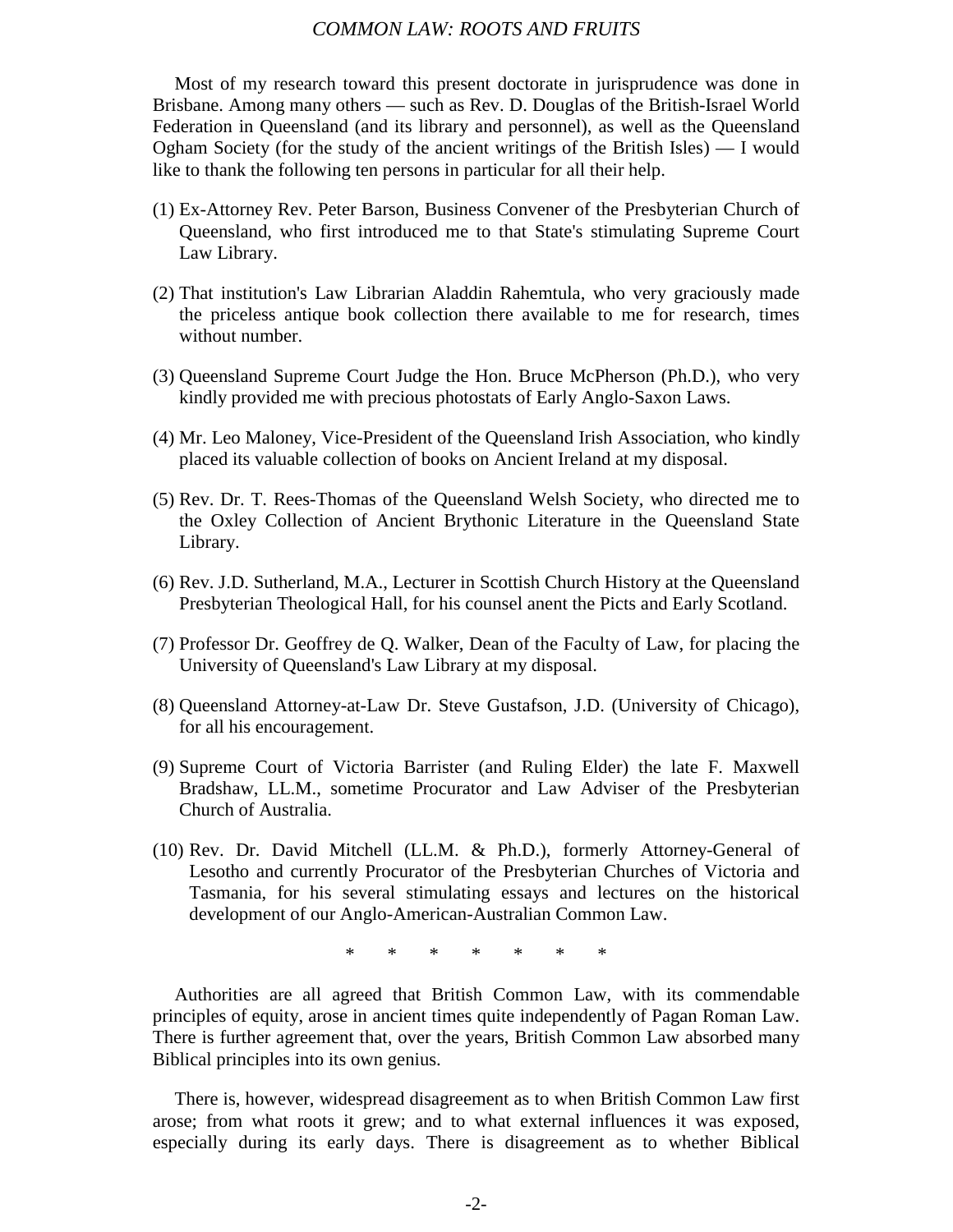#### *FOREWORD*

influences ever reached Britain in Pre-Christian days; as to the approximate date when Christianity first reached the Isles; and as to the extent (if any) to which Early British Christianity was influenced by Roman Paganism and, a little later, by incipient Roman Catholicism.

There is also disagreement: as to the extent to which Pre-Colonial America was exposed to Christianity (by Celtic and Celto-Viking visitors *etc.*); as to the scope of Puritan influence in Colonial America; as to the root cause of the American *Declaration of Independence*; and as to the precise meaning of the *U.S. Constitution* in general and the First Amendment in particular. Indeed, there is further disagreement as to the real causes of the War between the American States in the middle of the nineteenth century.

Here is **the problem stated**. What is the relevance also to American and Australian society today of British Common Law — from its earliest origins to the zenith of its development?

One needs to answer this question  $-$  in the light of the ever-increasing modern onslaught of world humanism and international socialism and revolutionary ideology against British Common Law (whether in its English, American or Australian form). To answer correctly, at least the following eight queries must be addressed:-

- 1. Does our Common Law indeed root in the Eternal *Elohim* Himself or is it merely a relativistic social convention, subject to never-ending radical evolution?
- 2. Does Holy Scripture present us with normative principles of Law and Government — or is the Bible just a record of the customs of a primitive tribe of Ancient Hebrews, irrelevant to modern needs?
- 3. Do the Government and the Common Law of Pre-Christian Britain at least to some extent derive from Divine Revelation (both in nature and in Scripture) — or do they root in savage survivals best abhorred by today's "enlightened" society?
- 4. Did the Ancient Hebrews visit Britain either before or soon after the incarnation of Christ — or was there never any contact between God's ancient covenant people and the inhabitants of the British Isles before the Middles Ages?
- 5. Did Britain indeed start being enlightened even by the Gospel within just five years after Calvary — or did that land remain plunged in dismal darkness until after the rise of the papacy around 600 A.D.?
- 6. Did British Common Law become christianized before the conquest of Britain by the Anglo-Saxons, and were the latter's legal systems themselves christianized by the time of Charlemagne — or was the Early Mediaeval legal system in Britain still largely pagan, and grossly inferior to that of christianized Roman Law?
- 7. Did the Pre-Reformation, the Protestant Reformers and especially the Early Calvinists have their greatest impact particularly in England and upon her Common Law — or was English Law unenlightened, compared to contemporaneous developments on the European Continent?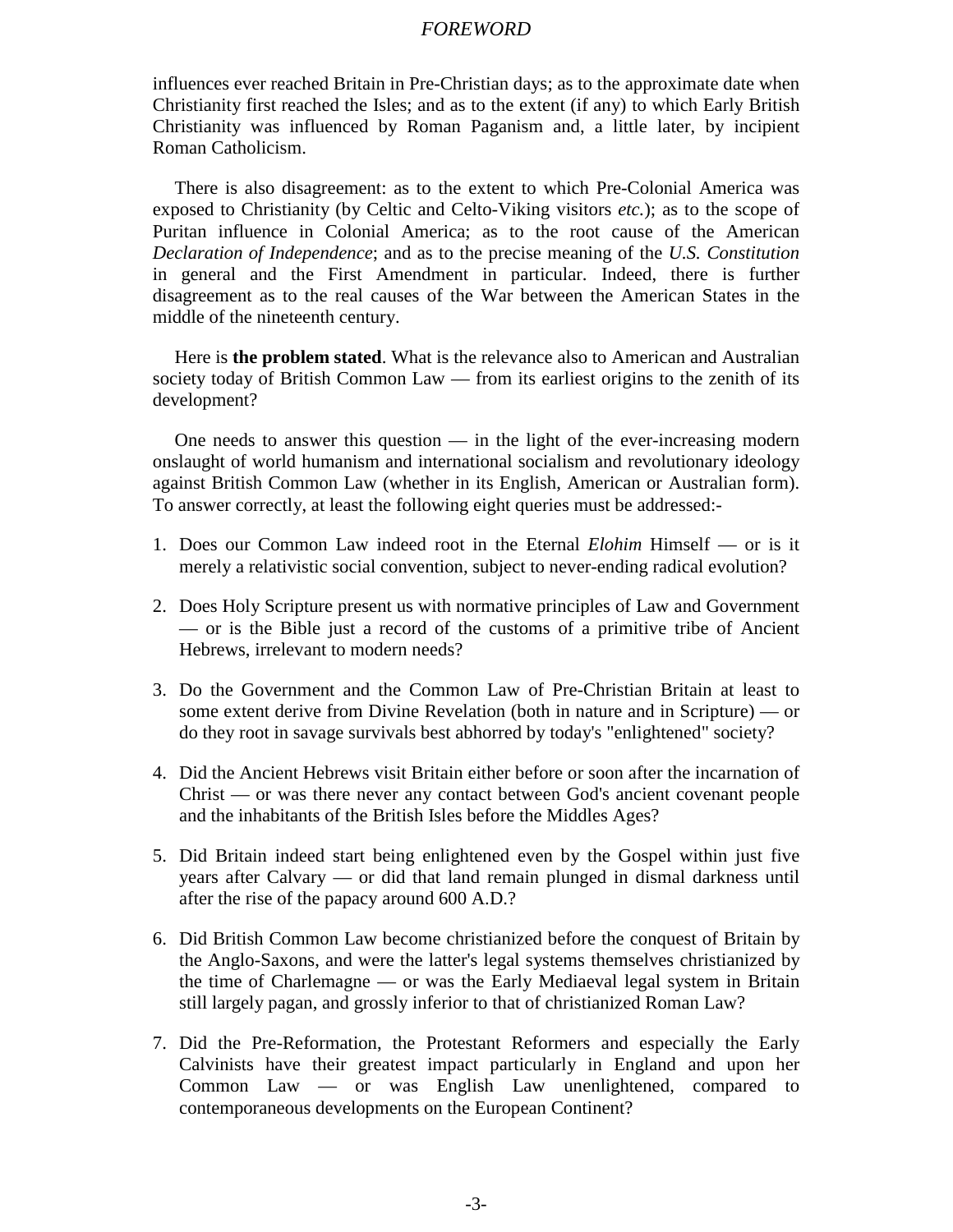8. Were (and are) the American and the Australian Legal Systems indeed the Quintessence of Christian Jurisprudence thus far developed — or is British Common Law an outdated system doomed to be replaced by the principles of the French Revolution *via* the various United Nations' Conventions?

\* \* \* \* \* \* \*

To get answers to the above queries we shall address the previous **statement of the problem**. Our chapters will approach what we call "the Westminster System of Government" — in terms of the history of law (from a conservative Christian and Presbyterian perspective).

First, we establish the importance of the subject. This will be done in our *Introduction*, and in our *Chronological Table*).

Then we shall successively discuss: the Biblical Background of the Common Law; the Common Law in Pre-Christian Britain; Christianized British Law before the Anglo-Saxon Invasion; the British Christianization of Anglo-Saxon Law; British Common Law from Alfred to the Reformation; English Law from the Reformation to Cromwell; the Impact on the Common Law of Westminster Puritanism; the Post-Westminster Common Law in England; and the Development of Common Law in America and Australia.

After that, in a brief conclusion, we will endeavour to summarize the findings. Finally, there follow several *Addenda* embracing (among other items) also a host of extracts from raredocuments — in order to facilitate further study.

\* \* \* \* \* \* \*

Inevitably, there is a certain amount of overlap and sometimes even a little repetition. For we have endeavoured to write each chapter and each addendum as a self-contained unit which can be read even independently of the rest of this dissertation.

In doing all this, we believe the right direction has already been pointed out by Queensland University Law Professor R.D. Lumb. In his book *Australian Constitutionalism* (Brisbane: Butterworth, 1983, pp. 25 & 68), he rightly states that the rights of *Magna Carta* were the rights of eighteenth-century Englishmen. Blackstone's *Commentaries* were published in 1765, a few years before Captain Cook proclaimed his Majesty's sovereignty over the eastern coast of Australia, and a little over 20 years before English colonists set foot on Australian soil.

Blackstone's general outline of the constitution and laws of England, continues Professor Lumb, was to influence profoundly the understanding of these laws in the Australian colonies. But the fundamental law to which Bracton and Coke appealed, was first to transform the legal system of the American Colonies — to create a new federalist structure; to produce a *Bill of Rights*; and to lay the foundations for a doctrine of judicial review. Some of that tradition of constitutionalism was to enter Australia at a later stage. The Australian system incorporates features of both the American and English systems.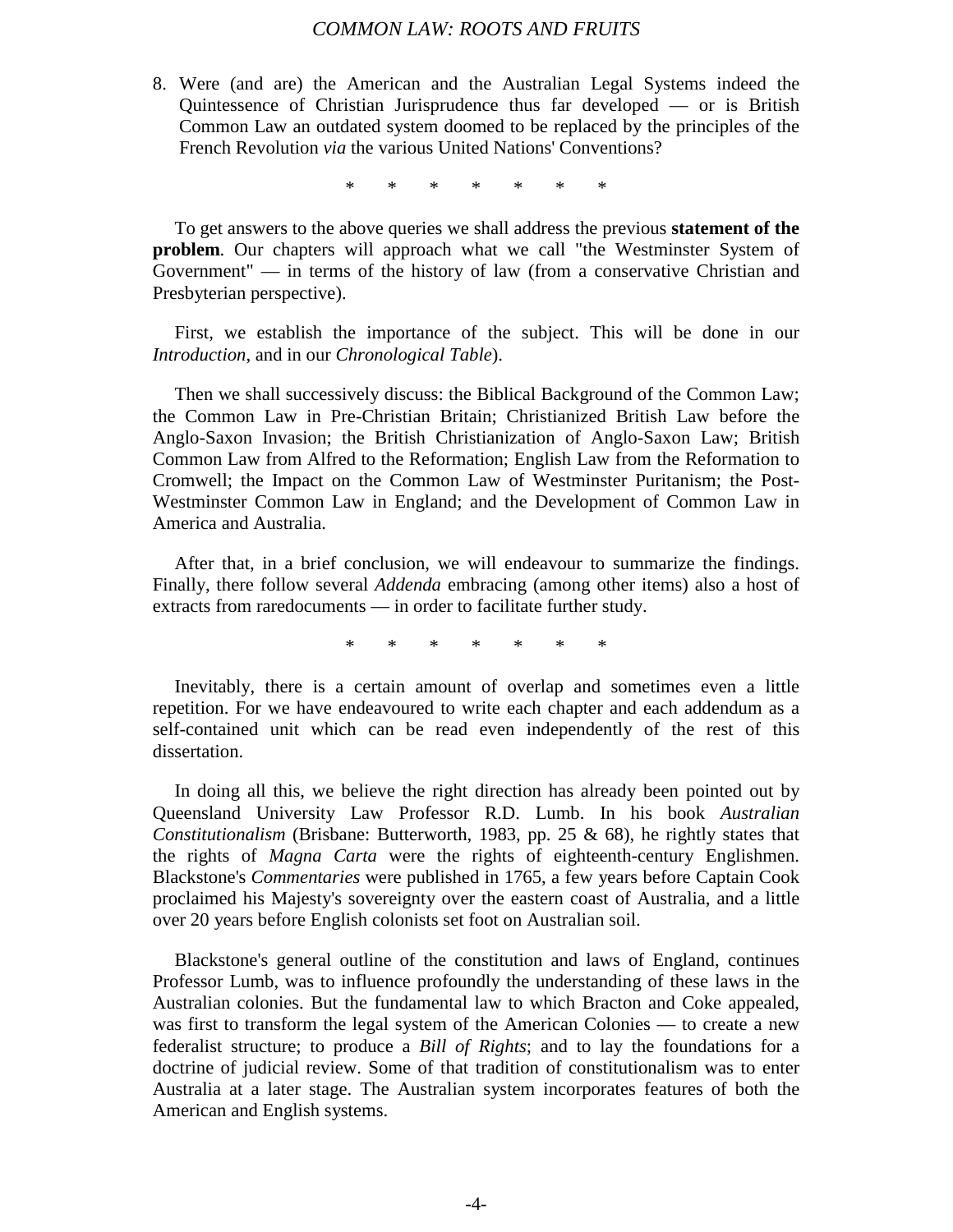## *FOREWORD*

Let us now proceed to establish the precise scope of The Roots and Fruits of the Common Law in Ancient (Biblical, Iro-Scotic, Brythonic and Anglo-Saxon) Jurisprudence. For only then can we adequately appreciate some of their fruits — in Great Britain, the United States, and Australia.

Rev. Professor Dr Francis Nigel Lee, Barrister-at-law of the Supreme Court of South Africa, Professor of Theology and Caldwell-Morrow Lecturer in Church History, Queensland Presbyterian Theological Hall. Brisbane, Australia. 1993.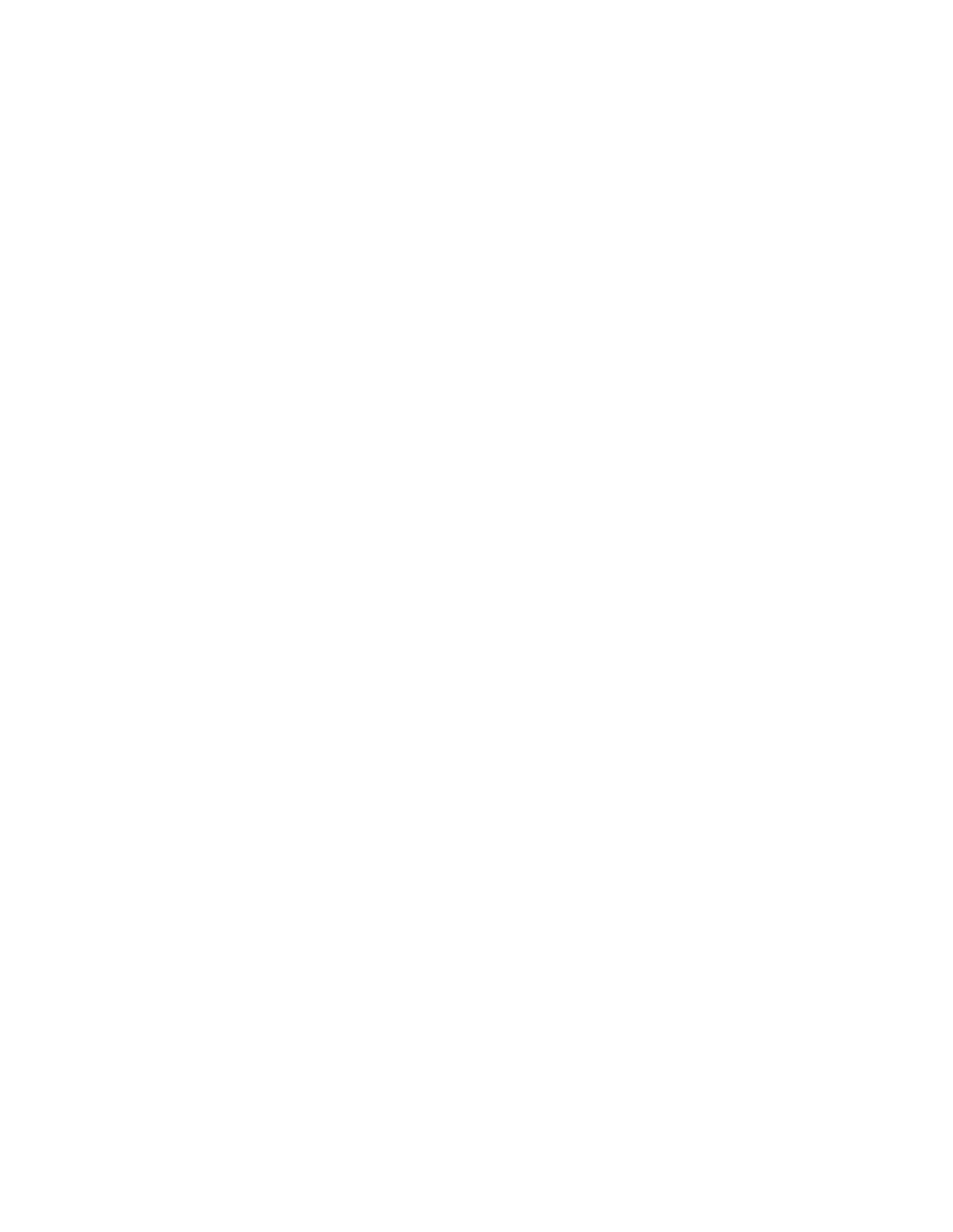#### **INTRODUCTION**

In this introduction to our present study on the *Roots and Fruits of the Common Law in Britain, the United States and Australia* — we simply want to establish the crucial importance of the subject. By this we mean the roots of the Common Law in ancient Biblical, Iro-Scotic, Brythonic and Anglo-Saxon times — and its fruits in Great Britain, the United States of America and the Commonwealth of Australia.

To do this, we will merely quote from ten other twentieth-century documents. They all recognize the very early (if not also the Pre-Christian) existence of Biblical influences in Ancient Britain. Hence, they all underscore the great contribution made by Anglo-American Common Law — to both the British Commonwealth of Nations and the United States of America in particular, and to the World in general.

\* \* \* \* \* \* \*

First. We cite from the 1986 *Encyclopaedia Britannica* (29:23f & 21:424 & 16:597). It states that from *circa* 2300 B.C., control of the trade routes was soon taken over by British chieftains in the coastal area of what later became Southern England.

Commerce was far-flung — in one direction to Cornwall and Ireland, and in the other to Central Europe and the Baltic (whence raw amber was imported into Britain). Amber bead-spacers manufactured in that central portion of the coast of Southern England which the later Anglo-Saxons would call Wessex, have been found at Mycenae in Greece. The Ancient British chieftains in 'Wessex' also constructed that remarkable monument of large sandstones which the later Anglo-Saxons would call: Stonehenge.

Tin mining was reported as early as B.C. 1500 and later, in Great Britain. The Phoenicians — perhaps, if not even probably, with some Hebrew crew-members (*cf.* Judges 5:17) — are believed to have played an important part in spreading the early bronze culture, by their trade in tin. This, their ships brought to the Eastern Mediterranean from Great Britain — at least as early as 1100 B.C. Esepcially the tin mines in Cornwall were famous.

The centuries B.C. 700-400 saw a succession of Celto-Brythonic migrations to the British Isles. The greater availability of iron, facilitated land clearance and the growth of population. The settlements were also of a distinctly Brythonic type  $-$  with the traditional round house; with the 'Celtic' system of farming; with characteristic fields; and with storage pits for grain.

The distinctive export of Cornish tin — noted before B.C. 300 by the Greek explorer Pytheas of Massilia — continued during the second century B.C. Evidence of the destination of that exported metal is provided by the hoard of North-Italian silver coins found at Paul in Cornwall.

In the first century B.C., this trade was in the hands of the Celtic Venati (of Brittany). At that time, the coinage of Britain resembled the bronze coins of Massilia a century earlier. The British coins circulated mainly in Southeastern England, and early during the first century B.C. Also gold coins of the Gaulish Bellovaci were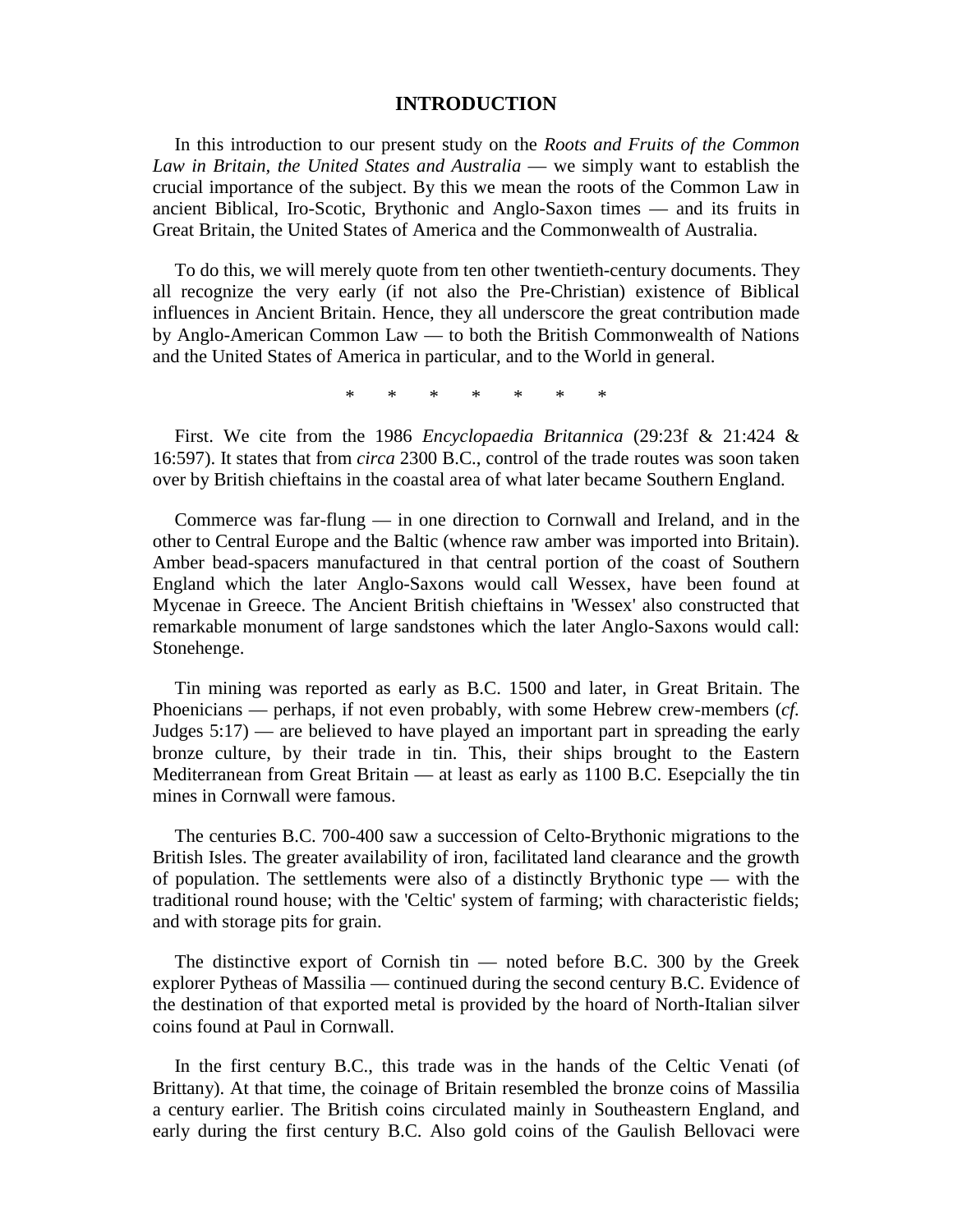introduced, probably by trade. The best Brythonic coins well illustrate the Celtic art of Britain.

From about B.C. 20 onward, it is possible to distinguish two principal powers in Britain. North of the Thames were the Catuvellons, led by Tasciovan — the B.C. 55f successor of Julius Caesar's adversary Cassivellon. South of the Thames was the kingdom of Atrebat — ruled by Commi and his sons (Tincom, Eppill and Veric).

Tasciovan was succeeded around A.D. 5 by his son Cunobelin alias Cymbeline. He, during a long reign, established a paramount power all over the Southeast.

Beyond these kingdoms, lay: the Iceni, in what is now Norfolk; the Coritans, in the Midlands; the Dobuns, in the area of Gloucestershire; and the Durotrigs, in that of Dorset — all of whom issued coins. Behind these again, lay further independent tribes — the Dumnons, of Devon; the Brigants, of Yorkshire; and the Silurians and Ordovicians, in Wales.

The family of the British Prince Caradoc was added to the Church apparently by Hebrew Christian Missionaries straight from Palestine. That would have occurred probably even before the successful Pagan Roman invasion of Britain.

Then, under General Aulus Plautius, a Roman Army of four legions was assembled. A landing was made at Richborough, Kent, in A.D. 43. The Britons were under Togodum and Caradoc, the sons and successors of Cunobelin.

However, even by the year 47 — when Plautius was succeeded as Commanding Officer by Ostorius Scapula — the tribes in Wales still remained intransigent. They were spurred on by Caradoc. This intransigence caused Scapula to cross the Lowlands beyond the Fosse Way, and to advance up to the River Severn in the year 49.

There was another Anti-Roman uprising in Britain around A.D. 60f — by Boadicea, Queen of the Iceni. With the occupation of Wales by Julius Frontinus (the Roman Governor of Britain from 74 to 78 A.D.), and the advance into Northern Scotland by Gnaeus Julius Agricola (78-84), troops were removed from Southern Britain. The conquest of Wales was complete by 78. However, Agricola's invasion of Scotland still failed to complete the occupation of the whole island.

A frontier would therefore be maintained in the North. After several experiments, the Solway-Tyne isthmus was chosen. There, the Roman Emperor Hadrian built his stone wall (*circa* 122-130 A.D.). However, even south of Hadrian's Wall — especially in the countryside — the Celtic tongue continued to be spoken. Thus the *Encyclopaedia Britannica*.

\* \* \* \* \* \* \*

Second. There is the testimony of the great Swiss-American Reformed Theologian, Rev. Professor Dr. Philip Schaff. His 1910 multi-volume *History of the Christian Church* (IV:27) declares that Britain appeared in secular history half a century before the Christian Era — when Julius Caesar sailed with a Roman army across the Channel. The oldest inhabitants of the British Isles — the Irish, the Scots, and the Gauls — were Celts.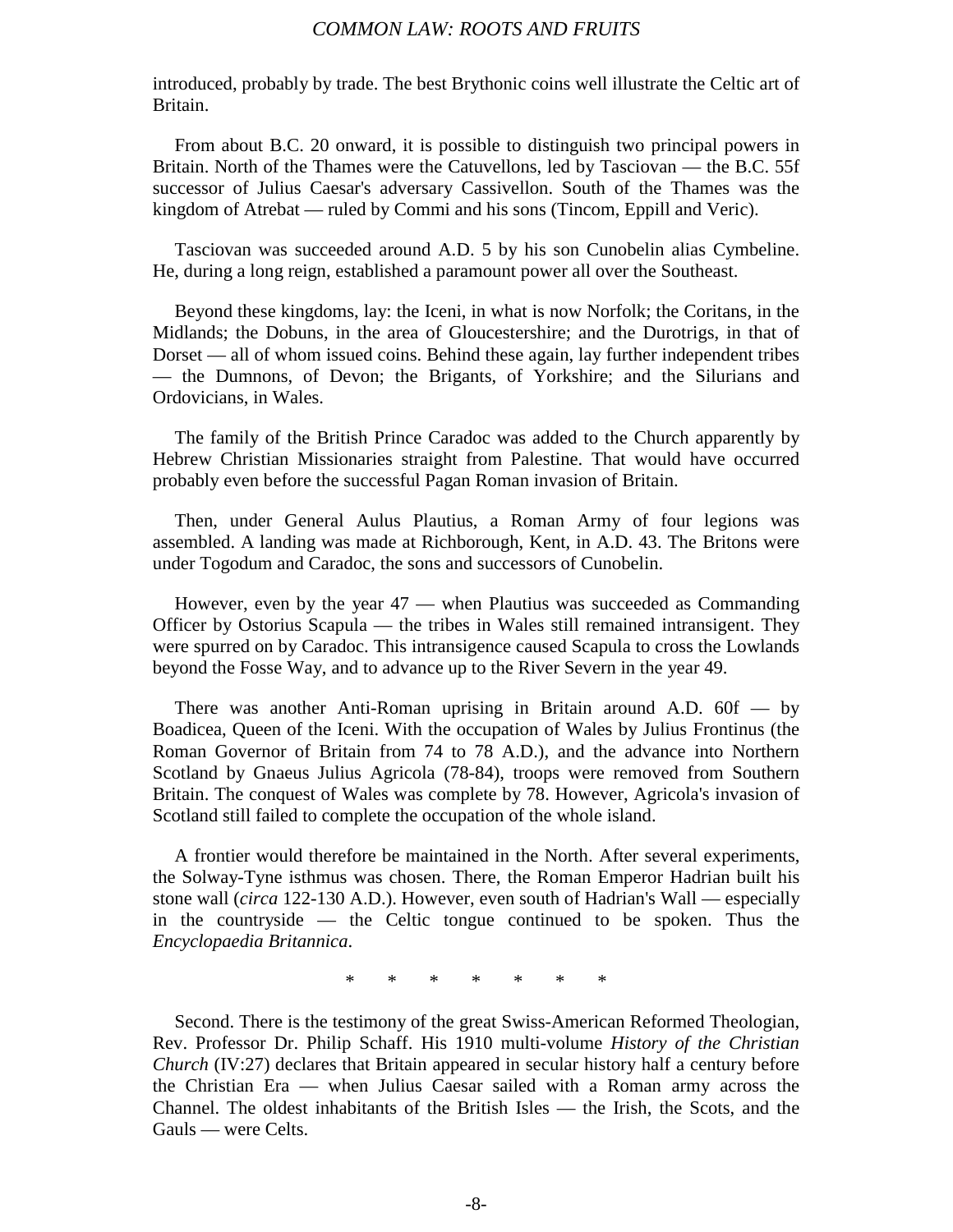#### *INTRODUCTION*

Their priests were called druids. The word 'druid' is a Celtic term (*draiod* meaning: sage). The Irish Scriptures use *draiod* for *magi* (alias 'wise-men') at Matthew 2:1. They were in possession of all education and spiritual power — and professed to know the secrets of nature, medicine, and the arts. **They taught "obedience to the** Laws of God; concern for the good of man; and fortitude under the accidents of life." Thus Diognetus Laertius, on the druids of Ancient Britain.

As regards the first introduction of Christianity into Britain, continues Schaff, the British Prince Bran (and his son Caradoc) is said to have become acquainted with Paul. Eusebius (*Demonstratio Evangelica* II:5), speaks as if some of the Twelve (Luke 9:1f) or of the Seventy (Luke 10:1f) had 'crossed the Ocean to the Isles called British.'

A visit by Paul to Britain between A.D. 63 and 67 is indeed not impossible, and has been advocated by scholars like Ussher and Stillingfleet. Indeed, the A.D. 91f Clement of Rome's *Epistle to the Corinthians* (ch. 5) — states that Paul carried the gospel 'to the end of the West' *etc*. That latter expression has been taken by many to refer precisely to Britain.

Some Galatian converts of Paul, visiting 'the far West' to barter the cloths of their native land for the useful metal of Britain, may have been the first to have made the Gospel known to the Britons in their kindred Celtic tongue. See J.B. Lightfoot's *Commentary on Galatians*. The connection of Britain with Gaul in the West as well as with Gaul-asia in the East, must have brought it early into contact with Christianity.

About A.D. 208, Tertullian exultingly declared "that places in Britain not yet visited by Romans were subject to Christ" (*Against the Jews*, ch. 7). Bishop Kaye in his work *Tertullian* understands this passage as referring to the farthest extremities of Britain.

Schaff concludes that Constantine, the A.D. 314f first Christian Emperor of the Roman Empire, was born in Britain; and that his mother, St. Helena, was probably a native of the country. Records of the British Church during that period still exist at Canterbury, Caerleon, Bangor, Glastonbury, Dover, Richborough, Reculver, Lyminge, Brixworth, and other places. From this, some Historians have inferred the Eastern origin of the Old British Church. Its peculiarities must be traced to its insular isolation from Rome.

\* \* \* \* \* \* \*

Third. There is Ancient Anglo-Saxon Law — imported into Britain by the Angles and the Saxons in A.D. 429f. Here, the 1986 *Encyclopaedia Britannica* (22:922f) declares that Germanic Law covers the various peoples of that stock from early times — until Germanic tribes developed national territorial laws. Knowledge of the early period is derived mainly from the observations contained in Julius Caesar's (58f B.C.) *Gallic War*, and Tacitus's (98 A.D.) *Germania*.

The Anglo-Saxon laws of the North Germanic groups are in the vernacular. They owe their written form largely to the advent of Christianity. The Anglo-Saxons expecially after the accession of the great Christian King, Alfred the Great (in 871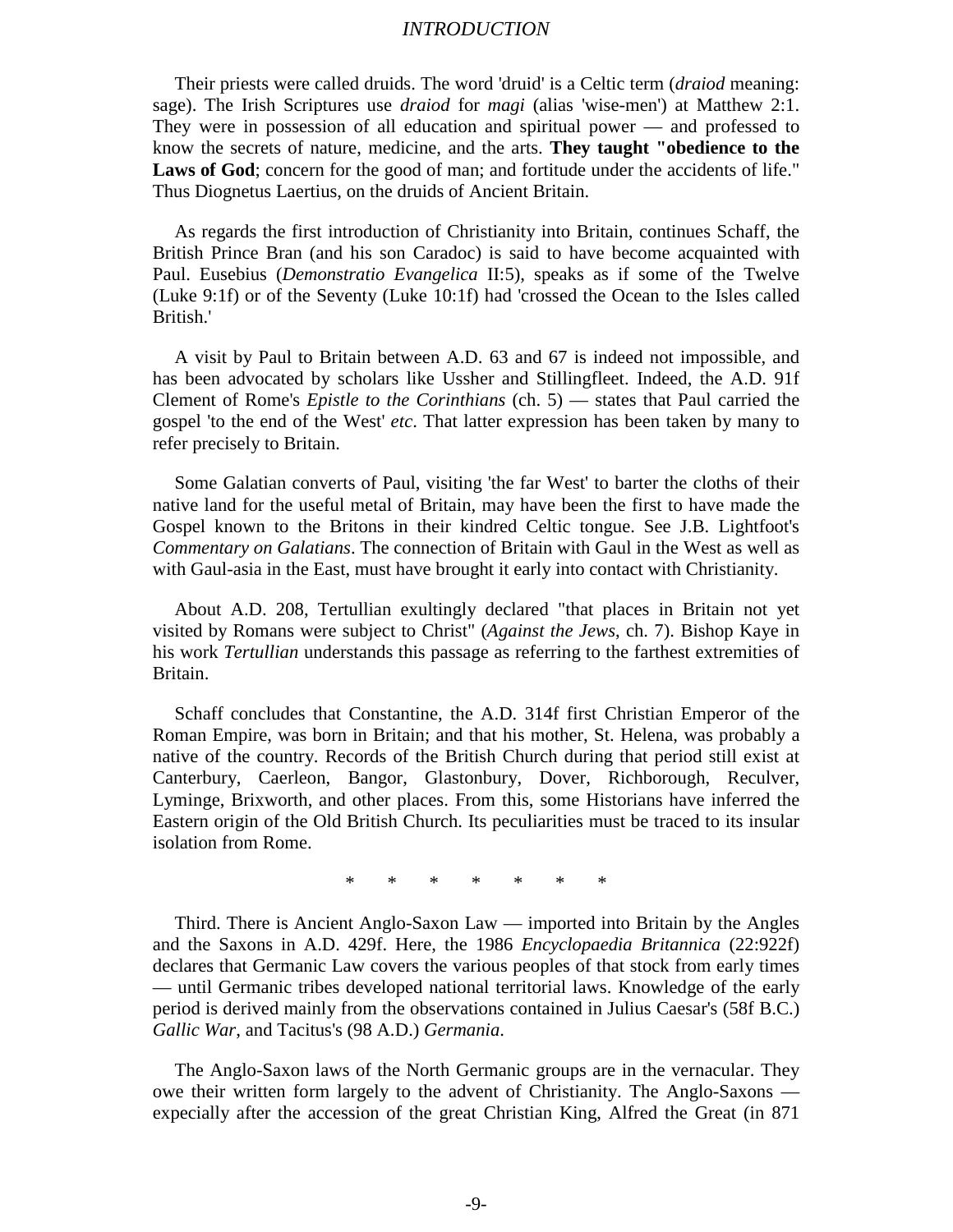A.D.) — developed a body of rules resembling those current among the Teutonic peoples of Northern Europe.

Fourth. The 1986 *Encyclopaedia Britannica* (22:929f) states that English Common Law — the Customary Law based on judicial decisions and embodied in reports originated in the Early Middle Ages in decisions of local courts. Saxon practice lingered. Even the (A.D. 1066f) Normans resisted any attempt to introduce Roman Law. Indeed, *Magna Carta* in 1215 insisted on rehabilitating the Common Law from the earliest times, and right down to the last Saxon King Edward the Confessor.

Fifth. At the very beginning of the 1970 law book *Signed, Sealed and Delivered: An Introduction to Australian Commercial Principles* — one reads that in Late Mediaeval times the Lord Chancellor was asked "for the love of God and in the way of charity...to do what truth, good faith and conscience required" (and to see that right was done).

This was reflected also in the *Magna Carta* of 1215 A.D. It is well articulated in the great British Common Law writers such as Lord Chief Justice Sir Edward Coke and Law Professor Sir William Blackstone.

Indeed, as Queensland University Law Professor Lumb observed just a decade ago, it is Blackstone's writings which governed the law brought to Australia in the 1770's by Captain James Cook. See R.D. Lumb's 1983 book *Australian Constitutionalism* (pp. 25-68).

\* \* \* \* \* \* \*

Sixth. There is the historic Coronation Oath — most recently administered in 1953 to the reigning Head of the British Commonwealth, Queen Elizabeth II. She was then given a Bible, and enjoined: "Our gracious Queen, we present you with this Book, the most valuable thing that this world affords. Here is wisdom. This is the Royal Law." *Cf.* James 2:8-12.

Queen Elizabeth was then given first a sword and then an orb. By a leading cleric, she was then commanded: "With this Sword, do justice; stop the growth of iniquity; protect the holy Church of God; help and defend widows and orphans; restore the things that are gone to decay; maintain the things that are restored; punish and reform what is amiss....

"Receive this Orb set under the Cross, and remember that the whole world is subject to the Power and Empire of Christ our Redeemer.... The Lord give you faithful Parliaments and quiet Realms; sure defence against all enemies; fruitful lands and a prosperous industry; wise counsellors and upright magistrates; leaders of integrity in learning and labour; a devout, learned, and useful clergy; honest, peaceable, and dutiful citizens [*cf.* Leviticus 26 & Deuteronomy 28]!

The leading cleric then prayed: "Almighty and everliving God..., grant that all they that do confess Thy holy Name may agree in the truth of Thy Holy Word, and live in unity and godly love. We beseech Thee also to save and defend all Christian Kings, Princes, and Governors, and specially Thy servant Elizabeth our Queen: that under her we may be godly and quietly governed; and grant unto her whole Council, and to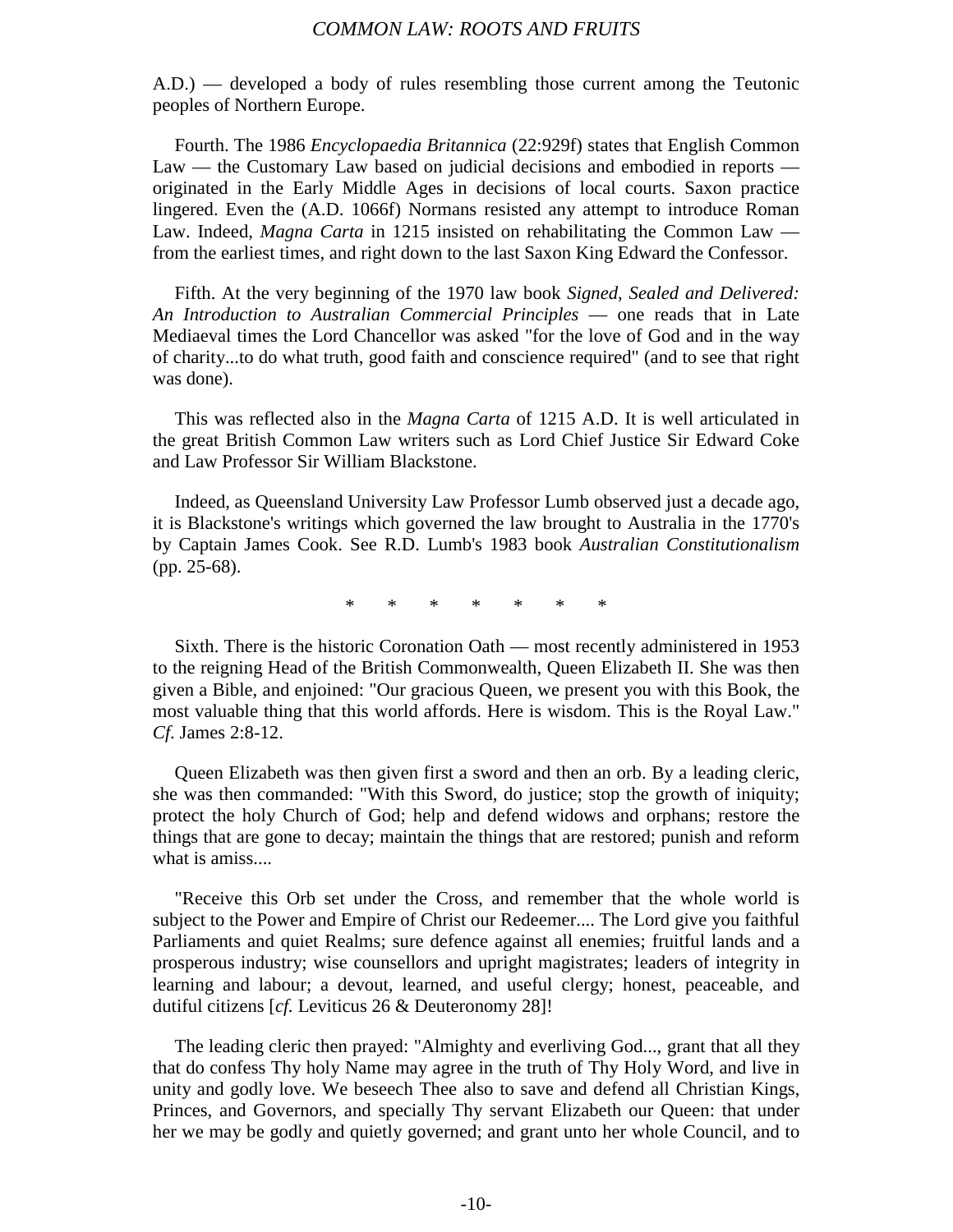#### *INTRODUCTION*

all that are put in authority under her, that they may truly and indifferently administer justice — to the punishment of wickedness and vice, and to the maintenance of Thy true religion and virtue [*cf.* First Timothy 2:1-2 & First Peter 2:12-15].... Through Jesus Christ our Lord, Amen!"

\* \* \* \* \* \* \*

Seventh. U.S. Law rests chiefly on the Biblical Anglo-British Common Law resulting from the fusion of Celto-Brythonic and Anglo-Saxon concepts. As the 1929 *Encyclopaedia Britannica* (I:777f) points out in its article on *American Law*, the Colonists brought with them as a birthright, along with English political precedents, the Common Law; its concepts of property, liberty and justice; and such of its rules as fitted colonial conditions. Colonies endeavoured to follow it from an early day. In several, this position was accorded to the Holy Scriptures themselves.

The formal adoption of the Common Law after the 1776 *Declaration of Independence* as the basis of American Law in judicial practice, suited to American conditions, set an ideal. When Mr. Justice Kent was appointed to the New York Bench in 1798, there were no Law Reports for that State. In his twenty-five years as Judge and Chancellor, he not only gave form to the entire Law of that State but made an unrivalled contribution to the Law of the whole Country. Equity too was developed, with relative consistency.

\* \* \* \* \* \* \*

Eighth. On October 4th 1982, the Congress of the United States of America passed the following *Joint Resolution*. It authorized and requested the President to proclaim 1983 as the 'Year of the Bible' thus:

"Whereas the Bible, the Word of God, has made a unique contribution in shaping the United States as a distinctive and blessed nation and people; Whereas deeply-held religious convictions springing from the Holy Scriptures led to the early settlement of our Nation; Whereas Biblical teachings inspired concepts of civil government that are contained in our *Declaration of Independence* and the *Constitution of the United States*;

"Whereas many of our great national leaders — among them Presidents Washington, Jackson, Lincoln, and Wilson — paid tribute to the surpassing influence of the Bible in our country's development, as in the words of President Jackson that the Bible is 'the rock on which our Republic rests'; Whereas this Nation now faces great challenges that will test this Nation as it has never been tested before; and Whereas that renewing our knowledge of and faith in God through Holy Scripture can strengthen us as a nation....

"Now, therefore, be it resolved by the Senate and House of Representatives of the U.S.A. in Congress assembled, that the President is authorized and requested to designate 1983 as a national 'Year of the Bible' in recognition of both the formative influence the Bible has been for our Nation, and our national need to study and apply the teachings of the Holy Scriptures."

\* \* \* \* \* \* \*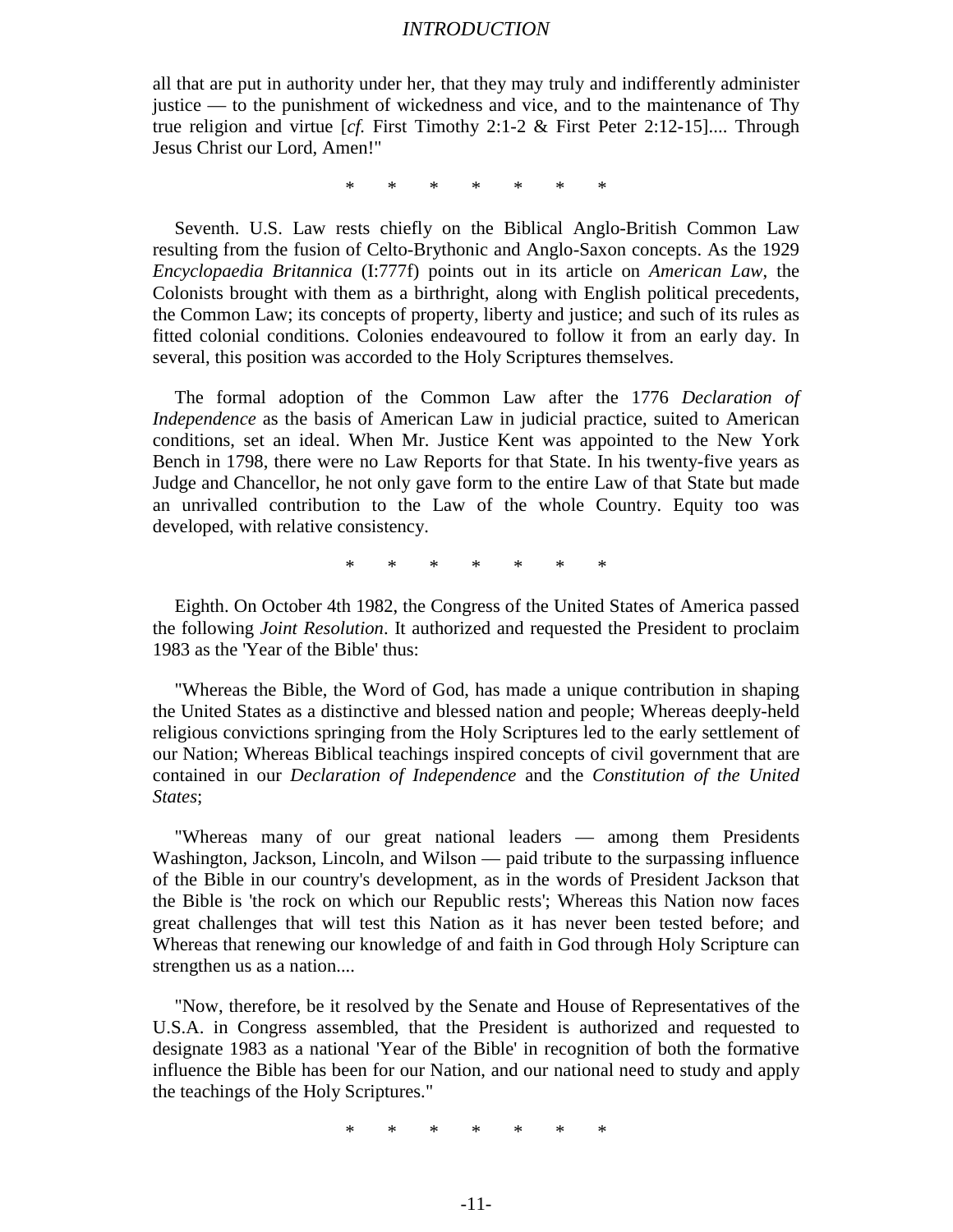Ninth. In the February 1987 issue of the magazine *The Kingdom Voice*, there appeared an article titled *Britain's Place in Christian History*. It discussed some of the statements made by Dr. Billy Graham during his 1963 'Hour of Decision' Campaign in London. Among other matters, the article cited the following comments then made by Dr. Graham:

"Here is a little island...which has influenced the nations of the world more than any spot of land on earth. Back of Britain's mighty material, temporal and military power — was spiritual and moral power. It was some time in the first century of the Christian era, that the Gospel first came to England [Isaiah 41:1-5; 42:4-12; 49:1-23; Acts 8:4; 11:19-21].

"Britain has been the greatest Christian nation of all time. During the past five hundred years, Britain has contributed more to the world spiritually, than any other nation. It was here that the Reformation actually began, under the leadership of John Wycliffe in the fourteenth century [*cf.* Daniel 12:1-7].

"It was Wycliffe who gave the Bible to the people. He rebelled against the readymade dogmas of an established church, and rejected all those teachings which could not bear the test of the Scriptures [*cf.* Daniel 12:11].... It was John Wycliffe who strongly influenced John Huss of Bohemia [*cf.* Daniel 12:12], who in turn started a chain of thought and reaction [*cf.* Revelation 14:6-9] which eventually influenced Martin Luther [*cf.* Revelation 16:10] and changed the maps of the world and its history.

"Socially, morally, materially, spiritually — Britain has contributed tremendously to the American way of life. Britain taught us tolerance, fair play, and freedom from frenzy. It was British money which supported Christian work in America for over a hundred years. The foundations which lie so secure for many of our denominations today, were supported largely from Great Britain. America owes a debt of gratitude to this country [of Britain] which we will never be able to pay. She has been our closest ally in war and in peace. It is from her that we even get our language."

\* \* \* \* \* \* \*

Last. In his 1959 book *Law and Civilization*, Chicago's famous John Marshall Law School Professor Palmer D. Edmunds calls Anglo-American Common Law: 'Immutable Principles of Justice Translated into Experience.' Then he explains that U.S. President James Madison once said that the Common Law has been called a birthright. For the cardinal principles of justice are immutable.

No student of jurisprudence would be so superficial as to overlook the indebtedness of the Common Law to the civilizations which preceded its advent. The Common Law antedates formal legislatures. In the United States it derives from the Common Law of England, Hebrew Law, the human conscience, the sense of justice, what seems 'right' — and religious teachings.

When Englishmen came to America, they brought with them the Common Law. To this day, there are legislative enactments on the statute books of many of the United States evidencing its formal recognition. The Illinois statute is typical. It provides: "The Common Law of England, so far as the same is applicable and of a general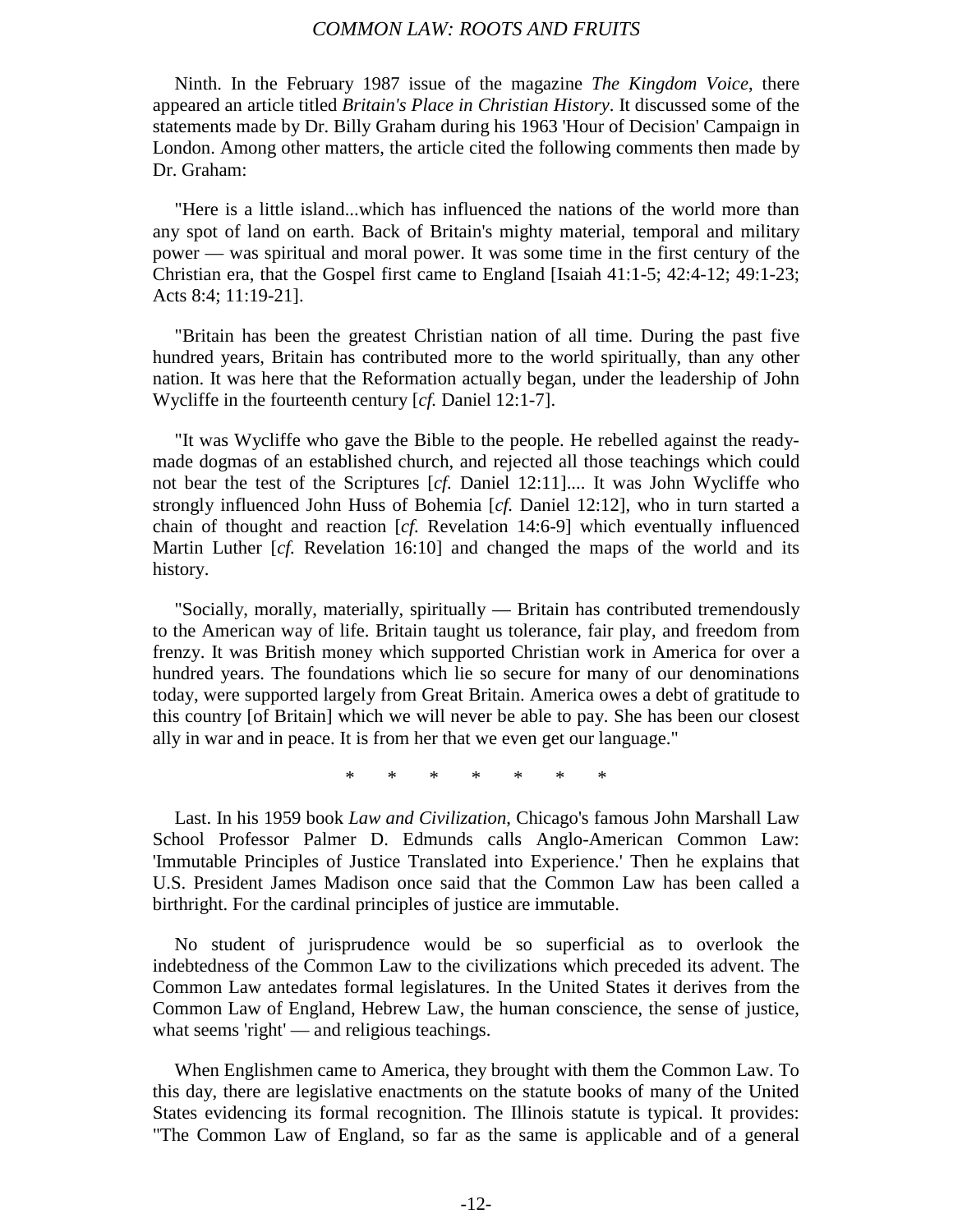#### *INTRODUCTION*

nature, and all statutes or acts of the British Parliament made in aid of...the Common Law [till 1775 A.D.]..., shall be the rule of decision and shall be considered in full force until repealed by legislative authority."

Even in recent years, the courts of America have found it necessary at times to examine the laws and constitutional principles of England. Sir Maurice Sheldon Amos indicated its broad expanse, when he said that the Common Law displays throughout — the marks of the system of government administered in the Middle Ages at Westminster. The people of the United States live under the Common Law system. Thus Professor Edmunds (*op. cit.* pp. 343-49).

\* \* \* \* \* \* \*

By way of guidelines, we ourself now state seven preliminary propositions. These guidelines represent the framework within which the rest of the investigations of this dissertation will be conducted.

- 1. God made the world and both Adam and Eve as the sole first ancestors of the entire human race. To them He gave His Moral Law, writing it on their hearts. This was the original **Common Law** for all mankind as their descendants. In spite of man's fall, its substance still remains. Thus it constitutes the basis of God's assessment of man, both now and at the Final Judgment. Ecclesiastes 7:29 & 12:13f and Romans 2:14-16.
- 2. After the Great Flood, God repeated His original injunctions for Adam and his seed — also to Noah and all his descendants. God then clearly established human government, and human penalties for crimes. For God then declared to the entire human race: "Be fruitful and multiply and fill the earth! ... Whosoever sheds human blood, shall have his blood shed by man — for God created man as His image." This too was God's **Common Law** — for all mankind. Genesis 1:26-28; 4:5-14; 9:1-7 *cf.* Acts 15:18-21 & 15:28f.
- 3. When the Most High God divided to the nations their inheritance and separated the sons of Adam, He set the boundaries of the people according to the number of the children of Israel (His very own covenant people). Also the Israelites were tainted by sin. However, in their case they also received God's special revelation and His Statutes in Holy Scripture — to guide and to preserve them. Yet the Moral Law still remained the **Common Law** for all nations everywhere. Genesis 11:1- 27f; Exodus 20:1-17; Deuteronomy 7:15f & 32:8; Hosea 6:7-10; Acts 17:24-29.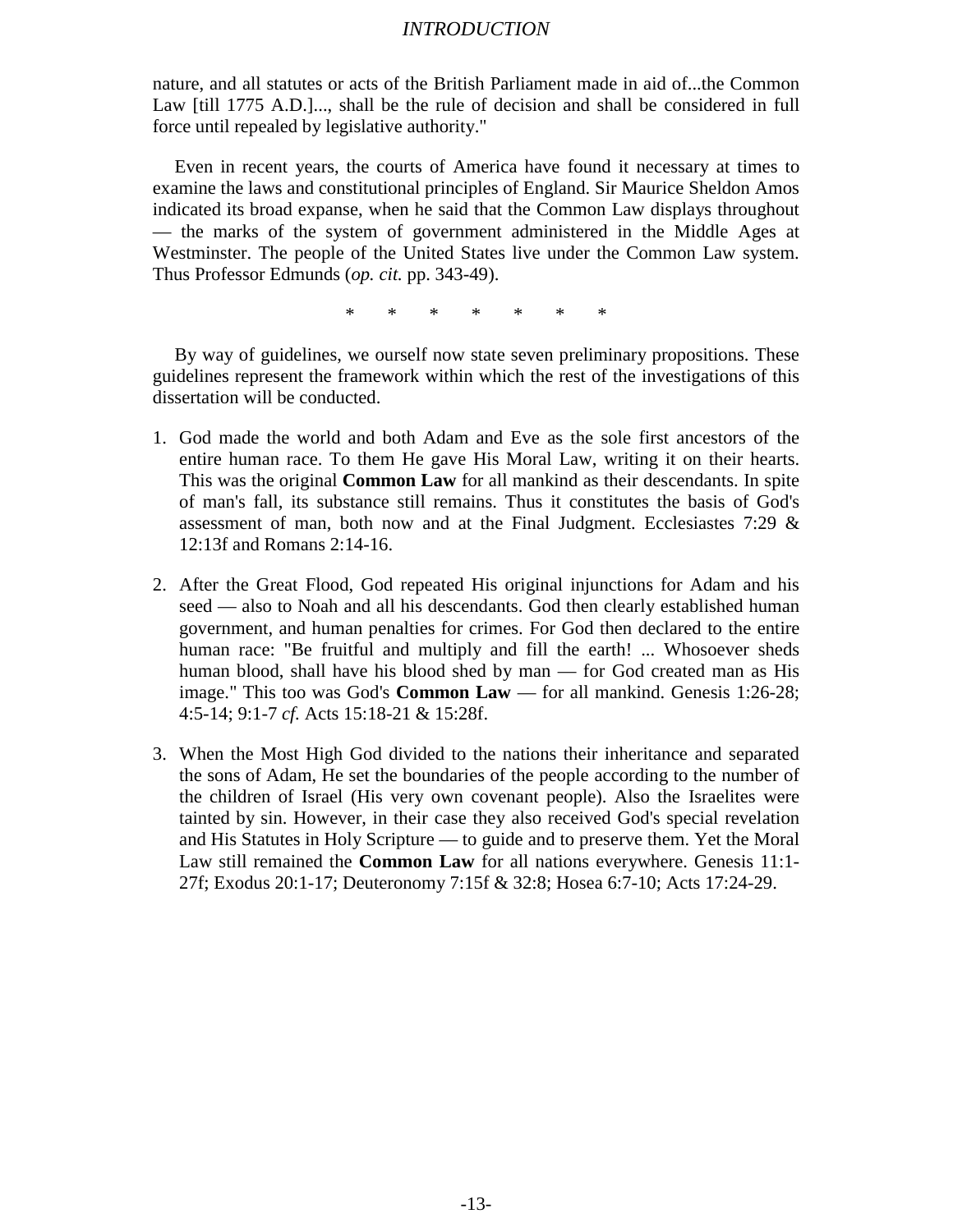- 4. At the postdiluvian division of mankind into the different nations then emerging, by His grace the Almighty permitted especially the sons of Japheth to dwell in the tents of the Lord God of the Shemites as the covenant people. Those sons of Japheth included: his firstborn (Gomer) and his Gomeric alias Cymric descendants (the Ancient Britons); Magog alias the Scyths (and the Iro-Scots as their descendants); Ashkenaz alias the Anglo-Saxons (from Ancient Germany); and Tarshish alias the Ancient Celtiberians. Consequently God's primordial revelation in general, and Christianity in particular as its fulfilment and completion, was to be present especially among the Western Europeans. In particular, it would thrive among the insulated Gomeric Ancient Britons and the Ancient Irish — with their **Common Law** (of which both God's primordial revelation and Christianity are part and parcel). Genesis 9:27 to 10:2f.
- 5. Now the knowledge of God's **Law** is **common** to all men. For He has not left Himself without witness even among the heathen. Indeed, whenever pagans who do not have the Law, by nature do the things contained in the Law — they are a law unto themselves. Thus, they still show that the work of the Law remains written on their hearts. Their conscience also bears witness. Indeed, their thoughts meanwhile accuse or else excuse one another — and shall further do so, in the day when God shall judge the secrets of men by Jesus Christ according to the Gospel. Acts 14:15-17 & 17:22-29 *cf.* Romans 1:18 to 2:16.
- 6. Consequently, there are indeed some few elements of righteousness even in pagan customs. However, there are far more elements of righteousness in **British Common Law**. This is because of its massive exposure to God's special revelation in general and to Christianity in particular for many centuries, especially prior to the French Revolution of 1789 A.D. On the situation prior to 1789, see Lord Chief Justice Sir Edward Coke and Law Professor Sir William Blackstone. Compare our *Addenda* 1,2 & 27 below.
- 7. Since 1789, there has been an ongoing corruption of legal systems even in the Common Law countries (although much less there than elsewhere). Whatsoever God regards as evil in Western civilization — should be abandoned for extinction. However, the bulk of Western civilization before 1788 was good. British (alias Anglo/American/Australian) **Common Law** was, and is, its covenantal crown. As such, it should be respected and protected. Indeed, it is destined for certain expansion — even internationally. Isaiah 2:2-21; Habakkuk 2:14-20; Revelation 15:1-4.

\* \* \* \* \* \* \*

Here we now rest our case for the present. For we believe we have just established at least the importance of our chosen subject: *Roots and Fruits of the Common Law* as found today in Great Britain, the United States, and the Commonwealth of Australia.

In this dissertation, unless otherwise stated, all emphases are our own. We will trace in detail the Biblical and Christian roots of Iro-Scottish, Celto-Brythonic, and Anglo-Saxon Common Law. Throughout, our stress is not on American or Australian Law, but rather on the Biblical and Anglo-British Common Law (in which the Common Law also of America and Australia roots).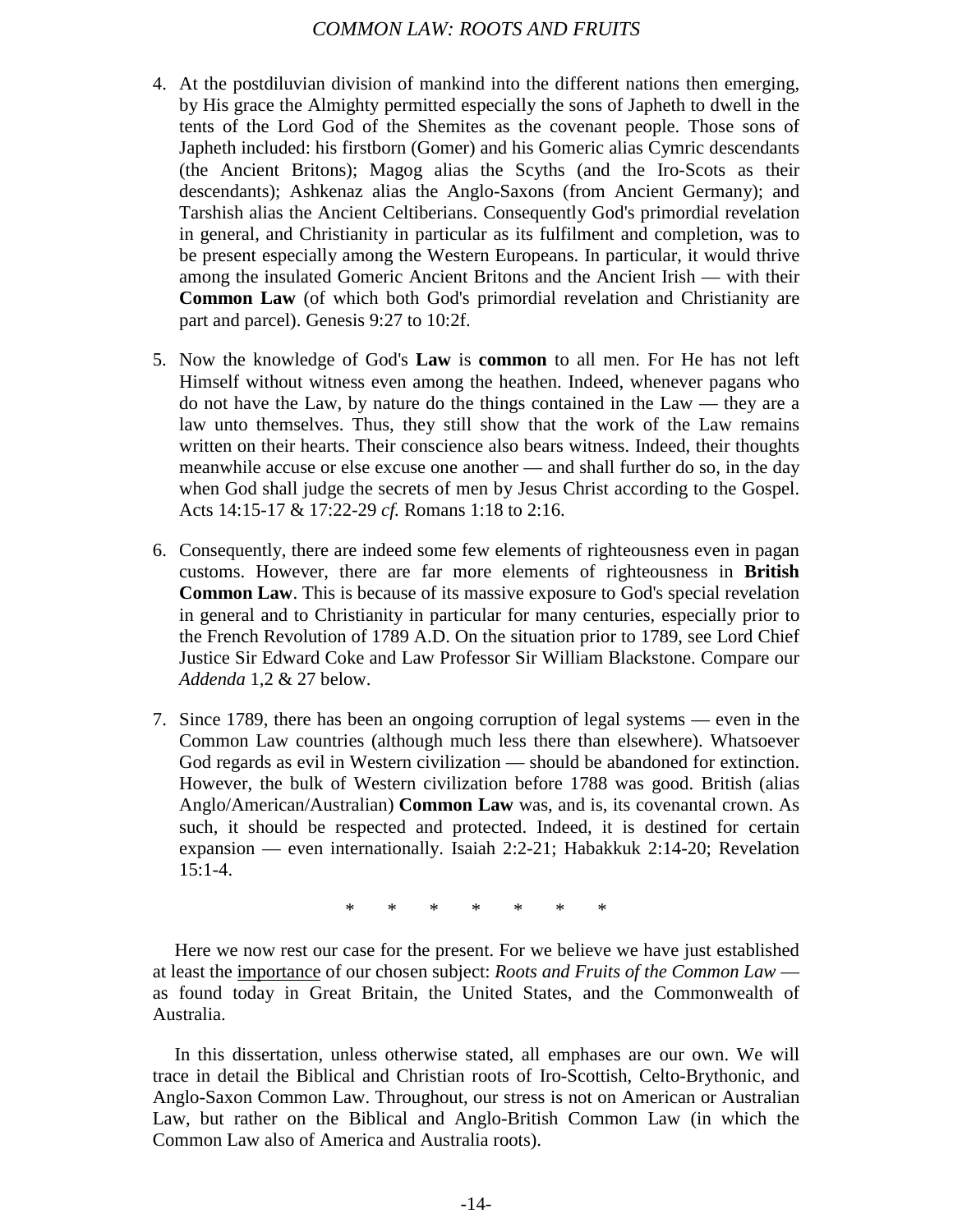#### *INTRODUCTION*

Thus, in the Bible, the Pre-Mosaic international death penalty for murder was repeated later also for the Mosaic nation. God told Noah, the great 'second Adam' and new forefather of the whole human race: "Whosoever sheds man's blood, by mankind shall his blood be shed. For God made man in His image." Genesis 9:5f. Later, the same God told Moses: "He who murders anybody, shall surely be put to death.... Eye for eye, tooth for tooth. As he has cause a blemish in a man, so shall it be done also to him.... You shall have the same kind of law for somebody of your own country, as well as for the stranger. Leviticus 24:1,17-22.

This was and is a guideline for every nation, and therefore also for British Common Law. As the great Puritan Dr. John Owen told the English Parliament on 26th April 1646: "In the very morning of the Gospel, the Sun of righteousness shone upon this land.... The first potentate of the Earth that owned it, was in Britain.... "Oh, that we could remember the days of old! ... God will again water His garden; once more purge His vineyard; once more, of His own accord, He will take England upon liking.... The reformation of England shall be more glorious than of any nation in the World — being carried on neither by might not power, but only by the Spirit of the Lord of hosts!"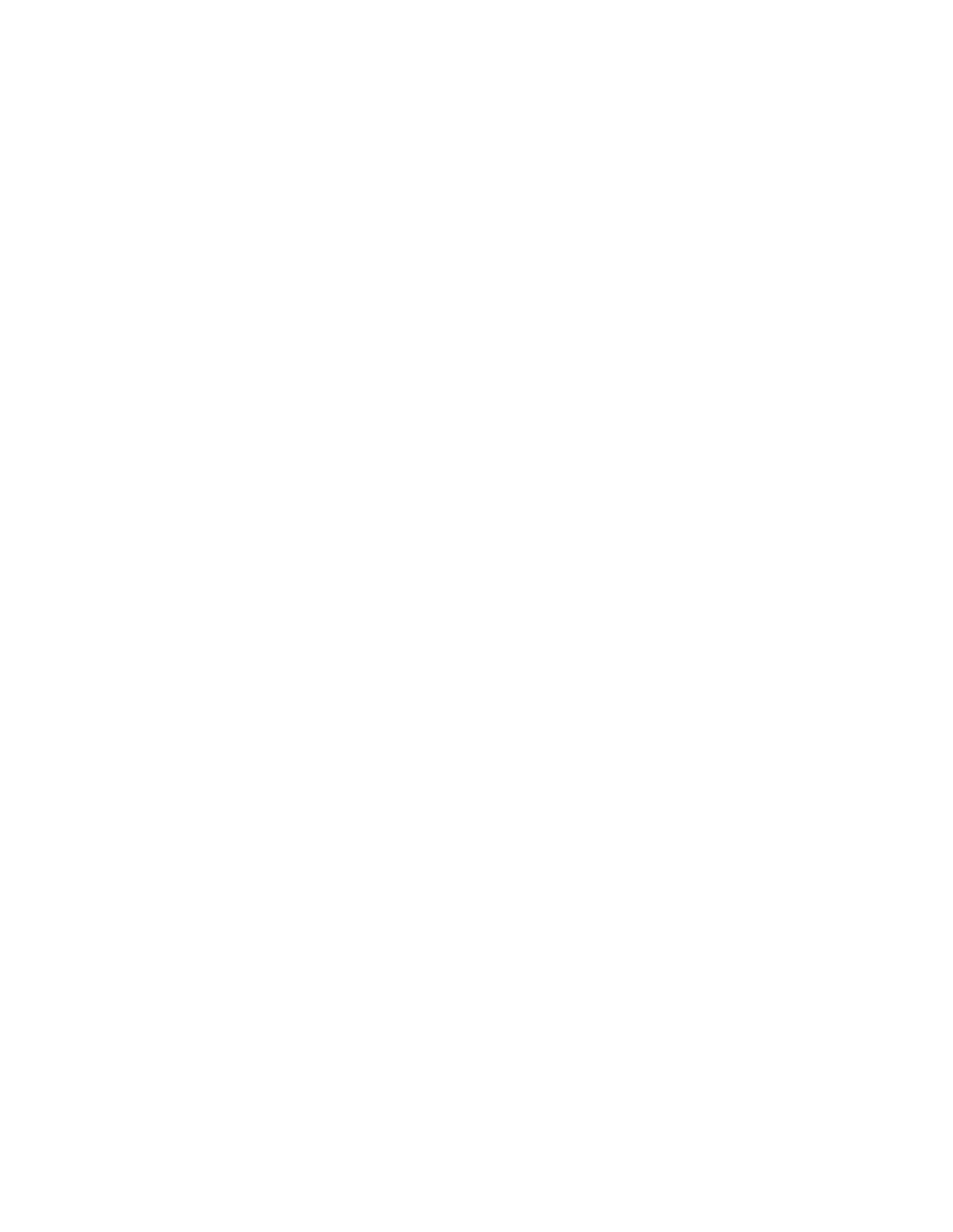#### **CHRONOLOGICAL DEVELOPMENT OF COMMON LAW**

Biblical, Iro-Scottish, Brythonic, & Anglo-Saxon

showing its impact on Great Britain, the United States, and Australia

DATES SPECIFIC EVENTS, PERSONS, PEOPLES AND PARTICULARS (WITH REFERENCES) Eternity.......... The everlastingly righteous one true Triune God alone (Gen. 1:1-3; Ex. 34:6-7; John 17:1-5,24-25; I Cor. 1:30; 2:10f) Creation......... God righteously shapes His universe under His Law, displaying His glory (Ps. 119:89f; 148:1-5; Jer. 31:35f; 33:20) 4000 B.C ....... Adam: God writes His Law on heart of all mankind (Gen. 1:26f; 2:7- 17; Ps. 19:1-7f; Eccl. 7:29; Rom. 2:16f; Jas. 2:8f) 4000f ............. Even fallen man is required righteously to image the just God Himself (Gen. 5:1-5; 9:5-6; I Cor. 11:7; Jas. 3:9) 3985f ............. Abel regenerated, through Christ, into a righteous and a law-abiding person (Gen. 3:15 - 4:4; Matt. 23:35; Eph. 4:24) 3970............... Cain wickedly merits the "natural law" death penalty (Gen. 4:7-14; Ezek. 18:4-13; Rom. 1:18-32; Jas. 1:23-25) 2600............... Ireland allegedly inhabited before Noah's flood (*Irish Chronicles* compare Gen. 4:12-24; 5:1-32; 6:1-13) 2500............... Godly Noah institutes human law courts, by God's decree, after the great flood (Gen. 6:9-22; 9:5-11f; Ezek. 14:14-20) 2450............... The blessing on Shem goes initially not to Ham but to the Japheth-ites (Gen. 9:18-27 & 10:1-5 and I Chron. 1:1-7) 2440f ............. Noah on the Japhethites: "God shall enlarge Japheth, and he shall dwell in the tents of Shem" (Gen. 9:27) 2430f ............. The European sons of Japheth: Gomer, Magog, Madai, Javan, Tubal, Meshech, Tiras, Tarshish *etc.* (Gen. 10:2-4) 2420............... Babelic dispersion, with *jus gentium*, into all the world (Gen. 10:25; 11:1f; Deut. 32:8; Jer. 1:7f; Acts 17:22f) 2410............... Japhethitic Gomer-ites trek to Cimmer-ia, and later through Europe toward Britain (Gen. 10:1-5 *cf.* Isa. 49:1-12) 2400............... The Japhethitic sons of Gomer (Cymri *etc.*) go to "the isles of the Gentiles" (Gen. 10:2-5) 2380............... Migration of some Japhethites toward Tarshish alias Iberia or Spain/Portugal (Gen. 10:4) 2350............... Heber's Heb(e)r-ews dispersed even toward (H)Iber-ia or Spain and, later, Hiber-nia or Ireland (Gen. 10:24f & 11:16) 2340f ............. The Westward-moving sons of Gomer, Ashkenaz & Riphath & Togarmah, trek across Europe toward "the isles" (Gen. 10:5) 2330............... Sea migration of some Tarshish-ites (Basques?) from Spain/Portugal toward the British Isles (*Irish Chronicles*) 2300............... Arrival of first Japhethites overland in Britain, and thence further into Ireland (*cf.* Gen. 10:5) 2250............... Coming of Japhethitic Gaels to Ireland from Britain and from Spain/Portugal (*Irish Chronicles*) 2200f ............. Japhethites practise agriculture, and mine gold, especially in Ireland and copper & tin & some gold in Britain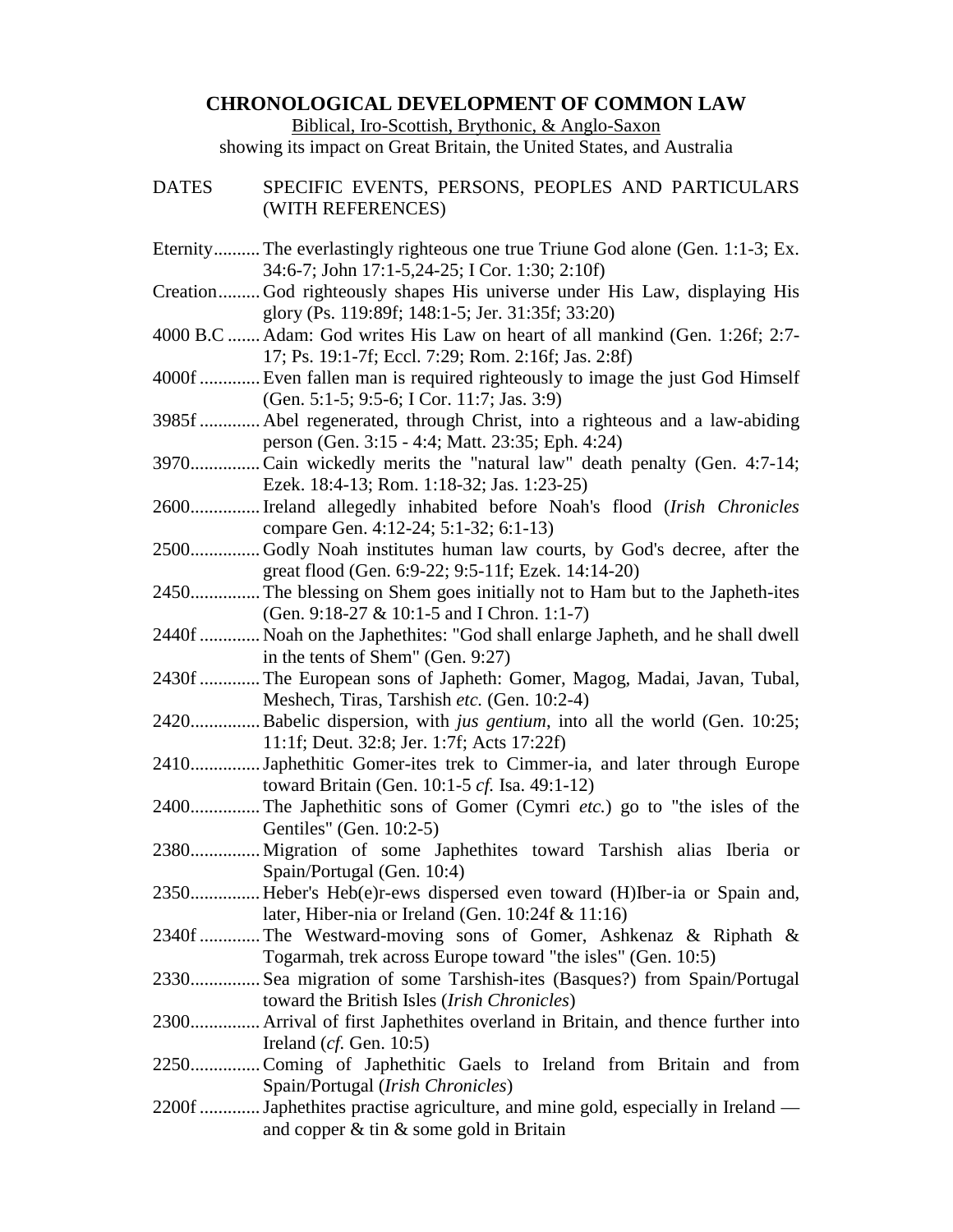| 2150f  Ireland: constitutional government, regional sovereignty, and qualified    |
|-----------------------------------------------------------------------------------|
| franchise (Law of Tanistry)                                                       |
| 2100Britain: building of Avebury and of Durrington Walls near the later           |
| Stonehenge                                                                        |
| 2000Tyre already becoming a great Phoenician sea-faring power                     |
| 1900f  Hu Gadarn's first Welsh Triads (= legal and philosophical writings)        |
| later augmented from time to time till 450f A.D.                                  |
| 1860 Canaan: Abraham keeps God's Law and Statutes and teaches them to             |
|                                                                                   |
| his descendants (Gen. 18:18f $& 26:6$ )                                           |
| 1850Britain: early inhabitants build Stonehenge and make bronze                   |
| implements                                                                        |
| 1830Canaan: Abraham teaches his son Isaac and others the Law of God               |
| (Gen. $18:19$ )                                                                   |
| 1800 Mesopotamia: <i>Codex Hammurabi</i> Law Code, in spite of some               |
| degeneration, derived from Noah and Shem                                          |
| 1770 Isaac teaches God's Law to his household (Gen. 25:21f & 26:5)                |
| 1760God foretells Jacob or Israel that his seed would "spread abroad to the       |
| west" $etc.$ (Gen. 28:4)                                                          |
| 1750f  Canaan: Abraham's grandson Jacob begets twelve sons, including             |
| Judah (Gen. chs. 29 & 30)                                                         |
| 1730f  Troy: Judah's son Zera's descendant Darda allegedly founds the Darda-      |
| nelles (Gen. 38:30; I Chr. 2:6; I Kgs. 4:31)                                      |
| 1720f  Invasion of Egypt by Hyksos (= Israel-ites?) — cf. Josephus's Against      |
| Apion 1:14                                                                        |
| 1690 Egypt: Jacob blesses the progenitors of the twelve tribes of Israel (Gen.    |
| ch. 49, esp. v. 10)                                                               |
| 1500 British Isles: gold and pearls and copper and tin produced and exported      |
| to the Near East                                                                  |
| 1500f  Greece: Gathel the Gael, from the North, goes to Egypt                     |
| 1450f  Egypt: Gathel the Gael, from Egypt, goes to Spain                          |
| 1440f  Egypt: Moses and the Israelites set off for Canaan and are reminded of     |
| the Law of God at Mt. Sinai (Ex. 20:1-17f)                                        |
| 1430f  Egypt: Dan-ites perhaps go to Greece, Troy, Dan-ube, Dan-mark,             |
| Ireland, etc. (compare Judg. 5:17 & II Chron. 2:14)                               |
| 1400Gathel's sons Hiber and Himec go to Ireland, while Moses repeats the          |
|                                                                                   |
| Decalogue near the Jordan (Deut. 4:47 - 5:1f)                                     |
| 1383 Ireland: King Ollamh Fodhla fathers the nation's Law and Confederate         |
| Parliament at Tara.                                                               |
| 1300 Phoenician ships (some with Danite Hebrew crew-members?) haul tin            |
| from Britain to Tyre and Sidon and Palestine                                      |
| 1185 Troy: after the fall of the city — Darda's descendant Brut(us) allegedly     |
| goes to Brut-ain $(=$ Brit-ain)                                                   |
| 1150Britain: Brut's Brit-ish Laws (from the Patriarchs, via Troy?)                |
| 1000f  British tin and copper, <i>via</i> Phoenician merchants, used in Solomon's |
| temple?                                                                           |
| 930 Britain: Cumbrian King Leill builds Caer-Leill (Carlisle) and promotes        |
| justice and peace                                                                 |
| 850 Homer's <i>Iliad</i> , about Troy, calls Greeks 'Danaans' and mentions        |
| Cimmerians $(=$ Cymric Celts?) before their migration                             |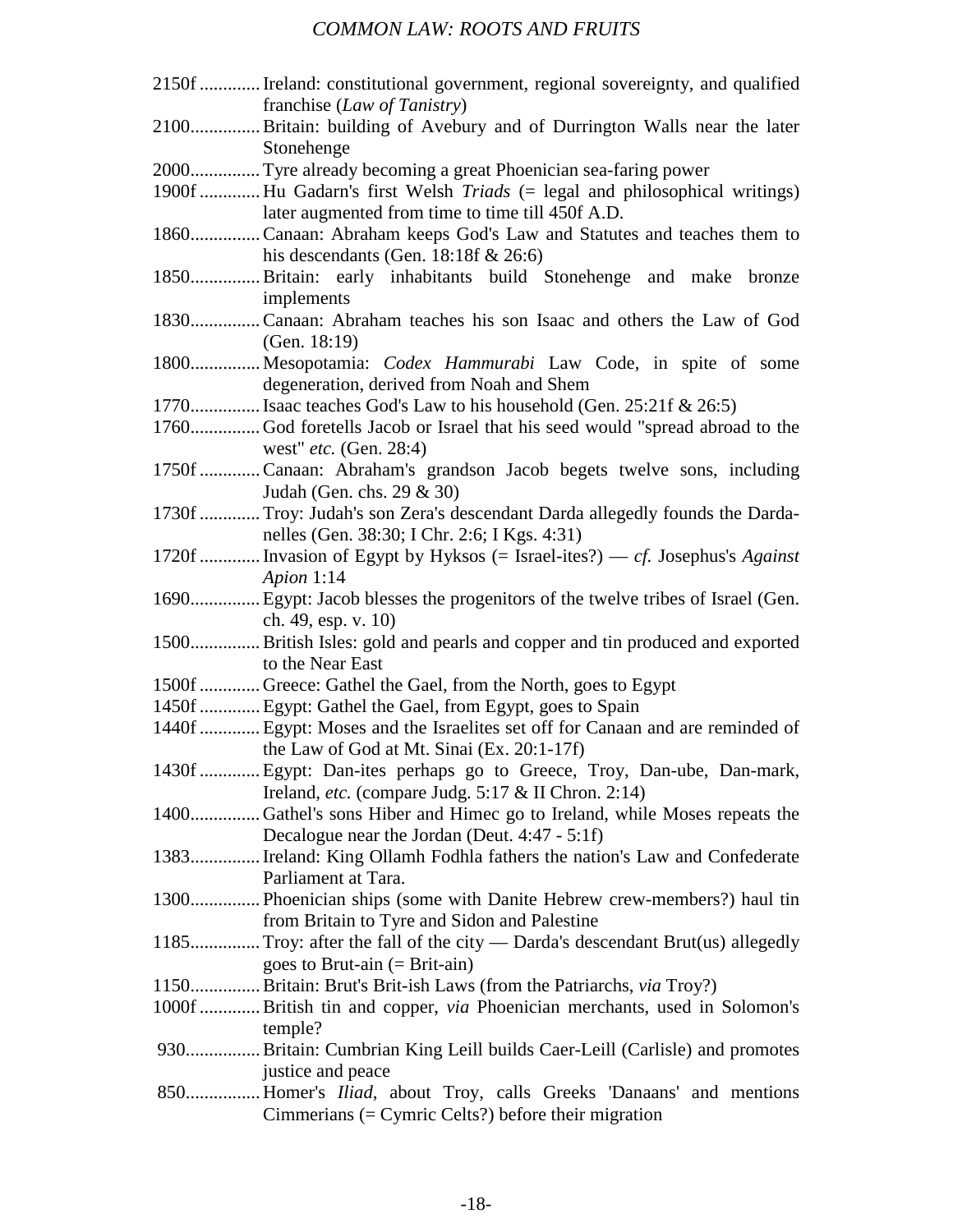# *CHRONOLOGICAL DEVELOPMENT OF COMMON LAW*

| 810 Africa: Phoenicians from Tyre etc. establish Carthage as trading city<br>also for Spain and Britain                       |
|-------------------------------------------------------------------------------------------------------------------------------|
| 796 Israel: Jonah pays the fare for a voyage from Joppa to Tarshish alias<br>Spain, and sets sail (Jonah 1:3)                 |
| 750 Tyre: Phoenician ships dominate even the East Atlantic Ocean (Ezekiel<br>chapter 27 and Herodotus's <i>History</i> )      |
| 753 Rome: traditional date given for the establishment of that city (anno<br>urbe condita)                                    |
| 721 Israel: ten tribes go into Assyrian Captivity (II Kgs. 15:29f; 17:6,23;<br>18:11; I Chr. 5:26)                            |
| 700 Israel: the banished 'House of Omri' or 'Beth-Omri' = Bit-Humri (alias<br>Gomer-ian Cimmerians?)                          |
| 666f  Assyrians, via Palestine, subjugate the Egyptians                                                                       |
| 650 Spain: Hiber-ians (= Heber-ews?) colonize "New H-Iber-ia" (= Hiber-<br>$nia = Ireland$ ; and, later, Scotland (Holinshed) |
| 630f  Scythians = Saka (= Saxons?) push Gomer-Cimmer (as Cymri?) into<br>Cimmer-ia = Crim-ea (Hos. 1:3; Jer. 51:27)           |
| 621 Greece: Athenian Draco codifies in blood rather than in ink the harsh<br>pagan customs punishing involuntary homicide     |
| 594 Greece: Solon, perhaps under Dan-ite influence, mitigates the Laws of<br>Athens towards constitutional government         |
| 587Judah: two tribes go into Babylonian captivity; Jeremiah (43:2-7f cf.<br>50:9f,41f & 51:27f), via Egypt, to Ireland?       |
| 555f  "Ashkenaz" (= Scythians or Saxons?) help Persia attack Babylon, Jer.<br>50:9 & 51:27                                    |
| 550f  Cymric Celts driven into Britain — as the B.C. 500f Britons, the<br>ancestors of the Welsh (Isa. 42:7; 49:1-12; 66:19)  |
| 544f  Iro-Scots colonize the Hebrides (= Hebrew-ides?) and Argyle (in<br>Southwestern Scotland)                               |
| 540f  Cymri absorb and/or expel Gaels from Britain into Ireland and/or<br>Scotland                                            |
| 530 Phoenician Admiral Hamilco visits the British (and the Irish?); says<br>"skilful in art" and "busy in trade" (Avienus)    |
| 520 Britain: many Cymric Celts arrive from Europe, establishing Cymric<br>Cambria in the West and Cumbria in the Northwest    |
| 510f  Britain: Celtic Mulmutine Laws of Dunvallo Moelmud, updating the<br>B.C. 1150 Laws of Brut (Welsh Triads)               |
| 495Greek Hecataeus admires "sacred" city near Stonehenge in Britain,<br>where God is praised on golden harps (Diodorus)       |
| 480 Britain: very gradual decline from its primordial religion, in spite of<br>continuing common grace, into Druid-ism        |
| 475f  Britain's druids still urged: "obedience to the Laws of God" and<br>"concern for the good of man" (Diognetus Laertius)  |
| 455f  Britain: Mulmutine Laws proclaimed the "Common Law" by<br>Moelmud's son Belin (thus Geoffrey Arthur of Monmouth)        |
| 450f  Rome: "Twelve Tables" Law Code, influenced by the laws of Solon,                                                        |
| reduced to writing (perverted from earlier Decalogue?)                                                                        |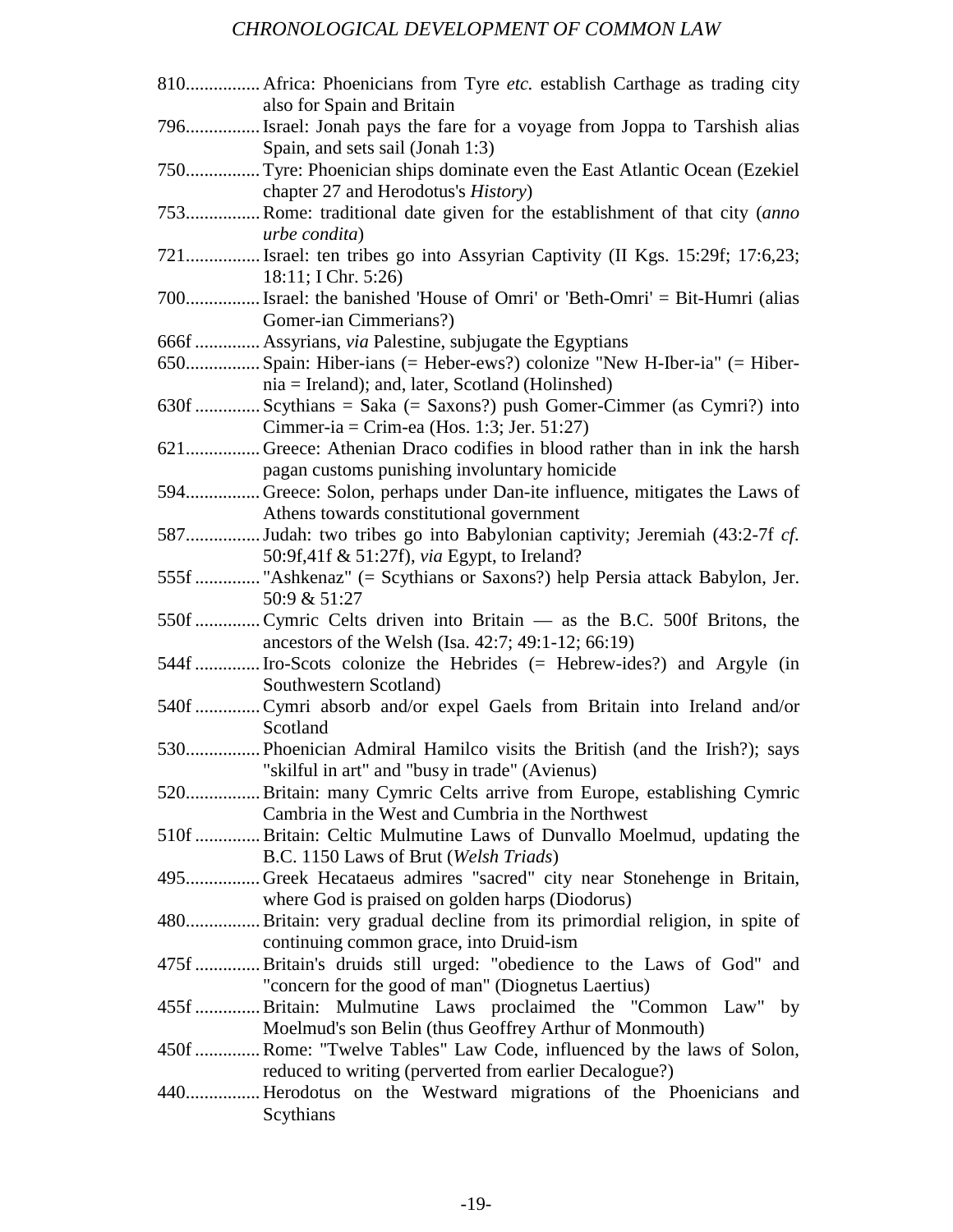| 430f  Britain: trades in bronze with Carthage, Ireland & Gaul — and, in           |  |
|-----------------------------------------------------------------------------------|--|
| amber, with the Baltic (from Dan-mark to Estonia)                                 |  |
| 425f  France: some Celts or Gauls from the East (cf. Gaul-asia in modern          |  |
| Turkey) reach France (alias Gall-ia)                                              |  |
| 420f  Britain: evidence of Israelitic and even Judean influence on Cornish tin    |  |
| mines ( <i>cf.</i> Acts 1:8 $& 15:21$ )                                           |  |
| 400Gal-atia: Celts settle Gaul-asia (in the modern Turkey), linking it to         |  |
| Celtic Gaul and Celtic Britain (Lightfoot)                                        |  |
| 390f  British Prince Brenn and other Celtic Cimmerians invade and                 |  |
| overthrow Rome                                                                    |  |
| 360f  Spain: more Basques and Scyths (from the Crimea and via Spain) go to        |  |
| Ireland and to Pictavia (in Northern Scotland)                                    |  |
| 350f  Britain, beyond the Pillars of Hercules or the Straits of Gibraltar, called |  |
| "Albion" by the great philosopher Aristotle                                       |  |
| 330Dionysius Perieegeetees describes voyages to a "sacred" Isle to the            |  |
|                                                                                   |  |
| West of Europe $(= 1)$ Britain and/or Ireland)                                    |  |
| 327f  King Ferg I the Iro-Scot settles in Western Scotland (Caledonia)            |  |
| 320f  Greek geographer Pytheas of Massilea circumperambulates and records         |  |
| a description of Britain and her civilization                                     |  |
| 297f Queen Martia preserves old laws and enacts new laws, and thus                |  |
| perpetuates the British Commonwealth                                              |  |
| 200f  The Caledonian King Reutha promotes the arts and sciences in                |  |
| Northern Britain                                                                  |  |
| 170f  King Josina's religious reforms in Northern Britain (the later Scotland)    |  |
| 120f  Dan-mark: the (Dan-ite?) Cimbri (alias the Cimmerians?) successfully        |  |
| attack Rome                                                                       |  |
| 106f  I Macc. 5:23 implies Spartan Greeks may be related to the Hebrews (cf.      |  |
| Ezek. 27:19 & Josephus's Ant. 12:4:10 & 13:5:8)                                   |  |
| 100f  King Finnan instals druids on the Isle of Man and/or on the copper-rich     |  |
| island of Anglesey                                                                |  |
| 90f  The geographer and historian and philosopher Poseidonius of Rhodes           |  |
| describes Britain in some detail                                                  |  |
| 80f  The Celtic Belgae go to Britain, and later there fight off the Romans        |  |
| when they invade under Julius Caesar                                              |  |
| 75f  Britain: Avalon or Ynys Witrin (alias Glastonbury) and Lundain (alias        |  |
| London) become international trading centres                                      |  |
| 72f  Crimea: Prince Sigga of Azov leads the Saxons to Northwest Europe            |  |
| (from Crim-ea of the Cimmer-ians)                                                 |  |
| 60f  Greek historian Diodorus Siculus praises accomplishments of the              |  |
| Britons and notes much Greek influence in Britain                                 |  |
| 55Caledonian King Eder assists the British Chief Caswallon against                |  |
| Julius Caesar                                                                     |  |
|                                                                                   |  |
| 55f  Rome: Julius Caesar's skirmishes in, and impressions of, Britain (and        |  |
| also of the Gauls and the Germans)                                                |  |
| 54 Britain: Julius Caesar's invasion defeated, and his Romans expelled by         |  |
| the defending Britons                                                             |  |
| 50f  Britain the chief naval power of, and also the cultural centre for, the      |  |
| whole of Northwestern Europe (Julius Caesar)                                      |  |
| 29f  Rome: Vergil's Aeneid describes the Post-Trojan journeys of Aeneas           |  |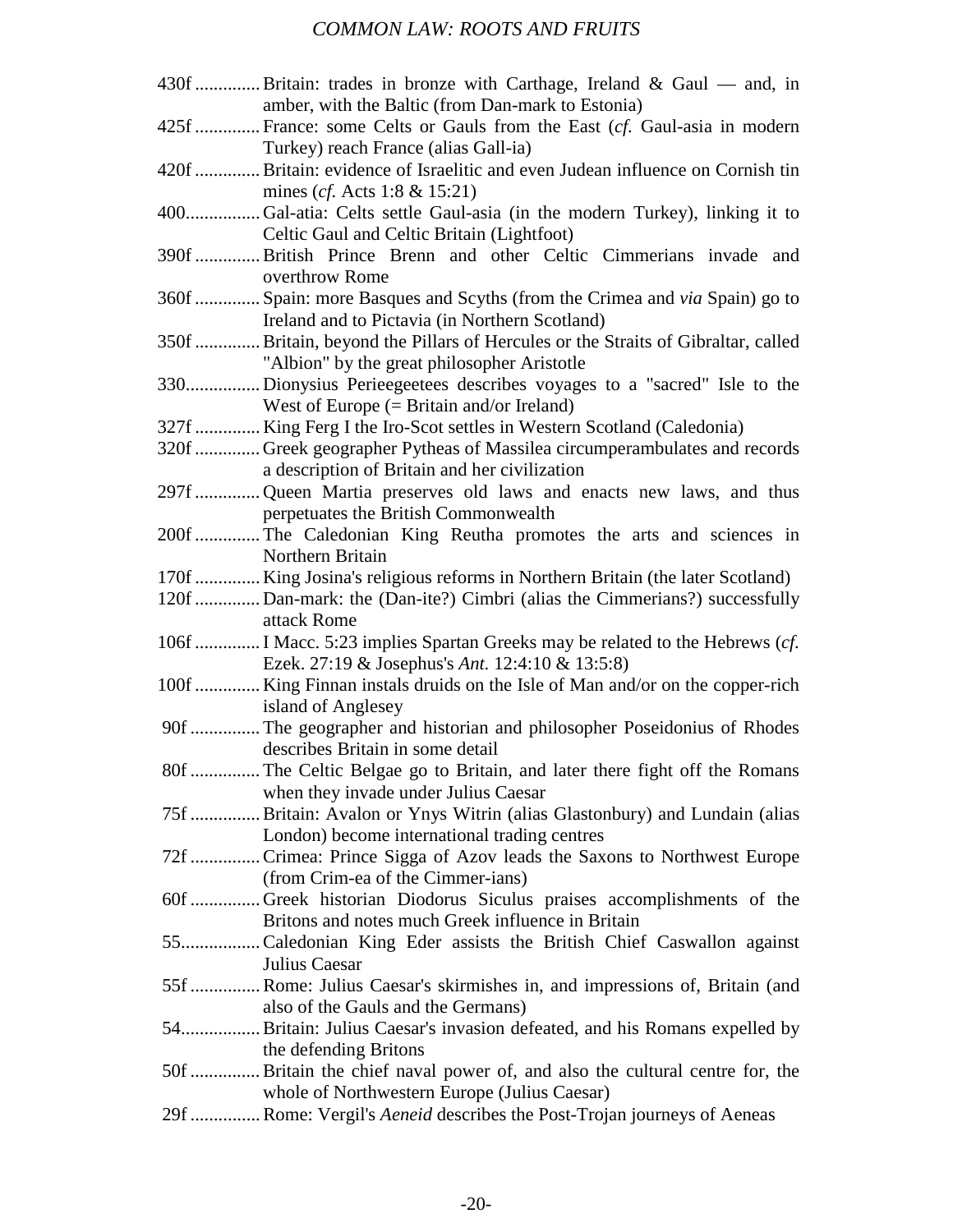# *CHRONOLOGICAL DEVELOPMENT OF COMMON LAW*

| 25f  II Esdras chs. 11-13 alleges the ten lost tribes of Israel had left Assyria,<br>so "that they might keep their own law"   |
|--------------------------------------------------------------------------------------------------------------------------------|
| 20f  Britain offers its chief cors or colleges for the training of druidic priests                                             |
| also for Western Europe<br>15f  Greece: Strabo says British merchants bring corn and cattle and iron to                        |
| Europe                                                                                                                         |
| 10f  Jewish synagogues throughout Southern Europe (Acts 15:31) — and<br>even in Britain? (thus apocryphal Acts ch. 29:8)       |
| 5f  Hebrew (Danite) and/or Phoenician trade between Palestine and<br>Britain's Avalon or Ynys Witrin (alias Glastonbury)       |
| 0 SECOND ADAM JESUS CHRIST incarnated: "the Isles wait for His                                                                 |
| Law!" (Isa. 42:4-12,21 cf. 49:10)<br>2 A.D "Wise-men" — Irish Bible (at Matt. 2:1f) says they were 'druids' —                  |
| visit the infant Jesus from faraway lands                                                                                      |
| <i>etc.</i> (visiting Britain?)                                                                                                |
| 33 Judah: death and resurrection of the Lord Jesus Christ, and His Great                                                       |
| Commission to His Church (Matt. 28:19 & Acts 1:8)                                                                              |
| 34f  Christians flee Judah as "strangers" (Acts 8:1 cf. Jas. 1:1 & I Pet. 1:1),<br>some becoming 'Culdees' in Britain?         |
| 35f  Britain reached with the Gospel early, and allegedly by Hebrew-                                                           |
| Christian Missionaries (cf. Isa. 49:1-12 & Acts 11:19)                                                                         |
| 36 Ireland: alleged to have been visited and somewhat evangelized by the                                                       |
| apostle James<br>37f  Britain recorded to have heard the Gospel from Joseph of Arimathea                                       |
| especially in Avalon or Ynys Witrin (Glastonbury)                                                                              |
| 39f  Britain: first members of Royal Family converted? (Bran, Pomponia-                                                        |
| Gladys, Claudia, cf. II Tim. 4:21?)                                                                                            |
| 40 Britain: Irish Christian Mansuet baptized; becomes a Missionary; later                                                      |
| martyred in Illyria (Albania)                                                                                                  |
| 40f  Britain: druids (thus Suetonius), perhaps long influenced by Pre-                                                         |
| Christian British Synagogues, now hear of Jesus                                                                                |
| 43 The Roman Emperor, Caesar Claudius, invades Southeast Britain (cf.                                                          |
| Acts $11:28 \& 18:2$<br>43f  Britain: Roman General Vespasian fights thirty battles (some together                             |
| with his son Titus) against the Britons                                                                                        |
| 44f  The apostles Simon Zelotes (twice), and Paul & Peter (each at least                                                       |
| once), all reputed to have evangelized in Britain                                                                              |
| 50 British druids patriotically resist the Pagan Roman invasion — and                                                          |
| view Christianity as an ally against Pagan Rome                                                                                |
| 52 Caradoc's British Royal Family, some already Christians, exiled to                                                          |
| Rome by the Romans till 59 A.D. (Tacitus)                                                                                      |
| 53 The Gospel, having reached Galatia (Gal. 1:1), possibly preached by                                                         |
| Celts from Galatia in Celtic Britain (Lightfoot)<br>54 Britain: King Arvirag succeeded by his son (Meric), who later sets up a |
| monument in West-mor-land (named after Mer-ic)                                                                                 |
| 54f  Italy: Gospel first(?) reaches Rome, the centre of world paganism                                                         |
| (Rom. 1:7; 15:23f; 16:3f; Acts 2:10?)                                                                                          |
| 55 Italy: conversion of the rest of the exiled British Royal Family                                                            |
| (Caradoc etc.) — thus the Welsh Triads                                                                                         |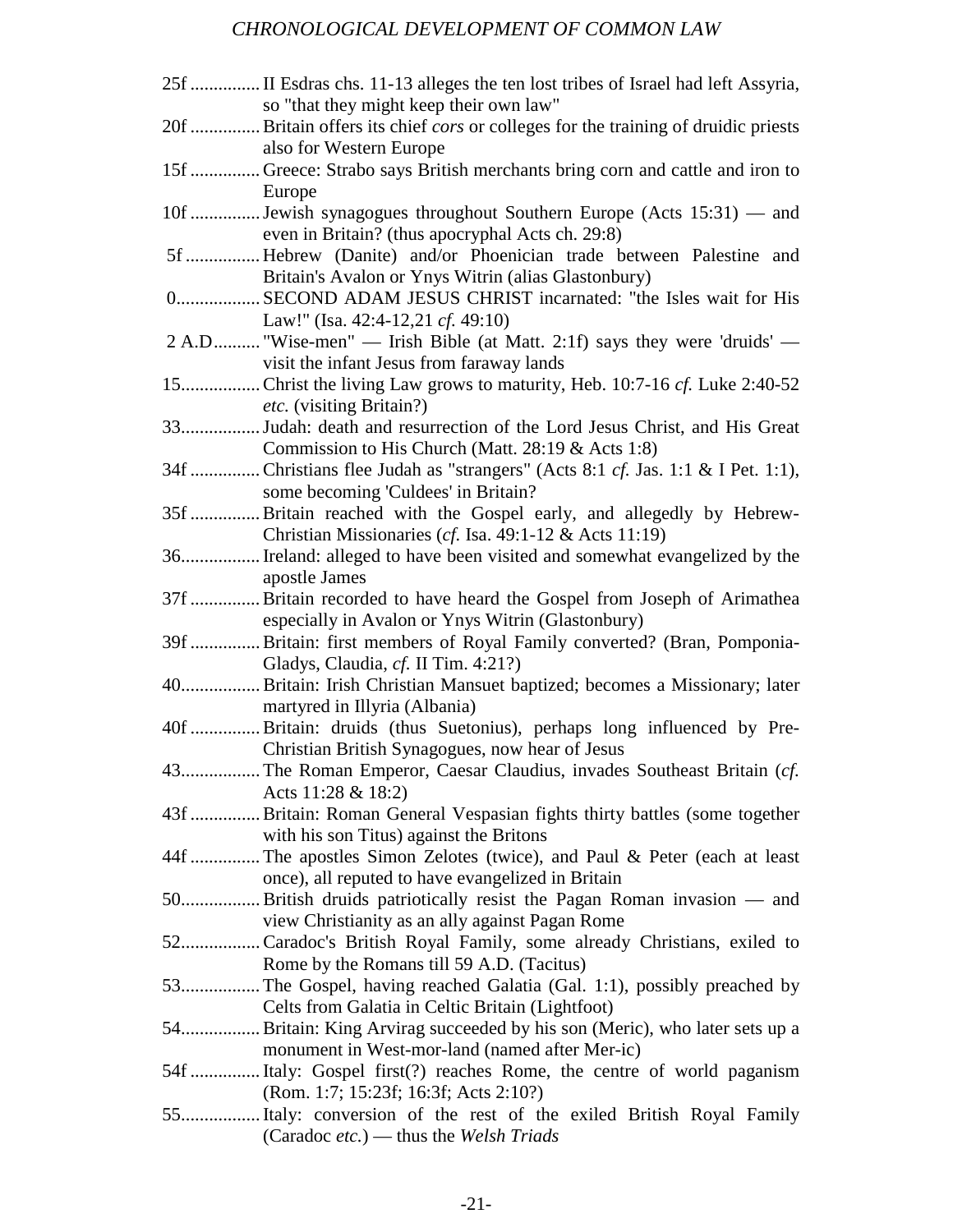| 56 Britain: Hebrew Christian Ilid, from Palestine, evangelizes the Britons   |
|------------------------------------------------------------------------------|
| 59 Caradoc's Christian British Royal Family returns to Britain with Rom.     |
| 16:10's Aristobulus alias Arwysti (Welsh Triads)                             |
| 60Some "Scyt-hians" (= Scot-s before migrating to Britain?) already          |
| christianized — Col. 3:11 cf. I Cor. 14:21                                   |
|                                                                              |
| in Mon alias the Welsh island of Anglesey (Tacitus)                          |
|                                                                              |
| Queen Vuddig alias Boadicea (Tacitus)                                        |
| 62"Almost-a-Christian" King Agrippa warns Judaists Rome had subdued          |
| the Britons (Acts 26:1-28 $&$ Josephus's Wars 2:16:3f)                       |
| 62f  Britain: many druidic priests become Christians (cf. Acts 6:7), turning |
| their cors into Church Seminaries                                            |
| 63 Ireland, priorly reached by the apostle James, now visited by the         |
| British Christian Caradoc (thus ancient traditions)                          |
| 64Rome: Pagan Romans kill the apostle Paul — after he had visited            |
| Britain? (Acts 13:47 cf. Col. 1:6 etc.)                                      |
| 64f Rome oppressed by Caesar Nero and his immediate successors, A.D.         |
| 64 to 70 (cf. Rev. ch. 17 and Tacitus etc.)                                  |
| 66f Pagan Rome annexes the conquered area of Southeast Britain               |
| (Josephus's <i>Wars</i> 6:6:2)                                               |
| 66f  Pagan Romans surround Jerusalem (Matt. 24:15f); Vespasian's son         |
| Titus besieges it (Josephus, Suetonius & Tacitus)                            |
| 70 Jerusalem demolished by Roman General Titus and his Pagan Armies,         |
| Matt. ch. 24 cf. Rev. ch. 11 (and secular sources)                           |
| 77 Pagan Romans conquer the Britons in Wales (except in Pembrokeshire        |
| and in Caernarvonshire)                                                      |
| 78 Roman power consolidated throughout South Britain except in Devon         |
| & Cornwall, by Agricola (Tacitus)                                            |
| 83 North Britain: Romans beat off the freedom-loving Caledonian Kellogg      |
| or Gwallog alias Galgacus or Gald (Tacitus)                                  |
| 85The Caledonian Gald defeats the Roman Agricola's successor Cneus           |
| Trebellius (Hector Boece)                                                    |
| 87 North Britain: Christian King Arvirag's son Prince Meric founds and       |
| names and rules in Cumbria's West-mor-land                                   |
| 93Britain: Cornwall, Western Wales, parts of Cumbria and all Caledonia       |
| stay free from Pagan Rome                                                    |
| 93f  Josephus (Antiquities 12:4:10 & 13:5:8) assumes an earlier kinship      |
| between Hebrews & Greeks (cf. too at 60f B.C.)                               |
| 94f  Rome: Clement (I Ep. to Cor. ch. 5 cf. Phil. 4:3) implies Paul was in   |
| Britain before 64 A.D.                                                       |
| 96 British Christian missionary Beatt (alias Beatus), founder of the Swiss   |
| Church, martyred at Untersieben                                              |
| 98Roman Tacitus: Briton Pomponia (or Gladys), while in Britain, was          |
| apparently christianized even before about 49 A.D.                           |
| 98f  Tacitus writes about Celtic Britons and Germanic Angles and their       |
| laws (thus his Annals, his Agricola, and his Germania)                       |
| 100f  The Roman Suetonius — stationed in Britain — writes about the A.D.     |
| 37-41 Britons, their culture, and their religion                             |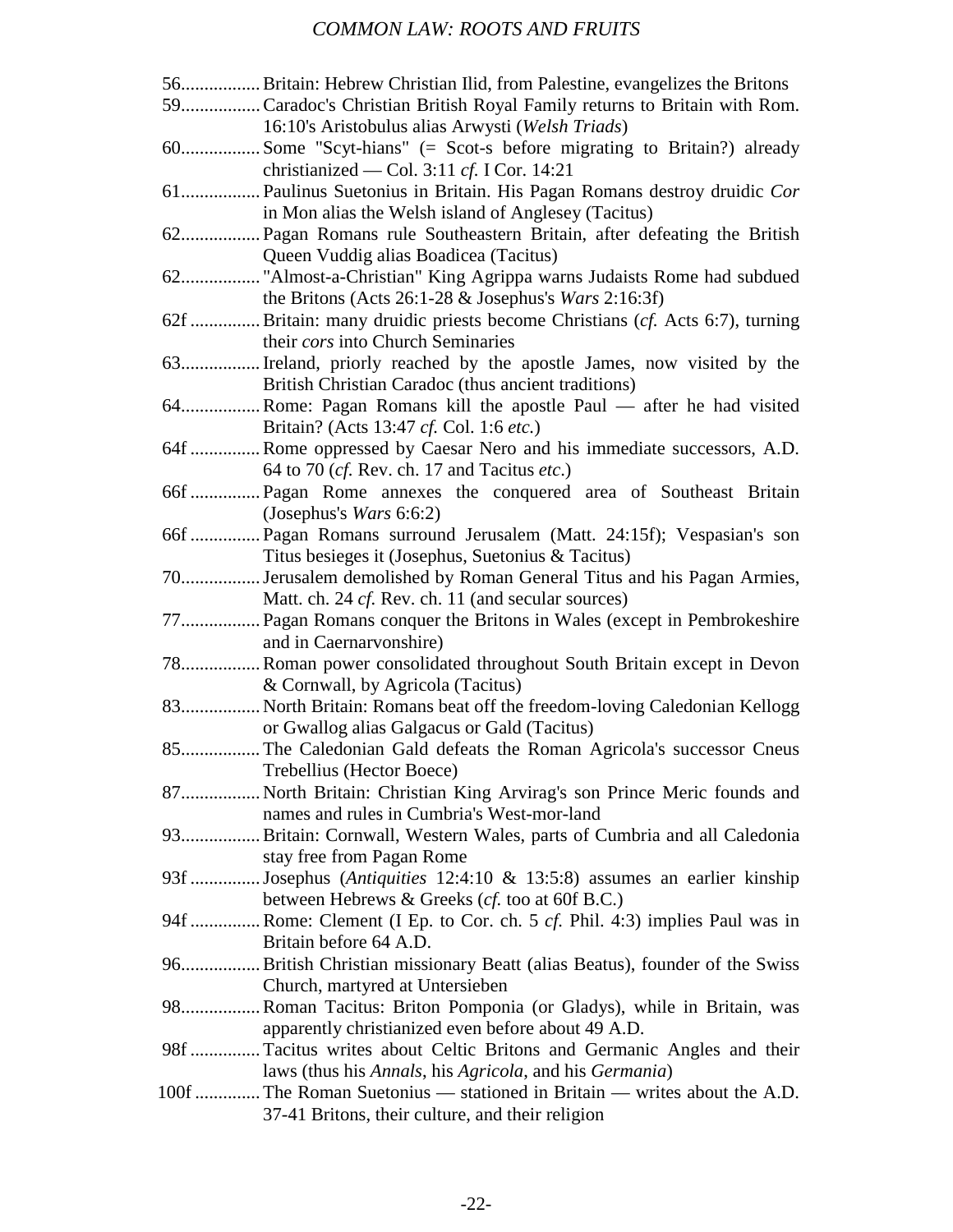# *CHRONOLOGICAL DEVELOPMENT OF COMMON LAW*

| 102f  The Roman Pliny in his Natural History — having visited Britain —      |  |
|------------------------------------------------------------------------------|--|
| mentions the Britons and their educated druids                               |  |
| 114Cumbrian Westmorland: birth of Meric's son Coill (= King Cole?)           |  |
| 119 South Britain forcibly incorporated into the Roman Empire by treaty      |  |
| (so that non-statist British Common Law remained)                            |  |
| 123f  Pagan Roman Emperor Hadrian builds Wall from Solway to Tyne,           |  |
| (ineffectually) segregating Free Britain from South Britain                  |  |
| 125 Saxons (= Westbound Sakka?) — from Eurasia — now in Denmark              |  |
|                                                                              |  |
| and Germany within Western Europe                                            |  |
| 127 British Christian missionary Marcel(lus) works in Belgium and            |  |
| Germany                                                                      |  |
| 139 The Pagan Emperor Antoninus sends Lollius Urbicus to Britain, to         |  |
| subdue the tribes which broke through Hadrian's Wall                         |  |
| 140 Rev. Timotheus, son of British Christian Claudia (II Tim. 4:21),         |  |
| baptizes British King Coill's son Prince Llew (Lucius)                       |  |
| 156 British King Llew (Lucius) proclaims Christianity as regional religion   |  |
| in <i>Britannia</i> (thus Bede)                                              |  |
| 160f  British Christian missionaries strengthen the Churches of Gaul in      |  |
| France                                                                       |  |
|                                                                              |  |
| 170 British Christian missionary Cadval founds the Church of Tarento in      |  |
| Italy                                                                        |  |
| 174f  Pagan Roman Emperor Marcus Aurelius had a 'Thundering Legion'          |  |
| who all worshipped Christ (thus Dion Cassius Cocceianus)                     |  |
| 175 Irish Prince Cormac is converted to Christianity                         |  |
| 179 British Christian King Llew (Lucius) establishes the first church in     |  |
| Lundain (St. Peter's Cornhill in London)                                     |  |
| 180 Pagan Roman Emperor Commodus has trouble with the Britons (thus          |  |
| Dion Cassius Cocceianus)                                                     |  |
| 182 The Wall breached by Caledonians, and Marcellus Ulpius sent from         |  |
| Rome to restore Roman rule over Southern Britons                             |  |
|                                                                              |  |
| 190 Tertullian (Against the Jews 9 & Apology 37): Extra-Roman "regions"      |  |
| of Britainhave received the religion of Christ"                              |  |
| 203Caledonian King Donald converted to Christianity (Hector Boece);          |  |
| "Scots began to embrace the Christian Faith" (Fordun)                        |  |
| 215 Already three chief centres of British Christianity: London, York, &     |  |
| Caerleon                                                                     |  |
| 220f  Heretic Sabellius: "the first nation thatcalled itself Christianwas    |  |
| Britain" (note well!)                                                        |  |
| 230 Egypt's Origen (Hom. VI in Luke): "the goodness of the Saviour           |  |
| isamong the Britons"                                                         |  |
| 230f  Sporadic spread of Christianity in Scotland during the reigns of Ethod |  |
|                                                                              |  |
| II, Athirco, Natholoc and Findoc                                             |  |
| 235 Hippolytus: Paul's Rom. 16:10 associate, Aristobulus, visited Britain    |  |
| (around 58 A.D.)                                                             |  |
| 250 East European Goths push Saxons deeper into Western Europe               |  |
| 286 Alban was the first Christian Briton to be martyred in Britain (during   |  |
| persecution there at the hands of Pagan Romans)                              |  |
| 287 British Admiral Carawn (Carausius) anointed as king over Britain and     |  |
| Northwestern Europe                                                          |  |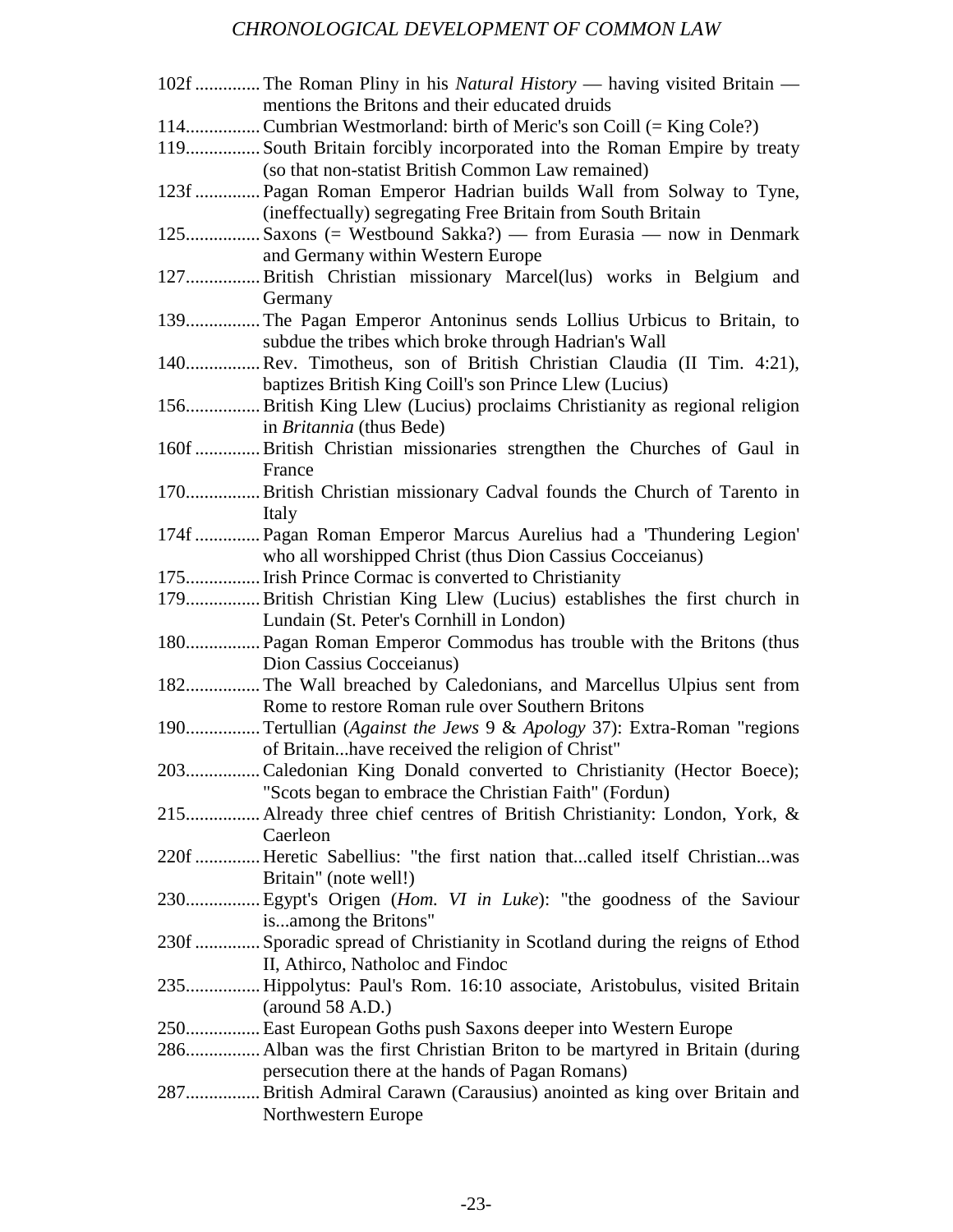| 288f  Aaron and Julius of Caerleon, British Christians, martyred for their   |
|------------------------------------------------------------------------------|
| faith (by the Pagan Romans)                                                  |
| 290f  Nine Bishops and more than 10 000 communicants killed in Britain       |
| during the Pagan Caesar Diocletian's persecutions                            |
| 295 Roman Christian Pancras killed in Britain during Roman Diocletian's      |
| last 290-303 A.D. persecutions against Christianity                          |
| 296Cestynn Chlorus, husband of Christian Princess Helena and father of       |
| Constantine, restores order in Britain                                       |
| 300Dorotheus: "Aristobulus [was]made Bishop in Britain" where he (and        |
| the apostle Simon Zelotes) are said to be buried                             |
| 301f  Iro-Scottish King Crathlint's appointment of circuit judges and his    |
| making of peace with the Picts                                               |
| 310 The Briton, Prince Constantine (son of Cestynn and Princess Helen),      |
| becomes Caesar of the Roman Empire (thus Schaff)                             |
| 313Constantine becomes first Christian Caesar of, and ends the Anti-         |
| Christian persecutions throughout, the Roman Empire                          |
| 314 Christian Constantine convenes Trinitarian Church Council at Arles in    |
| Gaul (attended by 3 British out of 33 Bishops)                               |
| 320 Eusebius (Demonstratio Evangelica): "Peter" and "the apostles" went      |
|                                                                              |
| "to the Isles called the Britannic"                                          |
| 321The Briton, Emperor Constantine, makes Christianity the preferred         |
| religion throughout the Roman Empire                                         |
| 325Council of Nicaea. Athanasius, the teacher of Hilary, condemns Arius      |
| — with the backing of the British Bishops                                    |
| 330f  Regular battles in Westmorland between the Caledonians and the         |
| retreating Romans                                                            |
| 337 Constantine dies, and is allegedly buried in Britain near Caernarvon in  |
| Wales                                                                        |
| 347 Athanasius says British Bishops supported him against Arianism at the    |
| Council of Sardica upholding the Trinity                                     |
| 350 The Briton Ninian (alias Ringan), the later missionary to Scotland, born |
| in Cumbria of Christian parents                                              |
| 353 The Non-Roman Trinitarian Celt Hilary teaches Martin of Tours (the       |
| later mentor of Ninian) in the Celtic Church                                 |
| 360 Several British Bishops attend the Council of Ariminum summoned by       |
| Constantius                                                                  |
| 362 Hilary says the "Bishops ofBritain" remained "free fromthe               |
| detestable heresy" of Arianism                                               |
| 366 Athanasius, in his letter to Emperor Jovian, says Britons were loyal to  |
| Christianity                                                                 |
| 369 Ruill alias St. Rule (or Regulus) arrives in Scotland with the relics of |
| the apostle Andrew                                                           |
| 370 Martin of Tours, the uncle of the Briton Padraig alias Patrick,          |
| establishes Celtic Churches in Kentish Canterbury                            |
| 375 Celtic Church's Martin of Tours teaches the Celto-Brythonic Culdee       |
| Christian Ninian of Cumbria                                                  |
| 378 Jerome: "Britainresound[s] with the death and resurrection of Christ"    |
| 380 The Christian, Emperor Theodosius I, makes Christianity the state        |
| religion of the Roman Empire                                                 |
|                                                                              |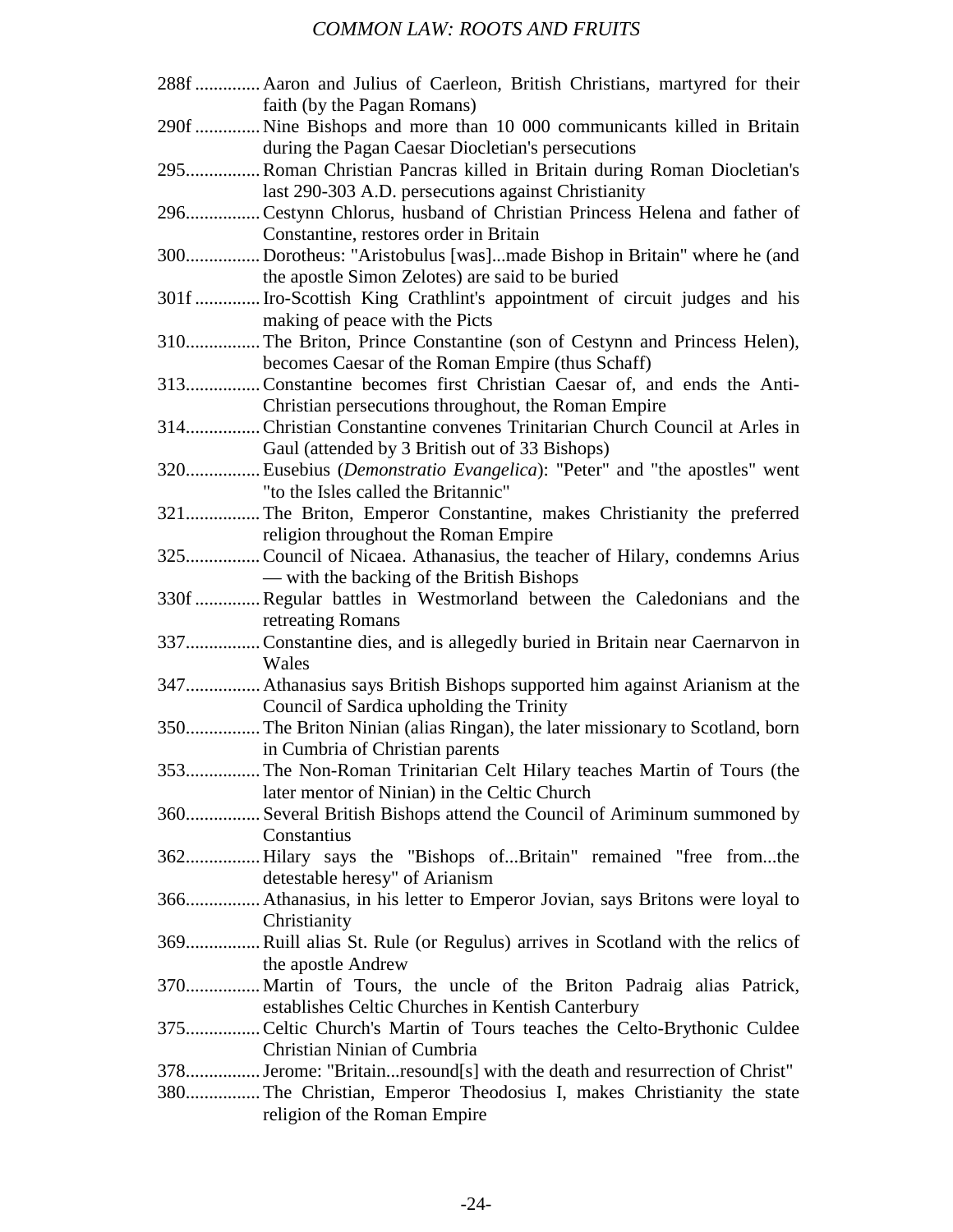# *CHRONOLOGICAL DEVELOPMENT OF COMMON LAW*

|      | Pelagius) claims Paul himself had started Morgan's abbey                      |
|------|-------------------------------------------------------------------------------|
|      | 390 Cumbria: Trinitarian Celto-Briton Patrick born (his father being a        |
|      | deacon and his grandfather being a presbyter)                                 |
|      | 395 Arnobius (about Christ): "His Word is concealed neitherin the East        |
|      | nor from the Britons"                                                         |
| 396  | Death of Martin of Tours, mentor of St Ninian of Cumbria, the                 |
|      | Brythonic Missionary to the Picts                                             |
|      | 397 British missionary Ninian takes the Gospel to Northern Strathclyde        |
|      | alias Southwest Caledonia and beyond in Free Britain                          |
|      | 398 Roman withdrawal from Southern Britain — in order to protect Rome         |
|      | itself against Pagan attacks from Northern Europe                             |
|      | 400f  Cornwall and Wales pour Christian missionaries throughout Britain       |
|      | and even into Europe                                                          |
|      | 402Chrysostom: "The British Isles have receivedthe Word" — and                |
|      | "everywhere" discuss it                                                       |
|      | 408 Augustine of Hippo: "How many churches are there not, erected in the      |
|      | British Isles?!"                                                              |
|      | 410 Christian Britons colonize and christianize Brittany (alias Armorica) in  |
|      | the later France                                                              |
|      | 420 The heretic Pelagius, now living in Rome, abandons the Orthodox           |
|      | British Church which had repudiated him                                       |
|      | 421 The British missionary Pallad(ius) evangelizes in Ireland, before later   |
|      | embracing the new religion of Romanism                                        |
|      | 422 Irish Christians Sodal(ius) and Celest(ius) oppose Pelagianism, before    |
|      | Celest apostasizes into it                                                    |
| 425f | . Iro-Scots in Western Scotland and Picts in Northern Scotland co-            |
|      | operate together in joint enterprises                                         |
|      | 432 Briton Patrick converts many Irish to Christianity (including their kings |
|      | & many druids) and codifies their laws                                        |
|      | 435 Europe's Bishop Theodoret: "Paul brought salvation to the Isles";         |
|      |                                                                               |
|      | "preached" there; and "persuadedthe Britons"                                  |
|      | 438 Europe's Emperor Theodosius II publishes his 'Christian-Roman' Law        |
|      | Code for his Roman Empire                                                     |
|      | 439Celtic Christian Garman leads the hymn-singing Britons in their            |
|      | 'Hallelujah' victory against the invading Pagans                              |
|      | 440 Anglo-Saxon politics: "Representative Government by Elders" in            |
|      | Germany (ever since at least the 98 A.D. Tacitus)                             |
|      | 445 Briton Vortigern imports the Angles and the Saxons to help defend         |
|      | Southern Britain against the Pagan Picts                                      |
|      | 448f  Garman (and his disciple Illtud) preach in Britain to the Pagan Saxons  |
|      | 450 Brythonic missionaries Keby and Peiran and Fastid(ius) from Celtic        |
|      | Cornwall evangelize and resist the Pagan Saxons                               |
|      | 451f The Council of Chalcedon in the East, and the Sack of Rome in the        |
|      | West (by the Vandals)                                                         |
|      | 455 The Briton Maelgwyn of Llandaff says Joseph of Arimathea died in          |
|      | Somerset's Avalon or Ynys Witrin (Glastonbury)                                |
|      | 460 The Briton Illtud in Wales teaches his famous British disciples Dewi,     |
|      | Gildas, Samson of Dol and Pol of Leon                                         |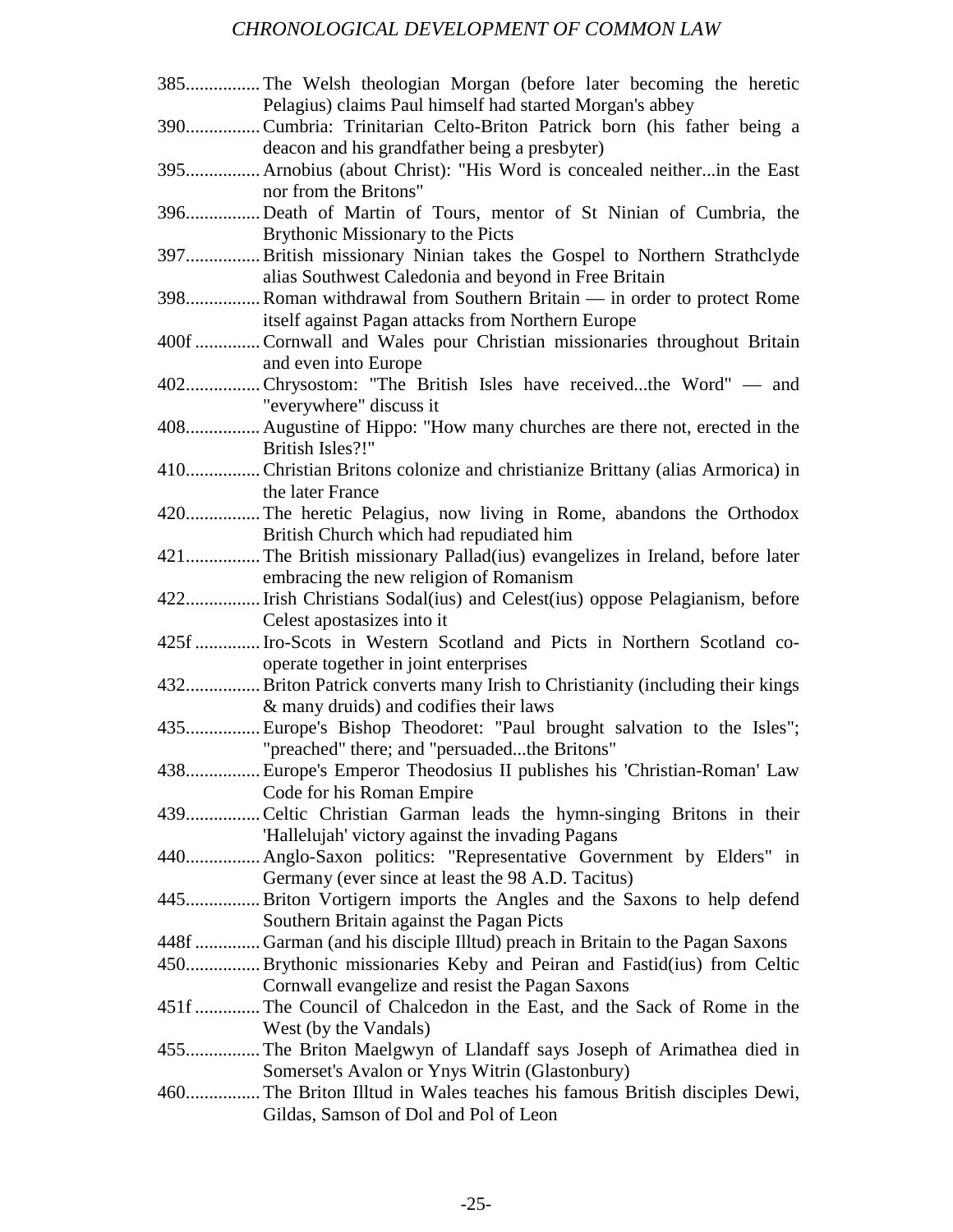| 465 The Briton Cadoc founds College of Llan-Carvan, and refers to work in    |
|------------------------------------------------------------------------------|
| Britain of the A.D. 56 Hebrew Christian Ilid                                 |
| 475Dewi (St. David), Maelgwyn's nephew, builds Glastonbury cathedral         |
| over the original church of Joseph of Arimathea                              |
| 480f  Embres Erryll (Ambrose Aurelianus), Constantinus's grandson, resists   |
| Anglo-Saxons & rules the British Cotswolds                                   |
| 500f  Bridget's Iro-Scots take Christianity to 'New Dalriada' (alias Western |
| Scotland)                                                                    |
| 514 Cumbrian Kentigern (alias Mungo), a disciple of Servan, becomes a        |
| Brythonic Culdee Christian missionary to Caledonia                           |
| 516 The Christian Arthur Pendragon, the nephew of St. David, is the last     |
| Brythonic king to defeat the Pagan Saxons                                    |
| 525 All Ireland is christianized by now, also through Padrick's successors   |
| Finian and Comgall                                                           |
| 528 Christian Roman Emperor Justinian I further christianizes Roman Law      |
| (producing the Codex Justinianus)                                            |
| 540 Embres II (Ambrose Telesina), British Presbyter, condemns the            |
| "Romish wolves" threatening the Britons' Church                              |
| 545Christian Britons strong in the West Country, from Cornwall to Devon      |
| and from Cambrian Wales to Cumbrian Westmorland                              |
| 546f  North-Brythonic Picts christianized by the Iro-Scotic Columba and by   |
| the Cumbrian Mungo (alias Kentigern)                                         |
| 550f  Emergence of the Saxons' legal systems (of Ono and Mercia) in          |
| Western "Angle-land"                                                         |
| 560f  Irishman Brendan's voyages across the Atlantic to America, leaving     |
| traces of Christianity among Algonquin Indians                               |
| 563f  Irish Christian Calumcille (alias Columba) takes the Gospel to Iona in |
| the Hebrides ("Hebrew-ides"?)                                                |
| 569f  The Scot King Aidan is trained by Columba to be a Christian Ruler;     |
| Gildas, Brythonic church historian                                           |
| 570f Columba visits Brude, King of the Picts, and converts him to            |
| Christianity                                                                 |
| 575 Ulster: Council of Drumceat is attended by Irish King Aedh               |
| MacAinmore, Aidan King of Dalriada, and Columba of Iona                      |
| 575f  Rise of papacy in Italy: Roman Bishop Gregory posthumously             |
| proclaimed first sole "Pope" alias 'Universal Father'                        |
| 577 Battle of Deorham: Saxons defeat Britons, separating Cambrian West-      |
| Welsh from the South-Welsh (in Devon & Cornwall)                             |
| 580 Wales: Moderator Dionoth presides over thousands of Anti-Romish          |
| Celtic Christians, headquartered at Bangor                                   |
| 588 From Europe, the Anti-Romish missionary Columbanus visits his            |
| Fellow-Irishman Columba in Iona                                              |
| 595 Ireland: Christians attacked by marauding Pagan Vikings from             |
| Scandinavia                                                                  |
| 596 First "Pope" sends the Romish Au(gu)stin from Italy — to romanize        |
| the Anglo-Jutish Pagans in Kent                                              |
| 598f  The Synod of the Celto-Brythonic Church tells Austin it repudiates the |
| Bishop of Rome and his new "papacy"                                          |
| 600 Jerusalem: Venantius says apostle Paul evangelized "the Britons" and     |
| Ultima Thule (thus founding the British Church)                              |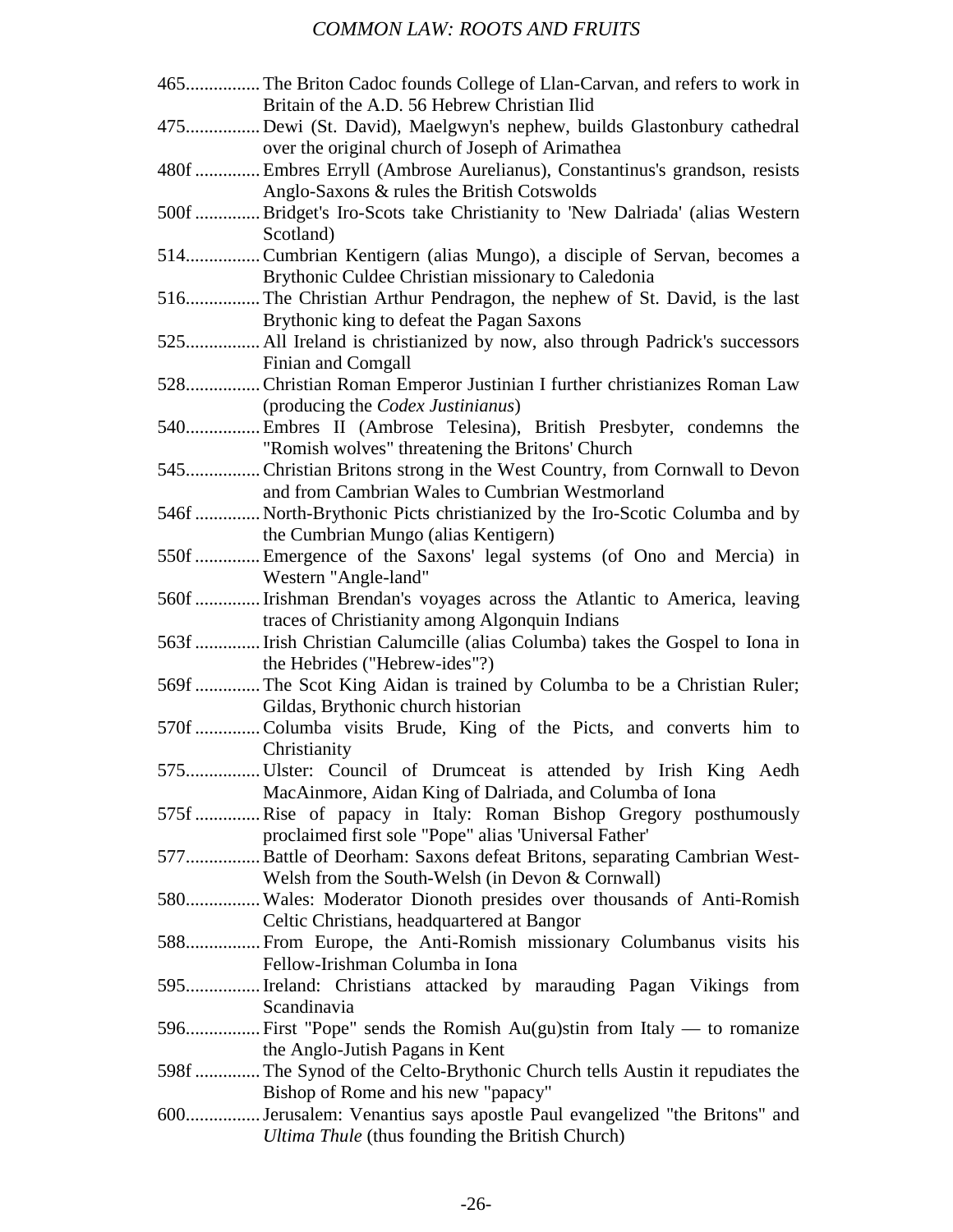# *CHRONOLOGICAL DEVELOPMENT OF COMMON LAW*

| 601f  British Church Council at the Synod of Chester condemns the<br>"haughtyRomans" |
|--------------------------------------------------------------------------------------|
| 606f  The Scots-Irish Church opposes Roman Catholicism in Britain                    |
| 607 At Austin's Oak, British Churches tell Austin: "We know of none                  |
| thatyou term Pope!"                                                                  |
| 610f  Wales: Moderator Dionoth and Prince Cadvan tell Austin that they               |
| repudiate Rome and her new papacy                                                    |
| 613 Chester: Pagan Saxon Northumbrians defeat Britons, separating North-             |
| Welsh (Cumbrians) from West-Welsh (Cambrians)                                        |
| 615f  First Christian Laws of Kent's Jutish King Ethelbehrt and his (Roman           |
| Catholic) Frankish Queen Bertha                                                      |
|                                                                                      |
| 616 Oswald, Saxon King of Northumbria, embraces Celtic Christianity                  |
| from the Culdee Celtic missionary Aidan of Iona                                      |
| 618" "Not Austin but Aidan is the true apostle of England" (J.B. Lightfoot)          |
| 620 The Celtic churchman Aidan in Britain was full of the "Scriptures" and           |
| of "Psalms" — said the 700f A.D. Bede                                                |
| 620f  Pictavia, in Northeastern Scotland, under King Nechtan begins to lapse         |
| from Culdee Christianity into Romanism                                               |
| 622f  Dramatic rise of Mohammed and spread of Islam — in judgment                    |
| against a corrupt Mediterranean Church                                               |
| 625 Austin's Romish successor Laurentius complains that the Anti-Romish              |
| "Scotch bishops are worse even than the British!"                                    |
| 635 Oswald becomes King of Bernicia in Northumberland, and Aidan goes                |
| to Lindisfarne                                                                       |
|                                                                                      |
| vernacular Bible, and by her employment of images                                    |
| 650 British Churches appeal to Scripture alone, and to the "Non-Roman"               |
| canon 11 of the A.D. 381 Council of Constantinople                                   |
| 660 England: current church planters among the Anglo-Saxons are not                  |
| Romanists but Briton-trained Culdee Christians                                       |
|                                                                                      |
| of the East Saxons and the King of the Mercians                                      |
| 664 British Synod of Whitby co-ordinates Celtic and Saxon Churches (but              |
| alas on a Non-Celtic and a romanizing basis)                                         |
| 665 Plague (possibly typhus or smallpox) — God's curse upon the religious            |
| compromise at Whitby? — carries off many people                                      |
| 666 Brythons unromanized; the English romanized only in Kent; but                    |
| Western Europe kisses the Pope's toe $(cf. Rev. 13:11-18)$                           |
| 667 The Culdee Chad, Bishop of Northumbria, appoints the Bishop of the               |
| English Saxons in Mercia                                                             |
|                                                                                      |
| never eclipse their 'Proto-Protestant' Church                                        |
| 675 The Briton King Cadwallader protects all Christians fleeing from those           |
| Saxons who were still Pagans (Welsh Triads)                                          |
| 675f  Even in the slowly-romanizing English Church, the papal claims are             |
| resisted (unlike the rest of Western Europe)                                         |
| 680 British missionaries Willibrord and Boniface and Ansar win many                  |
| Germans, Western Europeans and Scandinavians for Christ                              |
| 688 Wessex King Ina (Ivor): Glastonbury "is the cityand origin of Christ's           |
| religion in Britain" from 60f A.D. onward                                            |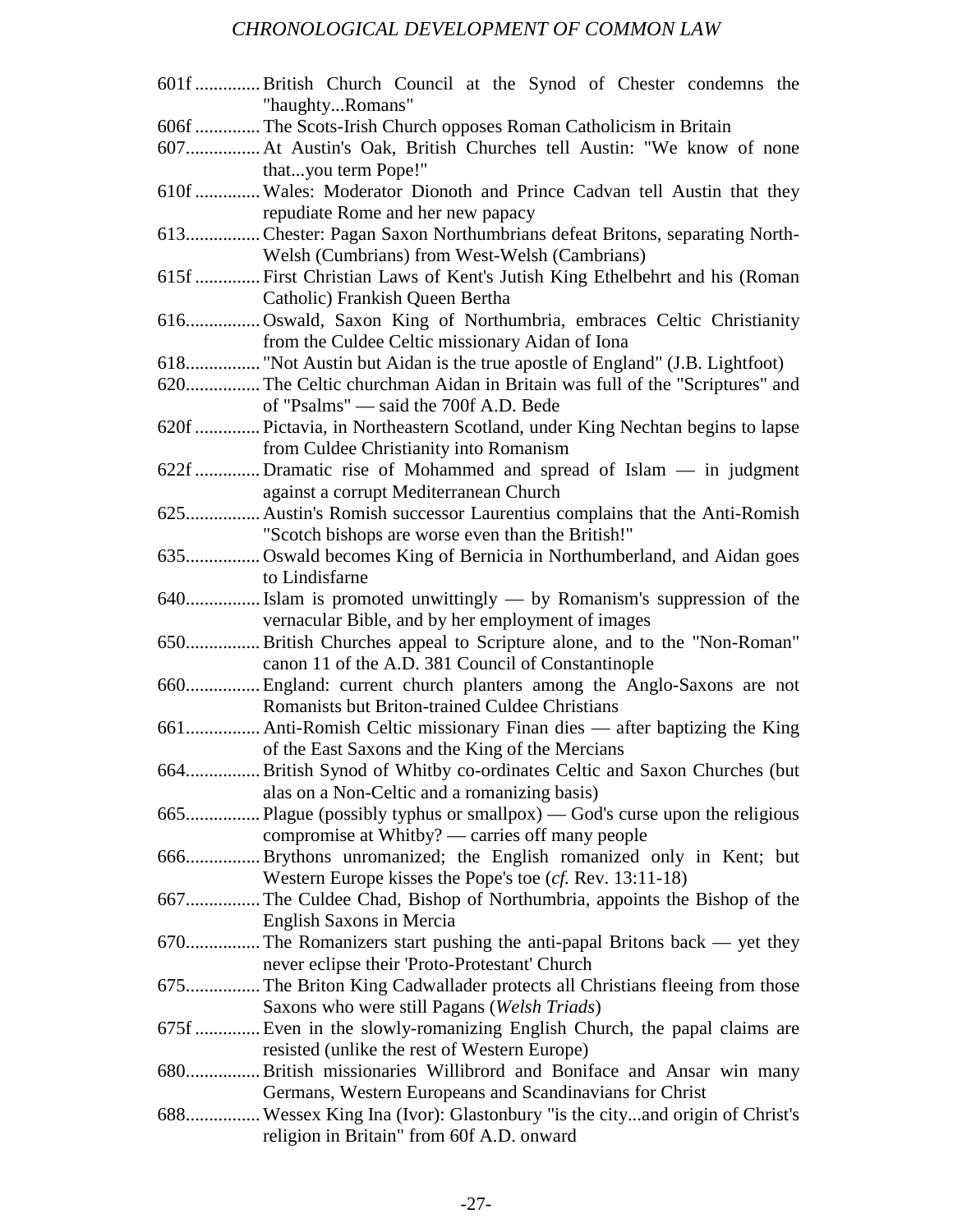| 688f  Ina enacts Christian laws — and raises a large church in Glastonbury                       |
|--------------------------------------------------------------------------------------------------|
| over Aristobulus's grave (Triads' Iolo MS)                                                       |
| 690 No kingdoms in the British Isles are still prevailingly heathen; even                        |
| 'Angle-land' is now Christian (Churchill)                                                        |
| 700f  England: even Romish church historian Bede admits Celtic Britain was                       |
| christianized in 156f A.D. under British King Llew                                               |
| 700f  "Britons" received Christianity in 156 A.D., and "areenemies to the                        |
| RomanMass" (thus the Romish Anglo-Saxon Bede)                                                    |
| 688f  Ina enacts Christian laws — and raises a large church in Glastonbury                       |
| over Aristobulus's grave (Triads' Iolo MS)                                                       |
| 690 No kingdoms in the British Isles are still prevailingly heathen; even                        |
| 'Angle-land' is now Christian (Churchill)                                                        |
| 700f  England: even Romish church historian Bede admits Celtic Britain was                       |
| christianized in 156f A.D. under British King Llew                                               |
| 700f  "Britons" received Christianity in 156 A.D., and "areenemies to the                        |
| RomanMass" (thus the Romish Anglo-Saxon Bede)                                                    |
| 705 West-Saxon Romish Synod of Aldhelm says Celtic Britons are "outside                          |
| of the Catholic Church" of Rome                                                                  |
| 720 Founding of Christian-Pictish University of St. Andrews, just north of                       |
| what was Northumbria (in what is now Scotland)                                                   |
| 720f  The Christian-Saxon King of Mercia erects "Offa's Dyke" as a defence                       |
| boundary                                                                                         |
| 793 The Pagan Norsemen invade Northumbria and slaughter the Christians                           |
| on Lindisfarne                                                                                   |
| 794 Iona and many other Christian islands in Scotland and Ireland are                            |
| plundered by the Pagan Vikings from Scandinavia                                                  |
| 800 English Christian Alcuin trains the Frankish Charlemagne who enacts                          |
| <b>Romish-Christian Laws</b>                                                                     |
| 803 Ninian's Christian Whithorn in Scotland now attacked by the Pagan                            |
| Vikings                                                                                          |
| 814Charlemagne unites Western Europe — excluding Britain! — as the                               |
| "Holy Roman Empire" under Romish rule                                                            |
| 825 Iceland evangelized not by Romanists but by Celtic Proto-Protestant                          |
| Culdee missionaries from Ireland                                                                 |
| 826 Brythonic church historian Nenni(us) very active in Southeastern<br>Wales                    |
|                                                                                                  |
| 830f  America: Irish missionaries from Iceland reputed to have reached                           |
| Canada and New England<br>850 Wales: 510f B.C. Laws of Moelmud, preserved, soon to be translated |
| for Christian Anglo-Saxon King Alfred of Wessex                                                  |
| 860 Scandinavians invade Celtic Christian Iceland (and themselves                                |
| encounter Non-Roman Irish Christianity there)                                                    |
| 880Christian-Saxon "Good King Alfred" codifies the Mosaic Law and                                |
| Moelmud's Laws as the "Common Law" in his 'Dooms'                                                |
|                                                                                                  |
| international Christian Peace Treaty with him                                                    |
| 900f  Anglo-British Christian-Saxon Laws of King Ethelred (= Anglo-British                       |
| Common Law)                                                                                      |
| 925 Christian King Athelstan consolidates the Anglo-Saxons, and makes a                          |
| treaty with five Brythonic kings                                                                 |
|                                                                                                  |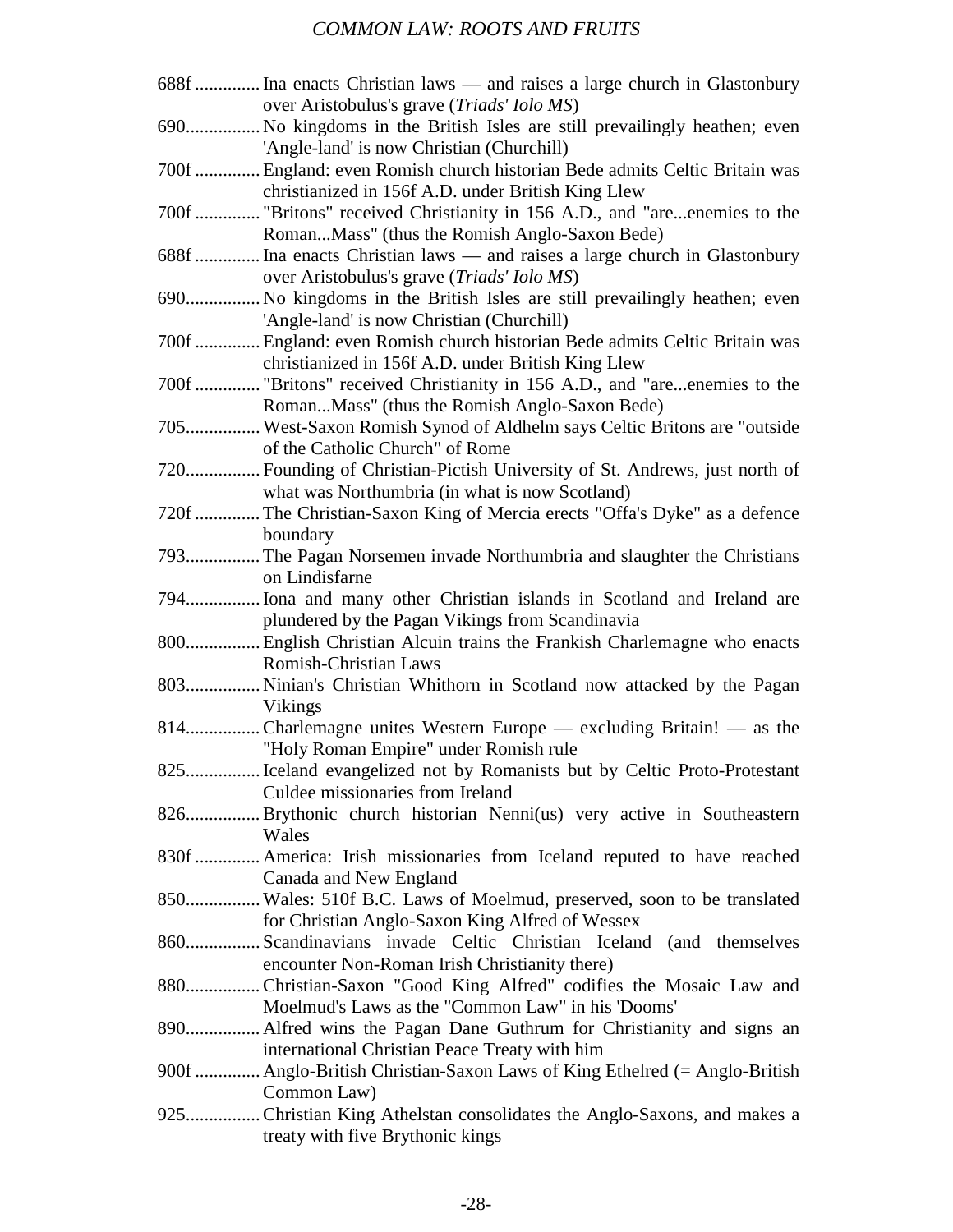# *CHRONOLOGICAL DEVELOPMENT OF COMMON LAW*

| 930f  British Christian laws of the Welsh king Hywel Dda the Good, allied to  |
|-------------------------------------------------------------------------------|
| Athelstan, updates the B.C. 510f laws of Moelmud                              |
| 950f  Romish Ecclesiastical Canon Law received in Europe — but resisted       |
| both in Celtic Britain and in Anglic Britain                                  |
| 960f  Saxon King Edgar: Glastonbury is "the first church in the kingdom"      |
| and was "built by the disciples" known to Jesus                               |
| 965f  English King Edgar resists the papal legate Dunstan's claims — that the |
| Pope should control Britain                                                   |
| 970 Iceland: the whole nation votes in favour of accepting Christianity as    |
| the national religion                                                         |
| 985 Greenland discovered and settled by Christian Icelanders                  |
| 1000 Markland and Vinland in North America visited (and settled?) by          |
| <b>Christian Icelanders</b>                                                   |
| 1014 King Knut (alias Canute), the godly Anglo-Dane, centralizes Christian    |
| Law in Anglo-British England                                                  |
| 1034 The Britons of Strathclyde unite with the Scots and the Picts under      |
| King Duncan as the first king of 'United Scotland'                            |
| 1042 Edward the Confessor, a godly Christian, becomes the last Saxon King     |
| of Anglo-British England                                                      |
| 1050 First traces of the English jury system (which some think was based      |
| upon the twelve patriarchs or the twelve apostles)                            |
| 1066King William the Conquerer invades England; yet Nor(se)men from           |
| France resist the pope, and gradually get anglicized                          |
| 1067 Many Anglo-Britons flee from the Normans in England — and re-settle      |
| in Wales and Ireland                                                          |
| 1068Queen Margaret romanizes the Scottish Church, in spite of Culdee          |
| (Proto-Protestant) resistance                                                 |
| 1085 Pope Hildebrand (Gregory VII): "I am Emperor" — but not of Anglo-        |
| Norman Britain!                                                               |
| 1088King William's "Doomsday Book" leaves Glastonbury's Ancient               |
| Church untaxed (as Britain's "Mother Church")                                 |
| 1100 First Christian Crusade, also from England, in Palestine                 |
| 1100f  The Scottish Culdees resist the ongoing romanization of the            |
| Caledonian Church                                                             |
| 1142f  William of Malmesbury writes about the previous kings of Anglo-        |
| Saxon and Anglo-British Christian England                                     |
| 1145 Ireland: Malachy enforces mandatory celibacy on the Irish presbyters,    |
|                                                                               |
| and helps to finalize their romanization                                      |
| 1152Geoffrey Arthur of Monmouth, Deacon of Llandaff, writes a Welsh           |
| history — from B.C. 1100 to the A.D. 675 Cadwallader                          |
| 1164 Henry II's Constitutions of Clarendon curb ecclesiastical powers within  |
| England                                                                       |
| 1170 The papist Thomas a Becket is punished by the crown for breaking his     |
| assent to the Constitutions of Clarendon                                      |
| 1175 Prince Madoc, a Christian Welshman, takes three hundred men to settle    |
| in North America                                                              |
| 1176 English Chief Justice Glanvill limits the scope of Romish Canon Law      |
| 1215 Magna Carta: protects the qualified franchise and Parliament-under-      |
| law against the centralized tyranny of king & pope                            |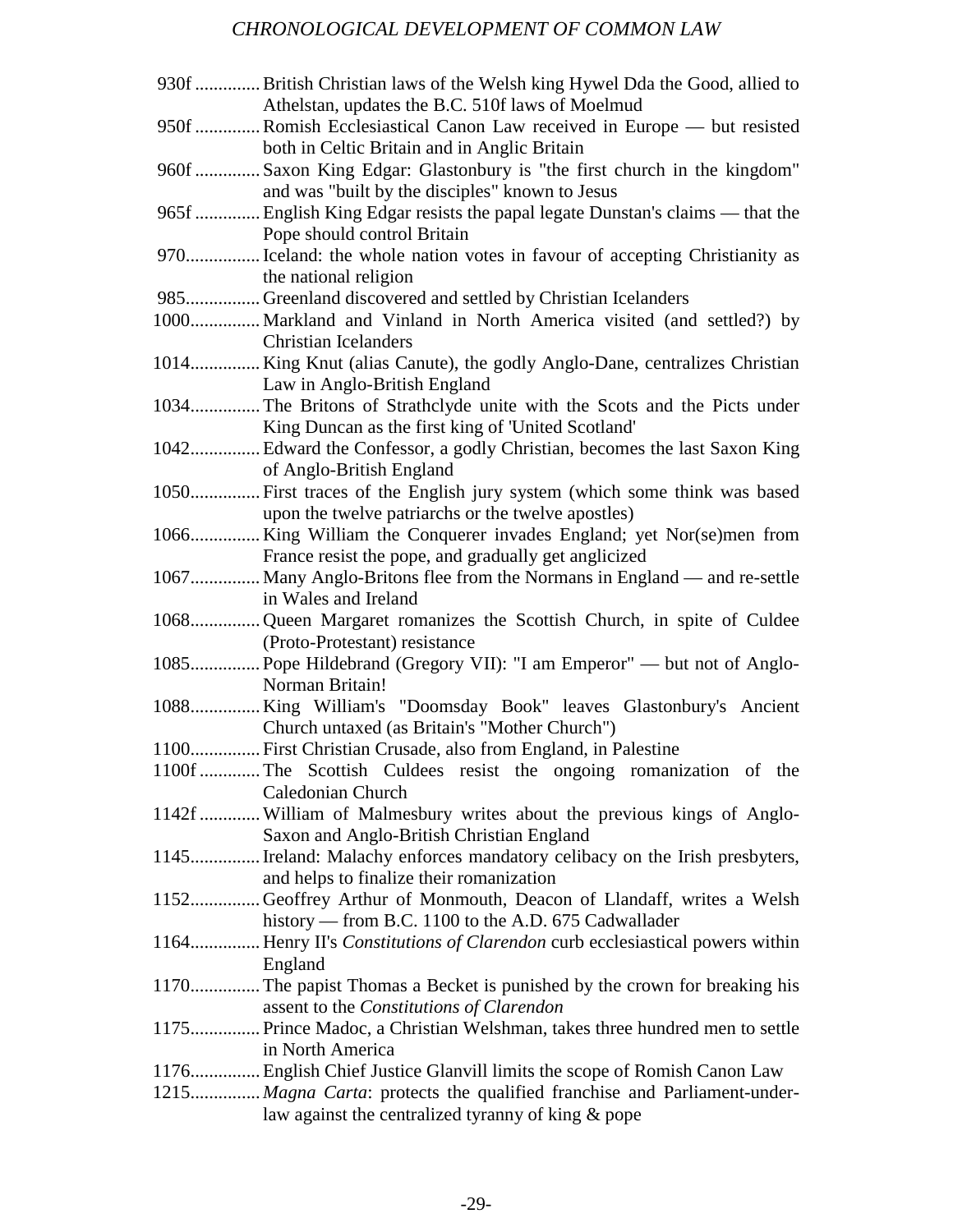| 1250Bracton's Laws and Customs of England: "the king ought to be                |
|---------------------------------------------------------------------------------|
| underGod and the law" (Deut. 17:18f)                                            |
| 1260 Europe: Thomas Aquinas's Romish "Natural Law" theory (= largely            |
| Aristotelian)                                                                   |
| 1292 Breton's Summary of the Laws of England helps anglicize the Normans        |
| in Britain                                                                      |
| 1300 Edward I, "the English Justinian" (thus Blackstone), bridles the Pope      |
| and unifies English Law                                                         |
| 1315 Scotland: Robert the Bruce, together with the Irish, asserts liberty (even |
| though papally excommunicated)                                                  |
| 1320f  Pseudo-Dexter, Haleca, Freculphus & Forcatulus: Joseph of Arimathea      |
| was in Britain from 38 A.D. onward                                              |
| 1325 Marsilia of Padua: defends civil power versus the papacy (even in          |
| Europe!)                                                                        |
| 1330f  The Great Plague (bubonic) exterminates two-thirds of corrupt            |
| religionists throughout the then-known World                                    |
| 1345 Edward III promotes industry; respects popular rights; and withstands      |
| the Pope (on the advice of the English Parliament)                              |
| 1345f  William of Ockham advocates separation between Church and State -        |
| thus foreshadowing Luther                                                       |
| 1351 English Statute of Provisors: benefices in Britain forbidden to all        |
| foreign clergy                                                                  |
| 1353 English Statute of Praemunire: appeals from Britain to Rome                |
| henceforth prohibited                                                           |
| 1360f  Cumbria: Wycliffe asserts primacy of Scripture and pre-eminence of       |
| Laws of God and of England versus Rome's Pope                                   |
| 1380 Wycliffe's Lollards: "You could not meet two men on the road, but one      |
| was a Wycliffite!" Also in Scotland                                             |
| 1405Bohemia: Beginning of the Wycliffite John Huss's reforms, which             |
| influenced Luther a century later                                               |
| 1409f  'Reform Councils': "The British Church was founded by Joseph of          |
| Arimathea" from Palestine, and not from Rome                                    |
| 1470 Fortescue's Praises of the Laws of England: British Law started with       |
| the Trojan Brut in B.C. 1150                                                    |
| 1481Littleton's Treatise on Tenures (on the Non-Roman British Law of            |
| Property)                                                                       |
| 1485The Welsh Tudor King becomes Henry VII of England, thus                     |
| anticipating the 1536 Union between England and Wales                           |
| 1515f  Fitzherbert's Grand Abridgment (or digest of important legal cases in    |
| Britain)                                                                        |
| 1517f  Protestant Reformation produces Luther's antipapal writings To the       |
| German Nation and his Secular Authority                                         |
|                                                                                 |
| magistrates                                                                     |
| 1529f  British Parliament removes papal Canon Law from England, punishing       |
| capital crimes only under the Common Law                                        |
| 1534 Even the French Romanist Polydor Vergil says Britain received              |
| Christianity already in the first century                                       |
| 1536 Act of Union between England and Wales (as 'Great Britain') — under        |
| Britain's "Welsh Tudor King" Henry VIII                                         |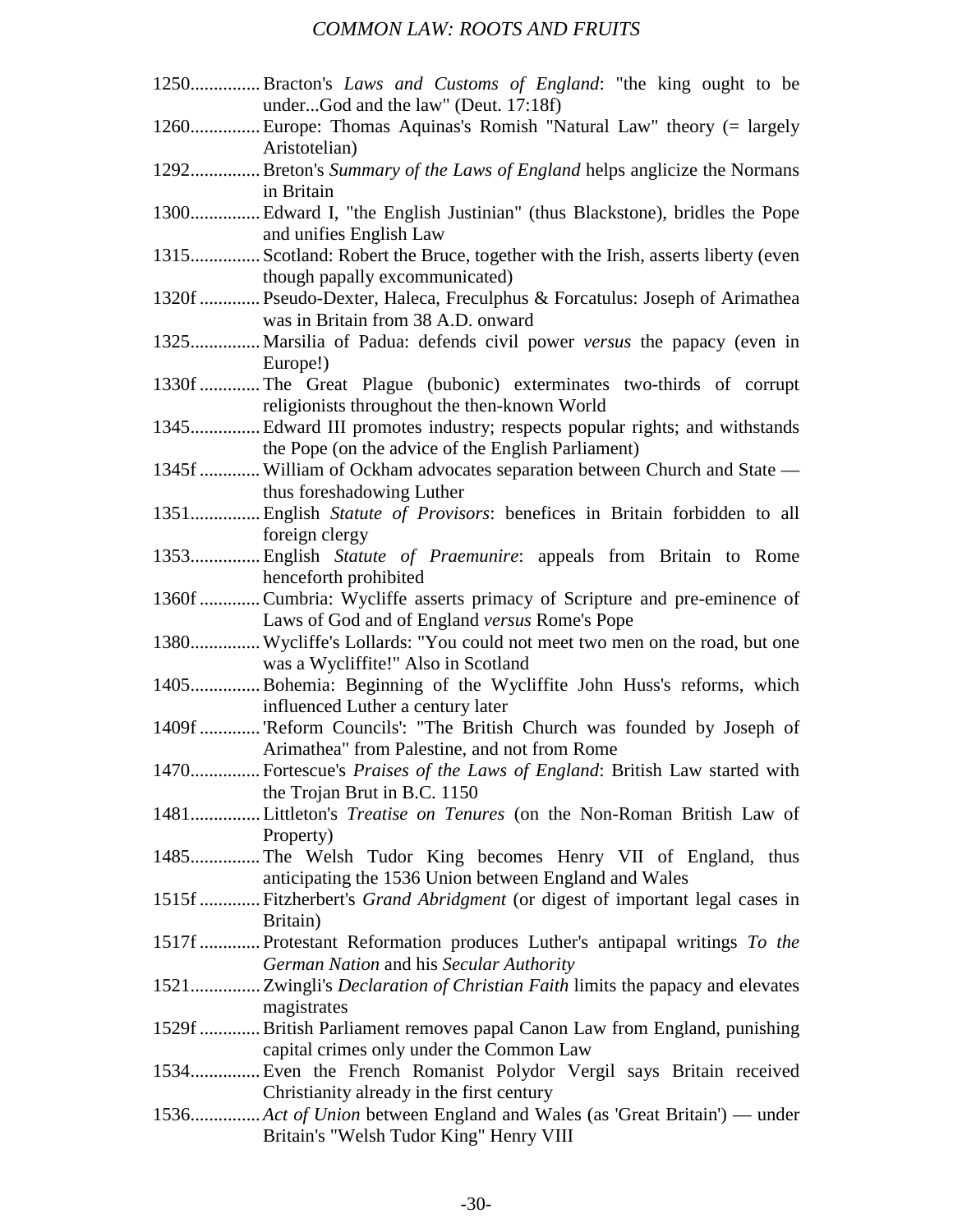# *CHRONOLOGICAL DEVELOPMENT OF COMMON LAW*

| 1536f Geneva: Calvin's <i>Institutes</i> (IV) and his <i>Commentaries</i> promote even |
|----------------------------------------------------------------------------------------|
| political liberty and law and order                                                    |
| 1550 Edward VI steers England toward Calvinism and incipient Puritanism                |
| 1555Even Romish Cardinal Pole: "Britain was the first of all countries to              |
| receive the Christian faith!"                                                          |
| 1558f  Elizabeth I of England — "Good Queen Bess" — considerably                       |
| promotes the Protestant Reformation                                                    |
| 1559 Scottish Queen Mary abdicates for her son James VI; Knox returns                  |
| from Calvin, and protestantizes Scotland                                               |
| 1559f  Various Reformed Confessions (French, Belgic, Scots, Swiss etc.)                |
| discuss the duties of the civil magistrates.                                           |
| 1560The Geneva Bible of Knox and Whittingham (= Mrs. John Calvin's                     |
| brother-in-law) saturates England                                                      |
| 1562 America: French Protestants (Calvinists called 'Huguenots')                       |
| temporarily colonize the Carolina's                                                    |
| 1564f  Rise of Calvinistic Puritanism in Elizabethan England of Protestant             |
| 'Good Queen Bess'                                                                      |
| 1565 America: French Calvinists colonize St. Augustine in Florida                      |
| 1570Cardinal Baronius, Vatican Librarian, concedes that Christianity                   |
| reached Britain by A.D. 35                                                             |
| 1573Beza's Rights of Rulers (through the 1579 Vindication Against Tyrants)             |
| later influences even George Washington                                                |
| 1583Scottish King James VI's "Protestant League" between Scotland and                  |
| England                                                                                |
| 1584f  Protestant British explorations of North American coast — by Raleigh,           |
| Hakluyt, Cabot, etc.                                                                   |
| 1588 Protestant Britain decisively defeats the Romanists' "Armada" of Spain,           |
| Portugal and Italy                                                                     |
| 1603Scottish James VI becomes also James I of England — and                            |
| unsuccessfully tries to fuse those two kingdoms                                        |
| 1603f  James creates "Greater Union" flag: combining England's St. George's            |
| cross with Scotland's St. Andrew's cross                                               |
| 1606Jansz enters Australia's Gulf of Carpenteria in ship Duyfken, and                  |
| follows the coast to Cape Keer-Weer in Queensland                                      |
| 1607Quiros discovers New Hebrides (and Australia?) — which he names                    |
| 'Land of the Holy Spirit'                                                              |
| 1610Calvinistic jurist Althusius posits 'sphere-sovereignty' vs. statism —             |
| and influences Robinson's "Pilgrim Fathers"                                            |
| 1611 James I of England (= James VI of Scotland) approves the Authorised               |
| Version of the Bible for use in his two realms                                         |
| 1611f  'Dedication' to King James Bible calls Britain "our Zion" and teaches           |
| against "man of sin" and other "popish persons"                                        |
| 1616Dirck Hartog, in his ship Eendracht, discovers the West Coast of                   |
| Australia                                                                              |
| 1620 America: British Protestant migrants' Mayflower Compact = Pilgrims'               |
| covenant rule in, and for, this World (under God)                                      |
| 1622 Ship Tryal wrecked with some survivors (as the first Britons known to             |
| have reached Australia)                                                                |
| 1628 England: Petition of Right cites also Magna Carta of A.D. 1215 against            |
| the absolutism of King Charles I                                                       |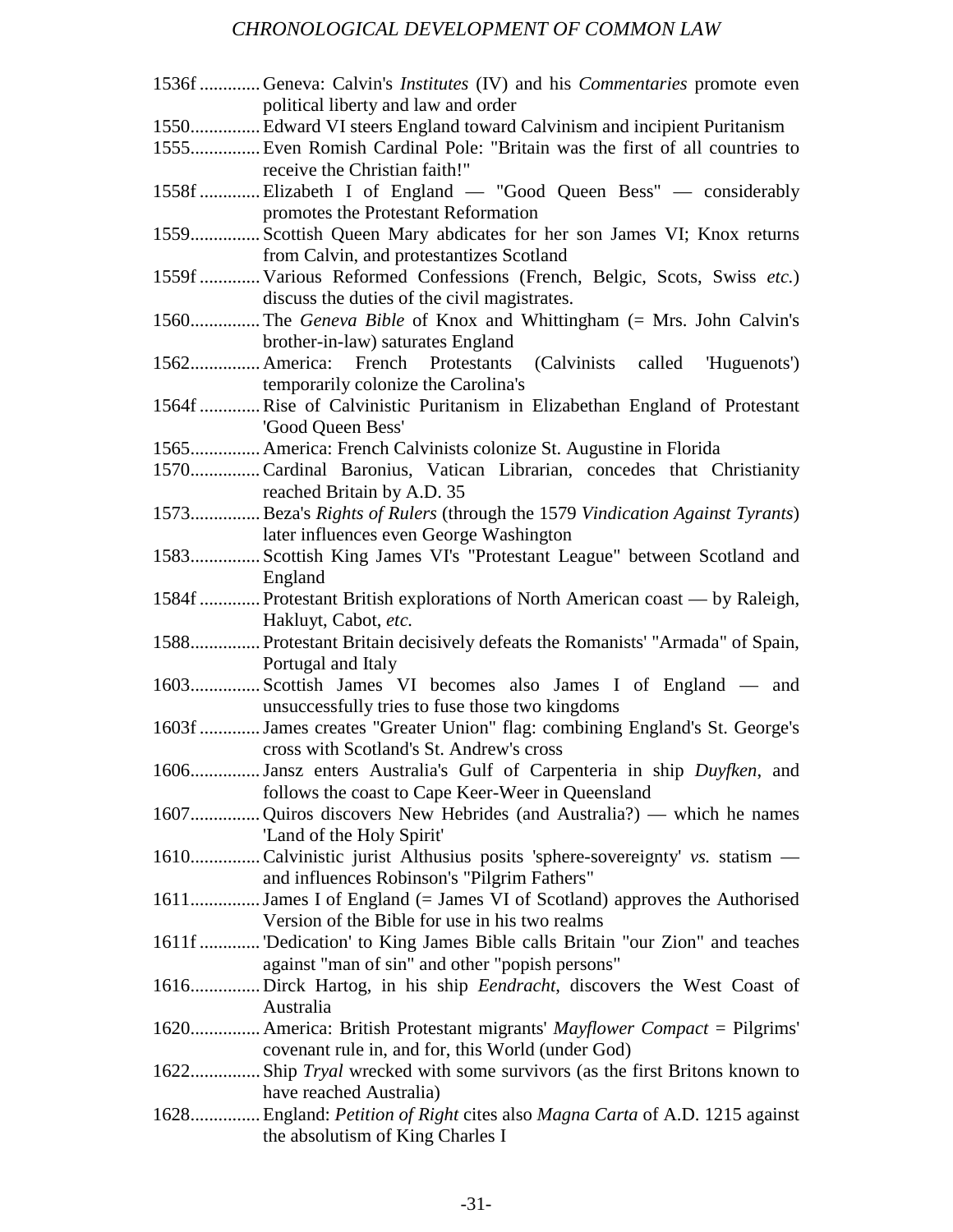1628............... America: Puritan John Endicott appointed to supervise eight settlements in Salem 1628f ............. England: Christian Lord Chief Justice Sir Edward Coke's *Institutes* and *Origin of the Common Law of England* 1629............... Puritan Higginson: "Farewell, dear England.... We separate from corruption and go to New England!" 1629............... John Winthrop (later Governor of New England) makes his Genesis 1:26 'Resolve' (while still in England) 1630............... Winthrop brings a *Charter of Christian Government* for Massachusetts, with catechists, on the ship 'Arbella' 1633............... British Puritan Cotton goes to America, writing *Moses and his Judicials* after being 'sweetened' with Calvin 1633f ............. American "Puritans believed...the pure church should be 'national'; Presbyterian; on Calvin's model" (Perry Miller) 1639f ............. British battles: Scottish Revolt; and First and Second English Civil Wars 1642............... British Civil War: the Puritan Cromwell's "Ironsides" subjugate the land to Biblical rule 1642............... The Dutch Reformed Christian Tasman dedicates his voyage (to Australasia) to God Almighty, and annexes Tasman-ia 1643............... New England Confederation (between Massachusetts and Connecticut) — Calvinistic 'sphere-sovereignty'! 1643f ............. Puritans: draw up Westminster Standards (23:1f & 25:6 & 31:2f) on the civil magistrate (and against papacy) *etc*. 1644............... Presbyterian Rutherford's *Lex Rex* (= 'Law is King!') — *versus* High-Anglican *Rex Lex* (= 'The King is the Law!') 1646f ............. Massachusetts's Cambridge Synod confederates — and adopts the British *Westminster Standards* 1649............... Puritan British Member of Parliament John Sadler advocates 'Anglo-Israelism' 1652............... South Africa: Calvinistic Governor Van Riebeeck's prayer, establishing the Reformed Religion at the Cape of Good Hope 1653............... The Calvinistic Oliver Cromwell is appointed Lord Protector of all Britain 1657............... Cromwell champions religious liberty — and refuses the offered kingship over Britain 1658............... Death of Oliver Cromwell — yet continuation of deathless Puritanism! 1659............... The American Puritan John Eliot — on the 'Christian Commonwealth' 1660............... Restoration of the English Monarchy — on a constitutional basis (under King Charles II) 1671f ............. Lord Chief Justice Hales, a Westminster Confession Puritan, produces his *History of the Common Law of England* 1679............... Titus Oates's "Popish Plot"; Jenkes's case; and the *Habeas Corpus Act* 1689............... Romanizing English King James II deposed in the 'Glorious Revolution'; all British monarchs now to maintain God's Law 1689f ............. Reign of Protestants William & Mary; and adoption of the *Declaration of Rights* alias the British *Bill of Rights* 1690............... Ireland: William of Orange defeats James II at Battle of the Boyne securing Ulster for Protestantism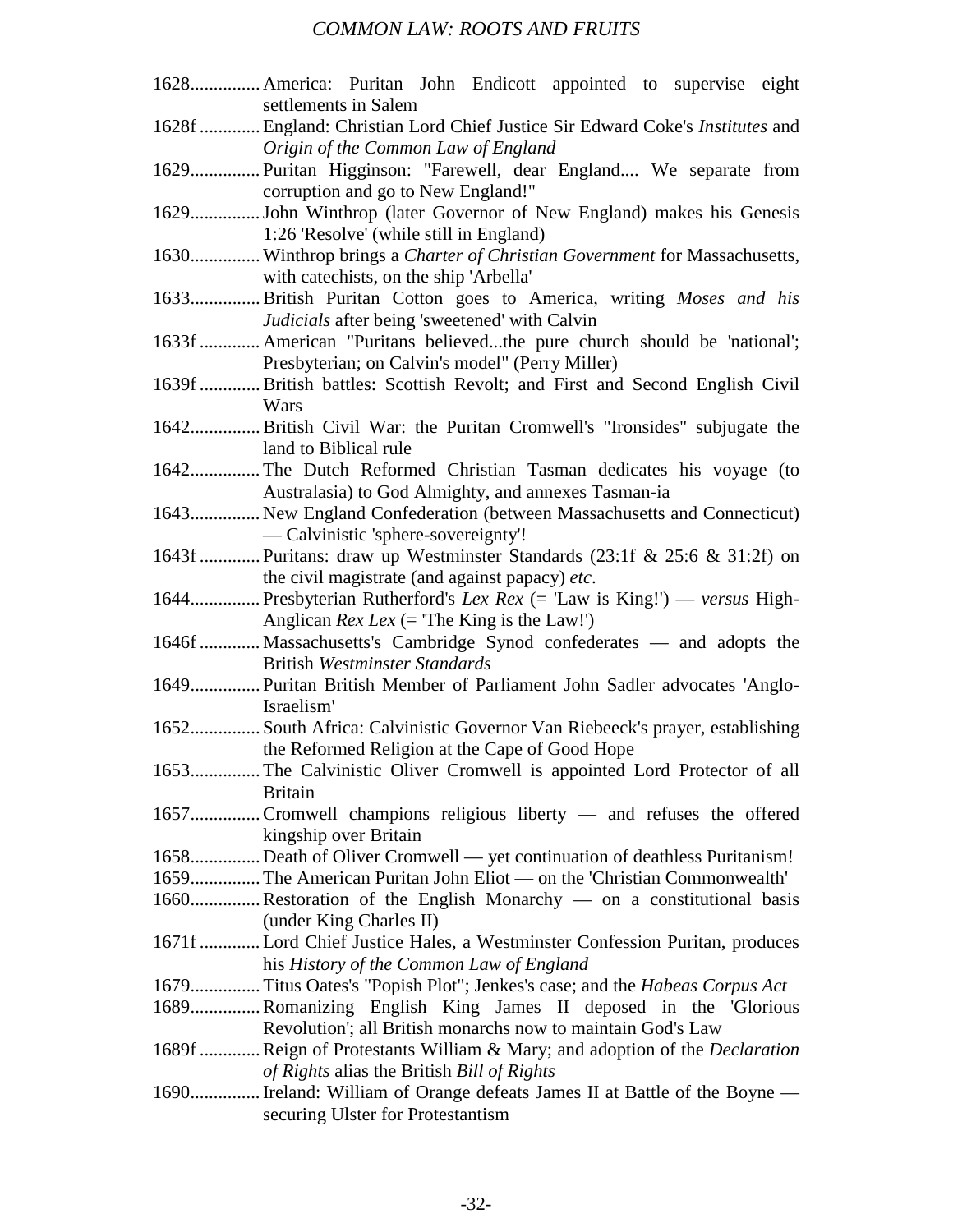# *CHRONOLOGICAL DEVELOPMENT OF COMMON LAW*

| God's "Law of Nature"                                                                                                         |
|-------------------------------------------------------------------------------------------------------------------------------|
| 1707 Union between South Britain (= England-Wales) and Scotland, as the                                                       |
| British 'United Kingdom' (a Constitutional Monarchy)                                                                          |
| 1710 Ireland: massive Scots-Irish Protestant exodus from Ulster, and<br>especially to North America                           |
| 1711Rev. Dr. Cotton Mather: America is yet to fulfil the glorious                                                             |
| predictions of Scripture!                                                                                                     |
| 1734 France: Montesquieu's conservative Considerations of the Causes of<br>the Grandeur of the Romans and of their Decadence  |
| 1739Rev. Dr. Jonathan Edwards: America and Australia and the whole                                                            |
| World are yet to be filled with the glory of God!                                                                             |
| 1748 France: Montesquieu's conservative Spirit of Laws (praising Locke's                                                      |
| Britain and Colonial America)                                                                                                 |
| 1765Blackstone's <i>Commentaries on the Laws of England</i> upholds Common                                                    |
| Law and Christianity for Britain and her colonies                                                                             |
| 1765f  Francis Lightfoot Lee of Virginia signs the American Westmoreland                                                      |
| Declaration against the British Stamp Act                                                                                     |
| 1770f  The anti-radical Irish Statesman Edmund Burke defends the actions of                                                   |
| the exasperated North American Colonists                                                                                      |
| 1770 James Cook discovers the East Coast of Australia, and sails through the                                                  |
| <b>Torres Strait</b>                                                                                                          |
| 1771 First edition of <i>Encyclopaedia Britannica</i> asserts the Common Law                                                  |
| capital punishments: for murder; rape; and blasphemy                                                                          |
| 1776 Presbyterian Rev. Dr. John Witherspoon: Moses' lex talionis is needed                                                    |
| in American government!                                                                                                       |
| 1776June 7: Richard Henry Lee moves that the American Colonies                                                                |
| confederate together and break political ties with England                                                                    |
| 1776June 12: Virginia Bill of Rights (to serve as a later model for all the<br>American Colonies)                             |
|                                                                                                                               |
| 1776July 4: American Declaration of Independence: "all men are endowed<br>by their Creator" with certain "unalienable rights" |
| 1777 First prayer in American Congress petitions God in the name of Jesus                                                     |
| Christ for victory during the War for Independence                                                                            |
| 1777f  English Captain James Cook visits Tasmania and New Zealand — and                                                       |
| later killed in the Hawaiian islands                                                                                          |
| 1783 Peace Treaty of Paris (between England and the U.S.A.): "in the Name                                                     |
| of the most Holy and undivided Trinity"                                                                                       |
| 1786Evangelical Rev. Richard Johnson offered the Chaplaincy of New                                                            |
| South Wales, and takes Bibles and Psalters to Australia                                                                       |
| 1787 U.S. Northwest Ordinance: "religion [and] morality[are] necessary to                                                     |
| good government"                                                                                                              |
|                                                                                                                               |
| with "Sundays" not to be working-days!                                                                                        |
| 1788 First Fleet arrives at Botany Bay establishing first British Colony in                                                   |
| Australia; Governor Phillip enforces Decalogue                                                                                |
| 1789 Anti-Trinitarian French Revolution, the worst calamity since the fall,                                                   |
| starts dechristianizing the West increasingly                                                                                 |
| 1790 Irishman Edmund Burke's Reflections on the Revolution in France                                                          |
| solidly condemns the 1789 French Revolution                                                                                   |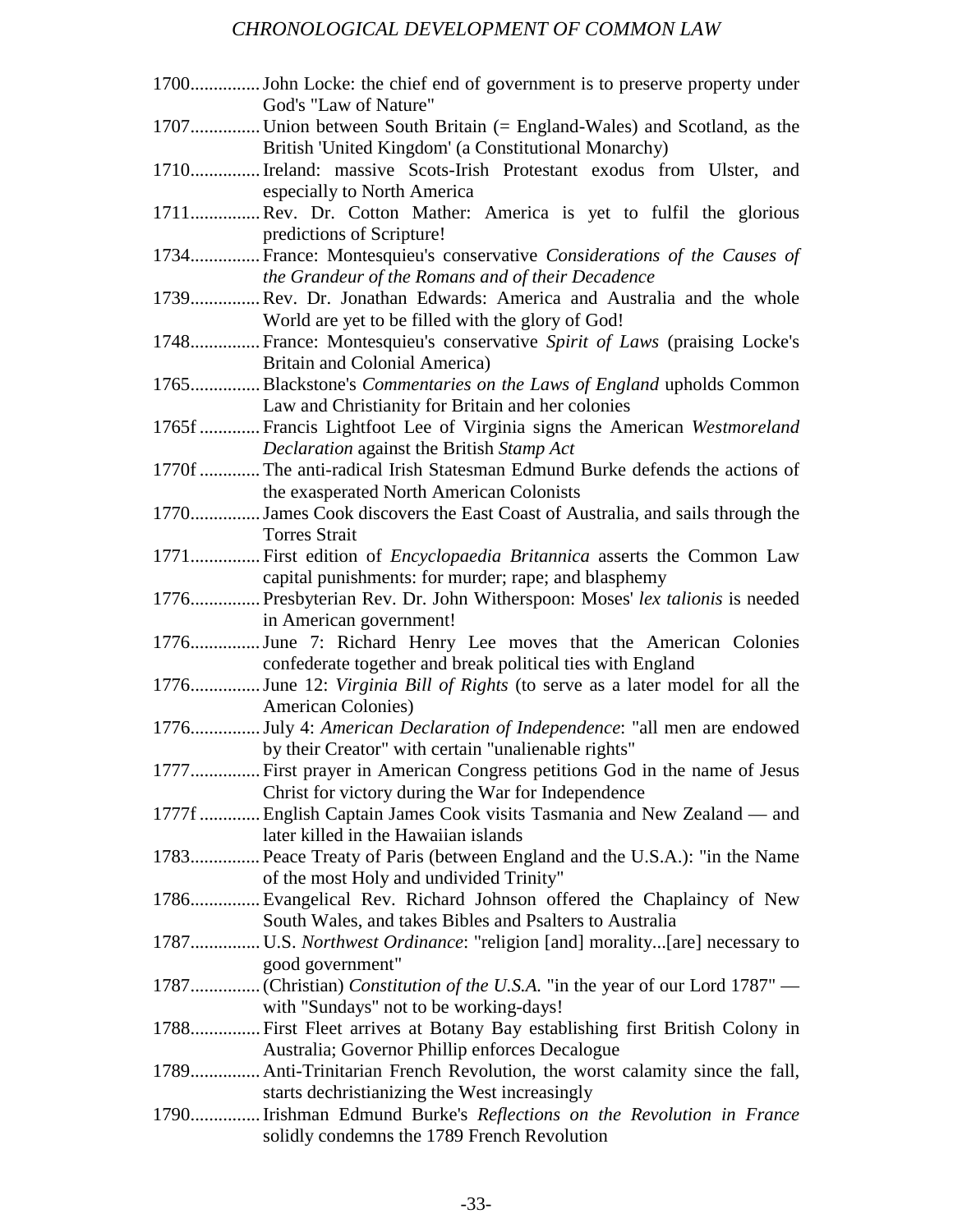| 1791 1st Amendment: "Congress shall make no law respecting an                   |
|---------------------------------------------------------------------------------|
| establishment of religion or prohibiting the free exercise"                     |
|                                                                                 |
| to rules of the common law"                                                     |
|                                                                                 |
| Christian Burke (and later also by Lord Gladstone)                              |
| 1792 Australia: commencement of Christian education (Gov. Phillip and           |
| Revs. Johnson & Marsden)                                                        |
| 1792f  Nearly all of the first U.S. Presidents and Statesmen<br>had             |
| overwhelmingly Biblical views                                                   |
| 1795 Australia: Gov. Hunter looks to Providence for support, and speaks of      |
| Christ as his Saviour                                                           |
| 1801 Creation of the United Kingdom of Great Britain and Ireland — under        |
| the present British flag (the 'Union Jack')                                     |
| 1802f  Europe (and later even America) increasingly infected by the unholy      |
| aftermath of the 1789 atheistic French Revolution                               |
| 1804 The Lieutenant-Governor authorizes the settlement of Tasmania to start     |
| with public prayer (led by Rev. Knopwood)                                       |
| 1810 Australia: Governor Macquarie promotes Christian dayschools &              |
| chaplains, and promotes Bible Society & Sunday Schools                          |
| 1821 Australia: Christian Governor Thomas Brisbane's motto: "Never              |
| despair; aspire to God!"                                                        |
| 1829 England: Roman Catholic Relief Act requires all Romanists elected to       |
| Parliament not to disturb British Protestantism                                 |
| 1830 Increasing political and religious and social influence of Rev. John       |
| Dunmore Lang, Australian Presbyterian Minister                                  |
| 1832 England: Reform Bill too sudden - begins phasing revolutionary             |
| principles into Britain                                                         |
| 1848 Thwarted European communist revolutionists go underground, some            |
| migrating to U.S.A.                                                             |
| 1848f  Northern U.S. infiltrated by "excrement" from leftist "sewer" of Europe  |
| (thus Dabney), some becoming Yankee generals                                    |
| 1850f Leftist migrants, to Northern U.S., promote hatred of Christian           |
| Common Law especially south of the Mason-Dixon line                             |
| 1855f  Unitarian Yankee radicals agitate for the destruction of the Trinitarian |
| <b>Christian Southland</b>                                                      |
| 1859 Presbyterian U.S. Southerner Thornwell urges all Christians to             |
| "undertake the conquest of the world" with the Gospel                           |
| 1861Thornwell unsuccessfully urges Southern Confederacy to give                 |
| constitutional recognition to "Christ as King of kings"                         |
| 1861f  U.S.A.: War of Northern Aggression defeats Christian South;              |
| Fourteenth Amendment "enacted" unconstitutionally                               |
| 1869 Ex-C.S.A. General Robert E. Lee: If the 1861f War had to be waged          |
| again, "I should act in precisely the same manner!"                             |
| 1871 France's "Paris Commune" - as World's first largely-communist              |
| government — legislates against Christianity                                    |
| 1874 Australia: the Law of God is part of the law of the land — thus ex parte   |
| Thackeray 13 S.C.R. (N.S.W.) 1,61                                               |
| 1892 U.S. Supreme Court still saying: "This is a Christian nation!" (Church     |
| of the Holy Trinity v. United States)                                           |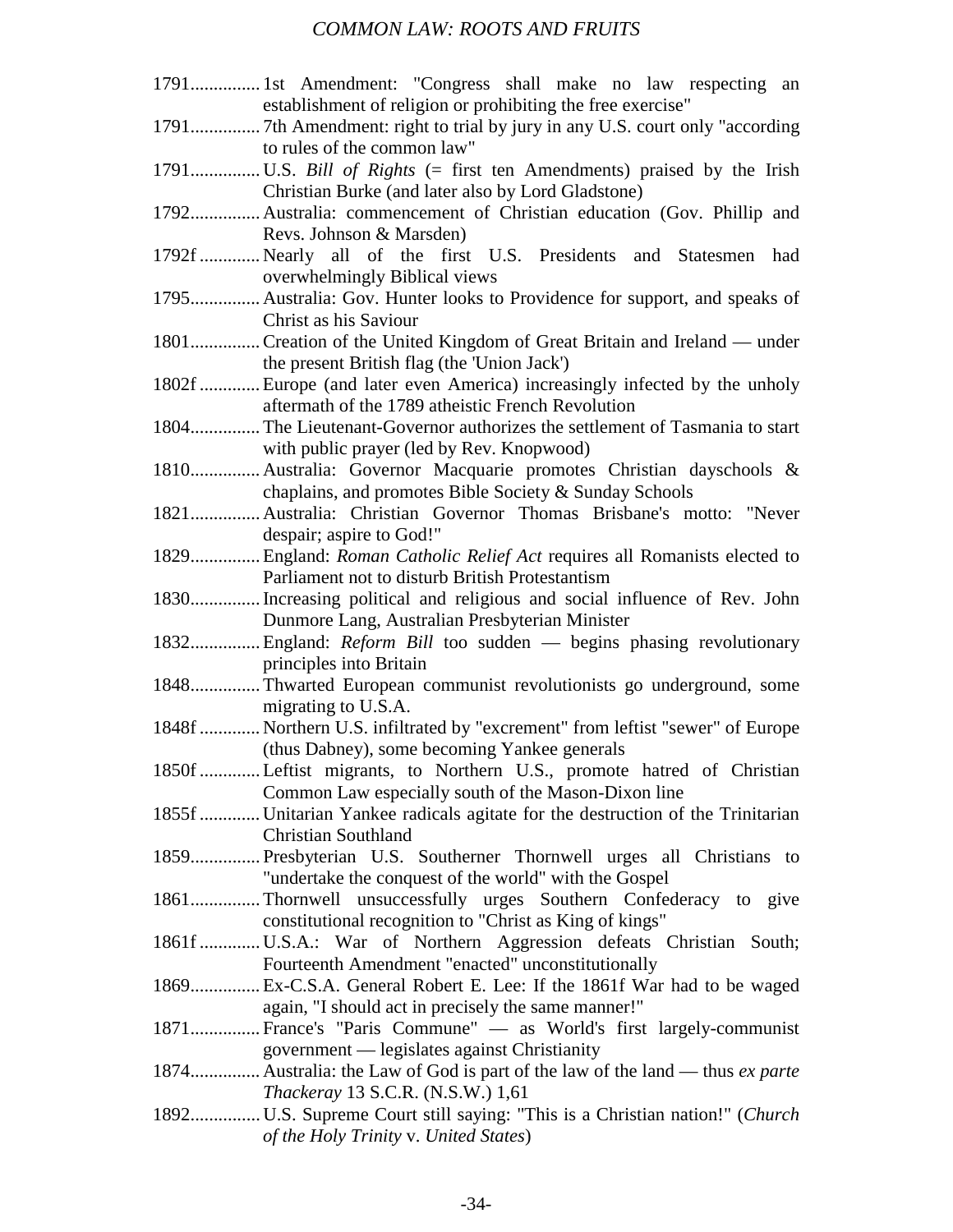#### *CHRONOLOGICAL DEVELOPMENT OF COMMON LAW*

- 1901............... Australian Constitution "relying on the blessing of Almighty God" with an oath to uphold the monarch "so help me God"
- 1901............... Adoption of Australian flag, uniting the three Christian crosses of England & Ireland & Scotland with the Southern Cross
- 1901............... Presbyterian Church of Australia declares that also fallen man "is responsible for compliance with the Moral Law"
- 1903f ............. British Law Professor Holdsworth: "Christianity is parcel of the Common Law of England, and therefore to be protected by it; now whatever strikes at the very root of Christianity, tends manifestly to the dissolution of civil government."
- 1912............... New Hampshire refuses to eliminate the word "Christian" from its *Bill of Rights* (until 1926)
- 1917............... Surname of British Royal House changed to Windsor (an anglicization of the name of Queen Victoria's Prince Consort).
- 1917............... Russian Revolution was the product of French Revolution of 1789 and of communist revolutions of 1848 & 1871 (thus Lenin)
- 1944............... 'United Nations' manipulated by leftists with International Treaties progressively assailing Christian Common Law
- 1953............... Commonwealth: Queen Elizabeth II given a Bible at her coronation and told: "Our gracious Queen, we present you with this Book, the most valuable thing that this world affords.... This is the Royal Law (James 2:8-12)." Then: "Almighty and ever-living God..., grant that...Thy servant Elizabeth our Queen...may truly...administer justice, to the punishment of wickedness and vice, and to the maintenance of Thy true religion and virtue. Through Jesus Christ our Lord. Amen!"
- 1954............... U.S. Congress legislates to add words "under God" after "one nation" in the pledge of allegiance to the American flag
- 1977f ............. Presbyterian Church of Australia starts re-asserting the Holy Bible and the *Westminster Confession of Faith*
- 1980............... Australia. Presbyterian Church of Queensland affirms "Right to Life" of "the unborn child...from conception"
- 1982............... America: U.S. Congress calls the Bible "the Word of God"; recognizes "the formative influence the Bible has been for our Nation"; and urges "our national need to study and apply the teachings of the Holy Scriptures" as "this Nation now faces great challenges that will test this Nation as it has never been tested before.... Faith in God through Holy Scripture can strengthen us as a nation and a people." Statement signed into law by President Reagan.
- 1983............... R.D. Lumb's *Australian Constitutionalism* notes impact of Magna Carta, Blackstone, & U.S. Constitution on Australian Law
- 1983............... Queensland: Presbyterian Church declares "any unlawful human attempt to abort, is murder in the sight of God" and that "everything medically possible" is to "be done to try to ensure the continuation of the lives of all that are thus being threatened."
- 1988............... Britain's Prime Minister Thatcher informs the General Assembly of the Presbyterian Church of Scotland about her "personal belief in the relevance of Christianity to public policy.... The Old Testament lays down: in Exodus the Ten Commandments as given to Moses; the injunction in Leviticus to love our neighbour as ourselves; and generally, the importance of observing a strict Code of Law.... The